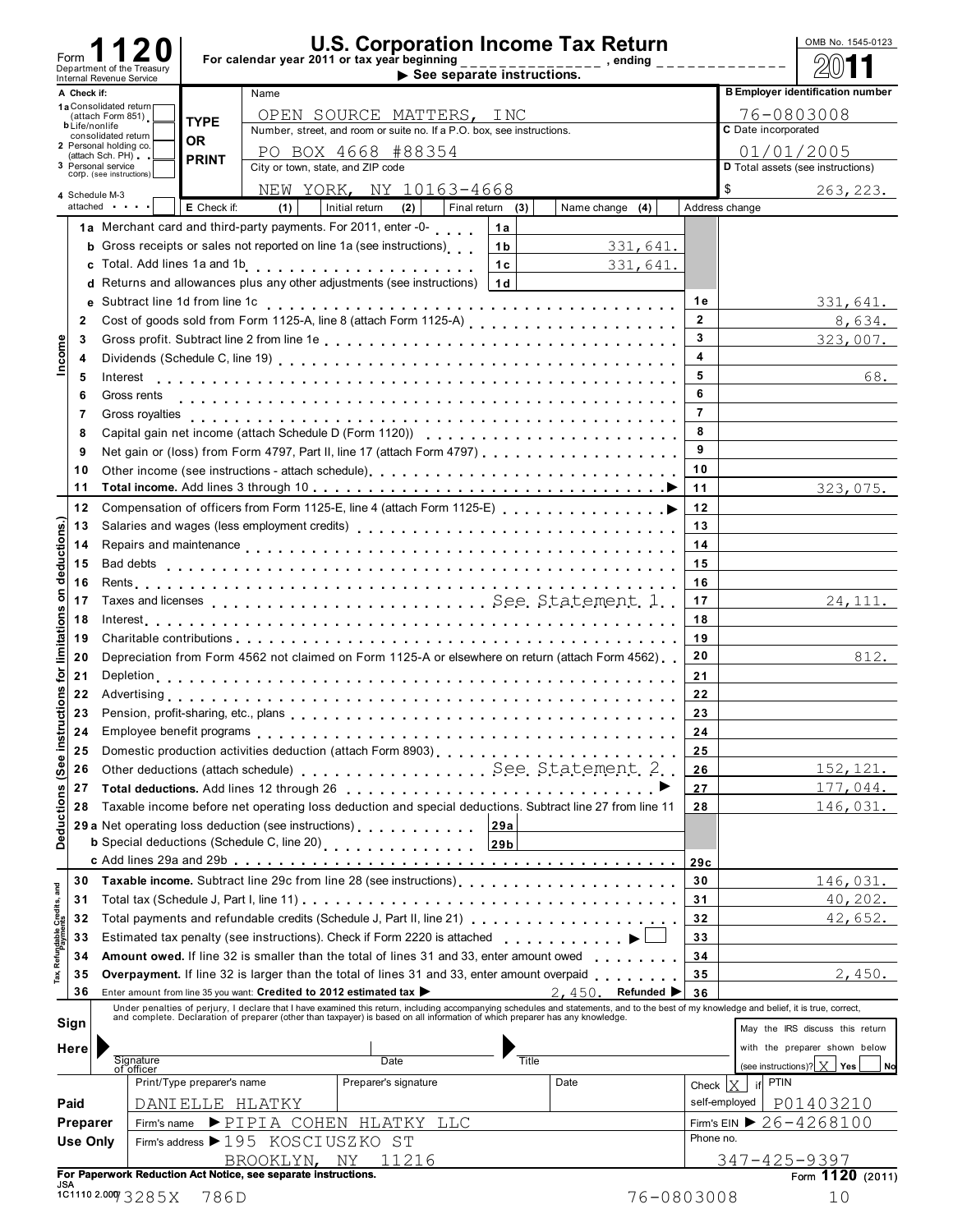### OPEN SOURCE MATTERS, INC 76-0803008

|--|--|

|         | Form 1120 (2011)                                                                                                                                                                                                               |                           |                   | Page 2                                     |
|---------|--------------------------------------------------------------------------------------------------------------------------------------------------------------------------------------------------------------------------------|---------------------------|-------------------|--------------------------------------------|
|         | <b>Schedule C</b> Dividends and Special Deductions (see instructions)                                                                                                                                                          | (a) Dividends<br>received | $(b)$ %           | (c) Special deductions<br>$(a) \times (b)$ |
|         | Dividends from less-than-20%-owned domestic corporations (other than debt-                                                                                                                                                     |                           | 70                |                                            |
| 2       | Dividends from 20%-or-more-owned domestic corporations (other than debt-<br>financed stock) $\cdots$ $\cdots$ $\cdots$ $\cdots$ $\cdots$ $\cdots$ $\cdots$ $\cdots$ $\cdots$ $\cdots$                                          |                           | 80                |                                            |
| 3       | Dividends on debt-financed stock of domestic and foreign corporations                                                                                                                                                          |                           | see<br>nstruction |                                            |
| 4       | Dividends on certain preferred stock of less-than-20%-owned public utilities                                                                                                                                                   |                           | 42                |                                            |
| 5       | Dividends on certain preferred stock of 20%-or-more-owned public utilities                                                                                                                                                     |                           | 48                |                                            |
| 6       | Dividends from less-than-20%-owned foreign corporations and certain FSCs                                                                                                                                                       |                           | 70                |                                            |
| 7       | Dividends from 20%-or-more-owned foreign corporations and certain FSCs                                                                                                                                                         |                           | 80                |                                            |
| 8       | Dividends from wholly owned foreign subsidiaries                                                                                                                                                                               |                           | 100               |                                            |
| 9<br>10 | <b>Total.</b> Add lines 1 through 8. See instructions for limitation<br>Dividends from domestic corporations received by a small business investment<br>company operating under the Small Business Investment Act of 1958      |                           | 100               |                                            |
| 11      |                                                                                                                                                                                                                                |                           | 100               |                                            |
| 12      | Dividends from certain FSCs enterprised in the contract of the contract of the contract of the contract of the contract of the contract of the contract of the contract of the contract of the contract of the contract of the |                           | 100               |                                            |
| 13      | Dividends from foreign corporations not included on lines 3, 6, 7, 8, 11, or 12                                                                                                                                                |                           |                   |                                            |
| 14      | Income from controlled foreign corporations under subpart F (attach Form(s) 5471)                                                                                                                                              |                           |                   |                                            |
| 15      | Foreign dividend gross-up                                                                                                                                                                                                      |                           |                   |                                            |
| 16      | IC-DISC and former DISC dividends not included on lines 1, 2, or 3                                                                                                                                                             |                           |                   |                                            |
| 17      | Other dividends                                                                                                                                                                                                                |                           |                   |                                            |
| 18      | Deduction for dividends paid on certain preferred stock of public utilities                                                                                                                                                    |                           |                   |                                            |
| 19      | Total dividends. Add lines 1 through 17. Enter here and on page 1, line 4 ▶                                                                                                                                                    |                           |                   |                                            |
| 20      | Total special deductions. Add lines 9, 10, 11, 12, and 18. Enter here and on page 1, line 29b                                                                                                                                  |                           |                   | $\overline{1100}$                          |

Form **1120** (2011)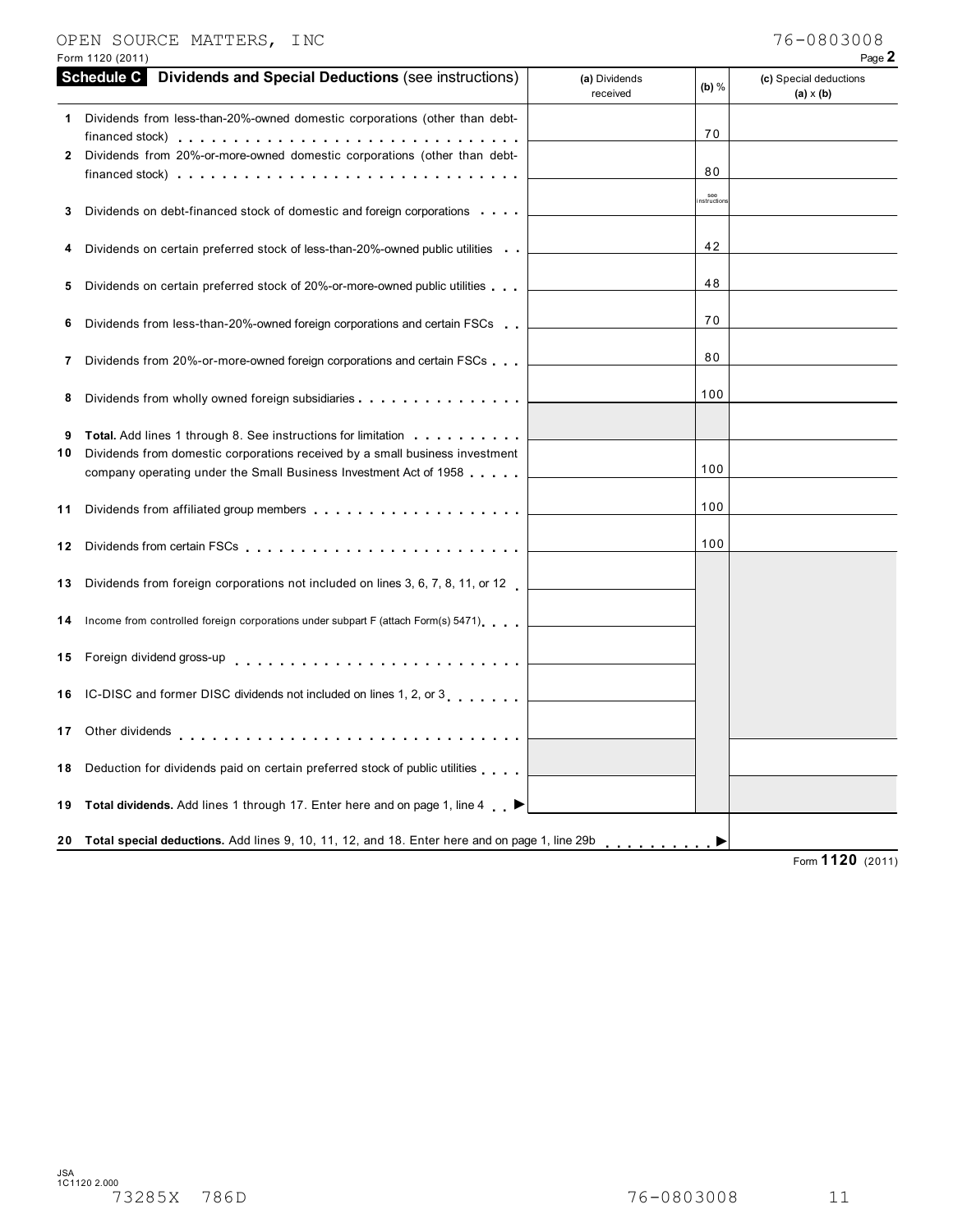|    | Schedule J<br>Tax Computation and Payment (see instructions)                                                                                                            |
|----|-------------------------------------------------------------------------------------------------------------------------------------------------------------------------|
|    | <b>Part I - Tax Computation</b>                                                                                                                                         |
| 1  | Check if the corporation is a member of a controlled group (attach Schedule O (Form 1120)).                                                                             |
| 2  | $\mathbf{2}$<br>Income tax. Check if a qualified personal service corporation (see instructions) $\ldots$ ,,,,,,,<br>40,202.                                            |
| 3  | 3<br>NONE                                                                                                                                                               |
| 4  | 4<br>40,202.                                                                                                                                                            |
|    | 5а                                                                                                                                                                      |
|    | <b>b</b> Credit from Form 8834, line 30 (attach Form 8834) $\cdots$ , , , , , , , , , , ,<br>5 b                                                                        |
|    | 5с                                                                                                                                                                      |
|    | 5 d<br>d Credit for prior year minimum tax (attach Form 8827)                                                                                                           |
|    | 5е                                                                                                                                                                      |
| 6  | 6                                                                                                                                                                       |
| 7  | 40, 202.<br>$\overline{7}$                                                                                                                                              |
| 8  | 8                                                                                                                                                                       |
|    | 9а<br><b>9 a</b> Recapture of investment credit (attach Form 4255) <b>and interest and Recapture of investment</b>                                                      |
|    | 9 b<br><b>b</b> Recapture of low-income housing credit (attach Form 8611) <b>compared to Recapture of low-income housing</b>                                            |
|    | c Interest due under the look-back method - completed long-term contracts                                                                                               |
|    | 9 C                                                                                                                                                                     |
|    | d Interest due under the look-back method - income forecast method (attach                                                                                              |
|    | 9 d                                                                                                                                                                     |
|    | 9е<br>e Alternative tax on qualifying shipping activities (attach Form 8902).                                                                                           |
|    | f Other (see instructions - attach schedule) 9f                                                                                                                         |
| 10 | 10                                                                                                                                                                      |
| 11 | 11<br>40, 202.                                                                                                                                                          |
|    | Part II - Payments and Refundable Credits                                                                                                                               |
| 12 | 6,390.<br>12                                                                                                                                                            |
| 13 | 13                                                                                                                                                                      |
| 14 | 14                                                                                                                                                                      |
| 15 | 6,390.<br>15                                                                                                                                                            |
| 16 | 36, 262.<br>16                                                                                                                                                          |
| 17 | 17                                                                                                                                                                      |
| 18 | 42,652.<br>18                                                                                                                                                           |
| 19 | Refundable credits from:                                                                                                                                                |
|    | 19а<br>a Form 2439<br>19 <sub>b</sub>                                                                                                                                   |
|    | <b>b</b> Form $4136$<br>19c                                                                                                                                             |
|    | c Form 3800, line 17c and Form 8827, line 8c<br>19d                                                                                                                     |
|    |                                                                                                                                                                         |
| 20 | 20                                                                                                                                                                      |
| 21 | Total payments and credits. Add lines 18 and 20. Enter here and on page 1, line 32<br>42,652.<br>21<br><b>Other Information</b> (see instructions)<br><b>Schedule K</b> |
|    | Yes No<br>$\mathbf{b}$ $\lfloor \underline{X} \rfloor$ Accrual                                                                                                          |
| 1. | Check accounting method: a<br>Cash<br>c l                                                                                                                               |
| 2  | See the instructions and enter the:<br>a Business activity code no. $\blacktriangleright$ $\underline{\phantom{0}511130}$                                               |
|    |                                                                                                                                                                         |
|    | c Product or service > SOFTWARE RESOURCES                                                                                                                               |
| 3  | Χ                                                                                                                                                                       |
|    |                                                                                                                                                                         |
|    | ______________<br>At the end of the tax year:                                                                                                                           |
|    | a Did any foreign or domestic corporation, partnership (including any entity treated as a partnership), trust, or tax-exempt                                            |
|    | organization own directly 20% or more, or own, directly or indirectly, 50% or more of the total voting power of all classes of the                                      |
|    | corporation's stock entitled to vote? If "Yes," complete Part I of Schedule G (Form 1120) (attach Schedule G)<br>Χ                                                      |
|    | b Did any individual or estate own directly 20% or more, or own, directly or indirectly, 50% or more of the total voting power of all                                   |
|    | X<br>classes of the corporation's stock entitled to vote? If "Yes," complete Part II of Schedule G (Form 1120) (attach Schedule G).                                     |

Form 1120 (2011) Page **3**

OPEN SOURCE MATTERS, INC 76-0803008

Form **1120** (2011)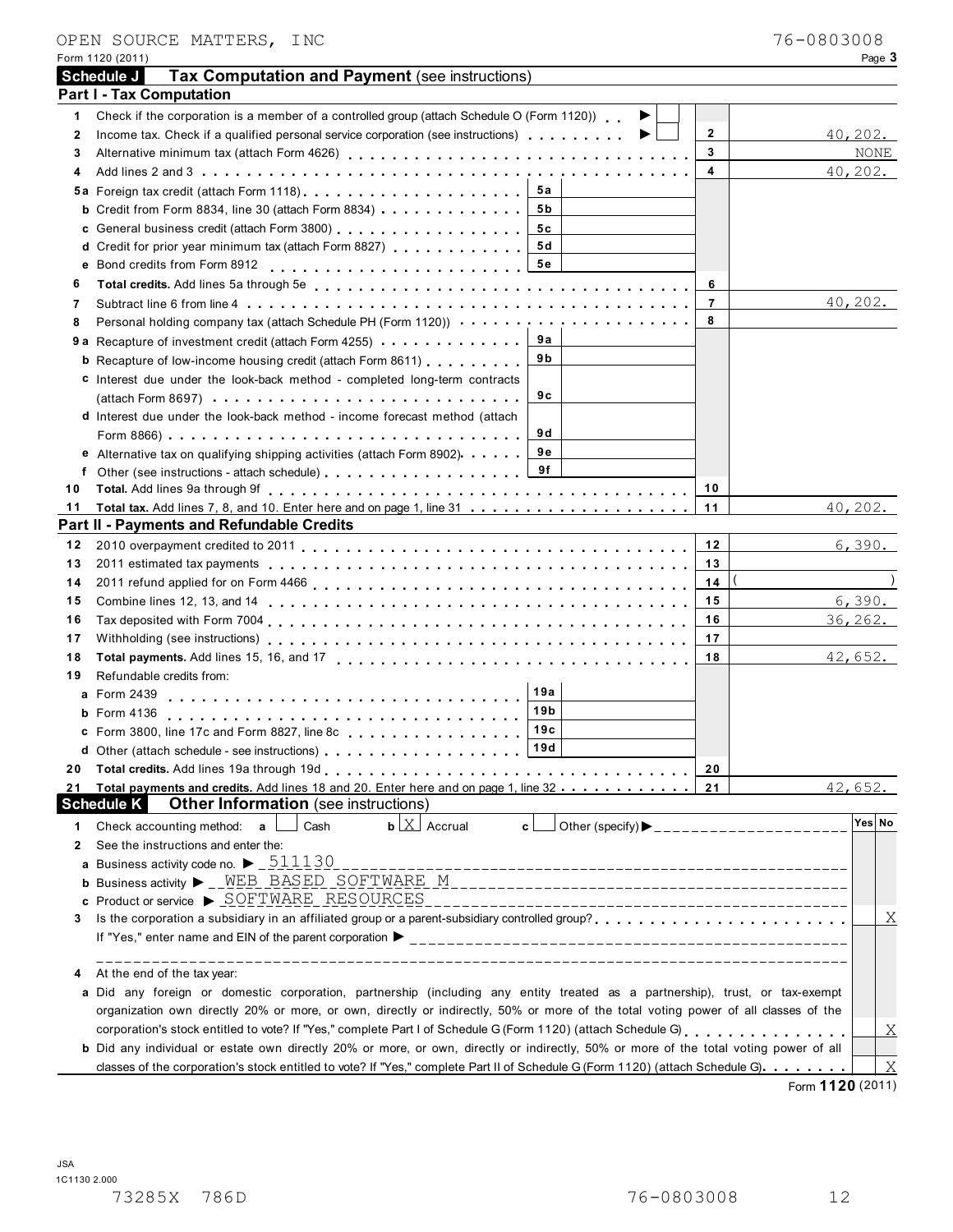| OPEN SOURCE MATTERS, INC<br>Form 1120 (2011)                                                                                                                                                                                                                                                                                               |                                                           |                                   | 76-0803008                                      | Page 4 |
|--------------------------------------------------------------------------------------------------------------------------------------------------------------------------------------------------------------------------------------------------------------------------------------------------------------------------------------------|-----------------------------------------------------------|-----------------------------------|-------------------------------------------------|--------|
| <b>Other Information</b> continued (see instructions)<br><b>Schedule K</b>                                                                                                                                                                                                                                                                 |                                                           |                                   |                                                 |        |
| At the end of the tax year, did the corporation:<br>5                                                                                                                                                                                                                                                                                      |                                                           |                                   | Yes                                             | No     |
| a Own directly 20% or more, or own, directly or indirectly, 50% or more of the total voting power of all classes of stock entitled to vote of<br>any foreign or domestic corporation not included on Form 851, Affiliations Schedule? For rules of constructive ownership, see instructions.<br>If "Yes," complete (i) through (iv) below. |                                                           |                                   |                                                 | Χ      |
| (i) Name of Corporation                                                                                                                                                                                                                                                                                                                    | (ii) Employer<br><b>Identification Number</b><br>(if any) | (iii) Country of<br>Incorporation | (iv) Percentage<br>Owned in Voting<br>Stock     |        |
|                                                                                                                                                                                                                                                                                                                                            |                                                           |                                   |                                                 |        |
|                                                                                                                                                                                                                                                                                                                                            |                                                           |                                   |                                                 |        |
|                                                                                                                                                                                                                                                                                                                                            |                                                           |                                   |                                                 |        |
|                                                                                                                                                                                                                                                                                                                                            |                                                           |                                   |                                                 |        |
|                                                                                                                                                                                                                                                                                                                                            |                                                           |                                   |                                                 |        |
|                                                                                                                                                                                                                                                                                                                                            |                                                           |                                   |                                                 |        |
|                                                                                                                                                                                                                                                                                                                                            |                                                           |                                   |                                                 |        |
| b Own directly an interest of 20% or more, or own, directly or indirectly, an interest of 50% or more in any foreign or domestic partnership                                                                                                                                                                                               |                                                           |                                   |                                                 |        |
| (including an entity treated as a partnership) or in the beneficial interest of a trust? For rules of constructive ownership, see instructions.<br>If "Yes," complete (i) through (iv) below.                                                                                                                                              |                                                           |                                   |                                                 | Χ      |
|                                                                                                                                                                                                                                                                                                                                            | (ii) Employer                                             | (iii) Country of                  | (iv) Maximum                                    |        |
| (i) Name of Entity                                                                                                                                                                                                                                                                                                                         | <b>Identification Number</b><br>(if any)                  | Organization                      | Percentage Owned in<br>Profit, Loss, or Capital |        |
|                                                                                                                                                                                                                                                                                                                                            |                                                           |                                   |                                                 |        |
|                                                                                                                                                                                                                                                                                                                                            |                                                           |                                   |                                                 |        |
|                                                                                                                                                                                                                                                                                                                                            |                                                           |                                   |                                                 |        |
|                                                                                                                                                                                                                                                                                                                                            |                                                           |                                   |                                                 |        |
|                                                                                                                                                                                                                                                                                                                                            |                                                           |                                   |                                                 |        |
|                                                                                                                                                                                                                                                                                                                                            |                                                           |                                   |                                                 |        |
|                                                                                                                                                                                                                                                                                                                                            |                                                           |                                   |                                                 |        |
| During this tax year, did the corporation pay dividends (other than stock dividends and distributions in exchange for stock) in                                                                                                                                                                                                            |                                                           |                                   |                                                 |        |
| excess of the corporation's current and accumulated earnings and profits? (See sections 301 and 316.)                                                                                                                                                                                                                                      |                                                           |                                   |                                                 | Χ      |
| If "Yes," file Form 5452, Corporate Report of Nondividend Distributions.<br>If this is a consolidated return, answer here for the parent corporation and on Form 851 for each subsidiary.                                                                                                                                                  |                                                           |                                   |                                                 |        |
| At any time during the tax year, did one foreign person own, directly or indirectly, at least 25% of (a) the total voting power of all                                                                                                                                                                                                     |                                                           |                                   |                                                 |        |
| classes of the corporation's stock entitled to vote or (b) the total value of all classes of the corporation's stock?                                                                                                                                                                                                                      |                                                           |                                   |                                                 | X      |
| For rules of attribution, see section 318. If "Yes," enter:                                                                                                                                                                                                                                                                                |                                                           |                                   |                                                 |        |
| (c) The corporation may have to file Form 5472, Information Return of a 25% Foreign-Owned U.S. Corporation or a Foreign                                                                                                                                                                                                                    |                                                           |                                   |                                                 |        |
| Corporation Engaged in a U.S. Trade or Business. Enter the number of Forms 5472 attached $\blacktriangleright$ ________________________                                                                                                                                                                                                    |                                                           |                                   |                                                 |        |
| Check this box if the corporation issued publicly offered debt instruments with original issue discount production of the corporation issue discount                                                                                                                                                                                       |                                                           |                                   |                                                 |        |
| If checked, the corporation may have to file Form 8281, Information Return for Publicly Offered Original Issue Discount Instruments.                                                                                                                                                                                                       |                                                           |                                   |                                                 |        |
|                                                                                                                                                                                                                                                                                                                                            |                                                           |                                   |                                                 |        |
| If the corporation has an NOL for the tax year and is electing to forego the carryback period, check here                                                                                                                                                                                                                                  |                                                           |                                   |                                                 |        |
| If the corporation is filing a consolidated return, the statement required by Regulations section 1.1502-21(b)(3) must be attached<br>or the election will not be valid.                                                                                                                                                                   |                                                           |                                   |                                                 |        |
| 12                                                                                                                                                                                                                                                                                                                                         |                                                           |                                   |                                                 |        |
| Are the corporation's total receipts (line 1c plus lines 4 through 10 on page 1) for the tax year and its total assets at the end of<br>13                                                                                                                                                                                                 |                                                           |                                   |                                                 |        |
| If "Yes," the corporation is not required to complete Schedules L, M-1, and M-2 on page 5. Instead, enter the total amount of cash<br>distributions and the book value of property distributions (other than cash) made during the tax year. $\triangleright$ \$                                                                           |                                                           |                                   |                                                 | X      |
| 14 Is the corporation required to file Schedule UTP (Form 1120), Uncertain Tax Position Statement (see instructions)?<br>If "Yes," complete and attach Schedule UTP.                                                                                                                                                                       |                                                           | _________________                 |                                                 | Χ      |
| 15a Did the corporation make any payments in 2011 that would require it to file Forms(s) 1099 (see instructions)?                                                                                                                                                                                                                          |                                                           |                                   |                                                 | X      |
| <b>JSA</b><br>1C1135 2.000                                                                                                                                                                                                                                                                                                                 |                                                           |                                   | Form 1120 (2011)                                |        |
| 73285X<br>786D                                                                                                                                                                                                                                                                                                                             |                                                           | 76-0803008                        | 13                                              |        |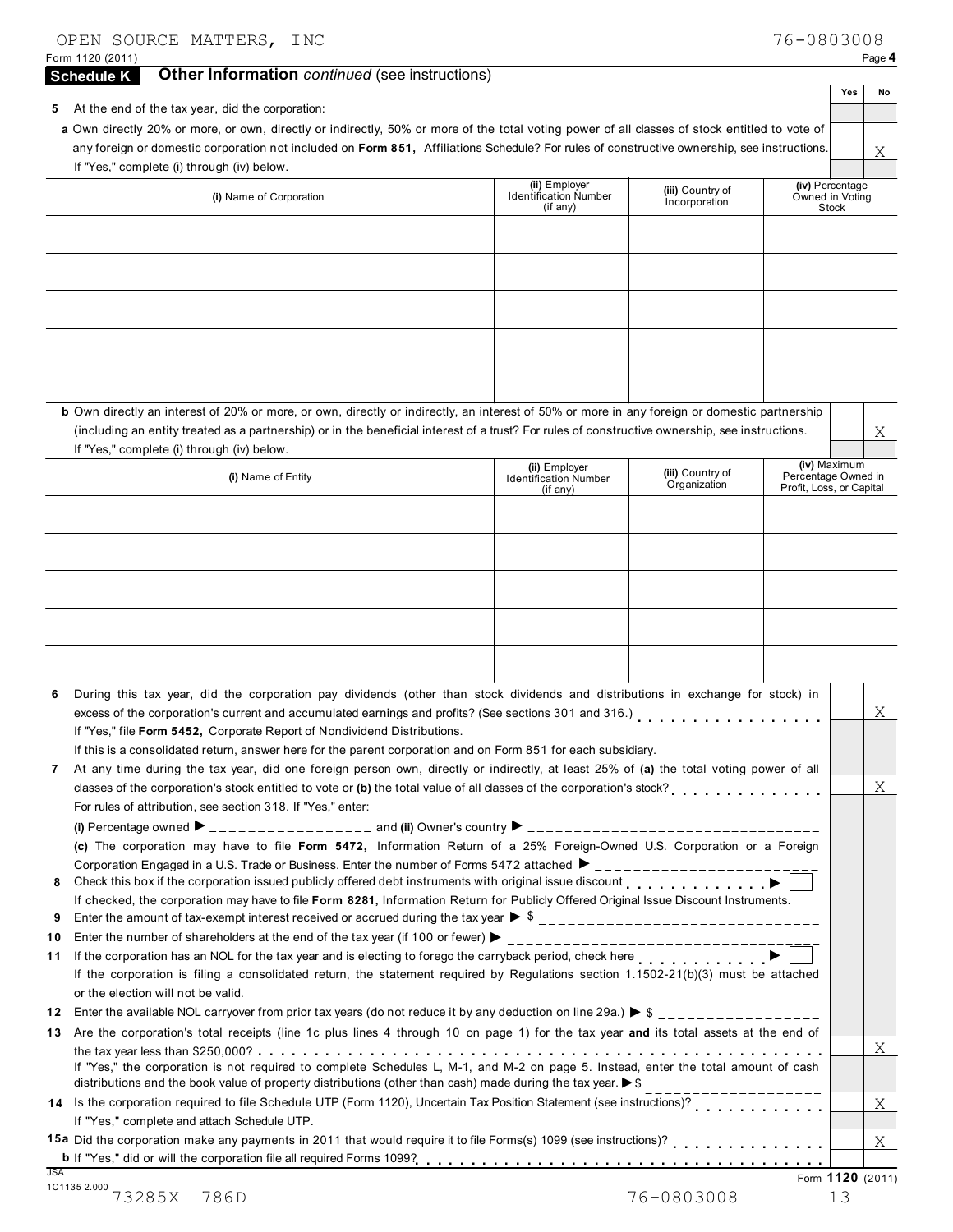#### OPEN SOURCE MATTERS, INC

| Form 1120 (2011)                                                                                                           |                                                                                                                 |           |                                                                                      | Page 5    |
|----------------------------------------------------------------------------------------------------------------------------|-----------------------------------------------------------------------------------------------------------------|-----------|--------------------------------------------------------------------------------------|-----------|
| <b>Schedule L</b><br><b>Balance Sheets per Books</b>                                                                       | Beginning of tax year                                                                                           |           | End of tax year                                                                      |           |
| <b>Assets</b>                                                                                                              | (a)                                                                                                             | (b)       | (c)                                                                                  | (d)       |
| 1.<br>$Cash \ldots \ldots \ldots \ldots \ldots$                                                                            |                                                                                                                 | 97,741.   |                                                                                      | 262, 326. |
| 2a<br>Trade notes and accounts receivable                                                                                  | 4,338.                                                                                                          |           |                                                                                      |           |
| b<br>Less allowance for bad debts                                                                                          |                                                                                                                 | 4,338.    |                                                                                      |           |
| 3<br>Inventories                                                                                                           |                                                                                                                 | 8,634.    |                                                                                      |           |
| 4<br>U.S. government obligations                                                                                           |                                                                                                                 |           |                                                                                      |           |
| 5<br>Tax-exempt securities (see instructions)                                                                              |                                                                                                                 |           |                                                                                      |           |
| 6<br>Other current assets (attach schedule)                                                                                |                                                                                                                 |           |                                                                                      |           |
| 7<br>Loans to shareholders <b>contained</b>                                                                                |                                                                                                                 |           |                                                                                      |           |
| 8<br>Mortgage and real estate loans                                                                                        |                                                                                                                 |           |                                                                                      |           |
| 9<br>Other investments (attach schedule)                                                                                   |                                                                                                                 |           |                                                                                      |           |
| <b>10a</b> Buildings and other depreciable assets                                                                          | 7,422.                                                                                                          |           | 7,422.                                                                               |           |
| <b>b</b> Less accumulated depreciation                                                                                     | 5, 713.                                                                                                         | 1,709.    | 6, 525.                                                                              | 897.      |
| 11a Depletable assets                                                                                                      |                                                                                                                 |           |                                                                                      |           |
| <b>b</b> Less accumulated depletion                                                                                        |                                                                                                                 |           |                                                                                      |           |
| 12 Land (net of any amortization)                                                                                          |                                                                                                                 |           |                                                                                      |           |
| 13a Intangible assets (amortizable only)                                                                                   |                                                                                                                 |           |                                                                                      |           |
| <b>b</b> Less accumulated amortization                                                                                     |                                                                                                                 |           |                                                                                      |           |
| 14 Other assets (attach schedule)                                                                                          |                                                                                                                 |           |                                                                                      |           |
| 15 Total assets                                                                                                            |                                                                                                                 | 112, 422. |                                                                                      | 263, 223. |
| <b>Liabilities and Shareholders' Equity</b><br><b>16</b> Accounts payable<br>Mortgages, notes, bonds payable in less<br>17 |                                                                                                                 | 17, 470.  |                                                                                      | 21,186.   |
| than 1 year $\cdots$ $\cdots$ $\cdots$ $\cdots$<br>Other current liabilities (attach schedule)<br>18                       | Stmt 3                                                                                                          |           |                                                                                      | 10,685.   |
| Loans from shareholders<br>19<br>Mortgages, notes, bonds payable in 1 year<br>20<br>or more $\blacksquare$                 |                                                                                                                 |           |                                                                                      |           |
| Other liabilities (attach schedule)<br>21                                                                                  |                                                                                                                 |           |                                                                                      |           |
| Capital stock: <b>a</b> Preferred stock<br>22                                                                              |                                                                                                                 |           |                                                                                      |           |
| <b>b</b> Common stock                                                                                                      |                                                                                                                 |           |                                                                                      |           |
| Additional paid-in capital<br>23                                                                                           |                                                                                                                 |           |                                                                                      |           |
| 24<br>Retained earnings-Appropriated (attach schedule)                                                                     |                                                                                                                 |           |                                                                                      |           |
| Retained earnings - Unappropriated<br>25<br>Adjustments to shareholders' equity<br>(attach schedule)<br>26                 |                                                                                                                 | 94,952.   |                                                                                      | 231, 352. |
| 27<br>Less cost of treasury stock                                                                                          |                                                                                                                 |           |                                                                                      |           |
| 28 Total liabilities and shareholders' equity .                                                                            |                                                                                                                 | 112, 422. |                                                                                      | 263, 223. |
| Schedule M-1 Reconciliation of Income (Loss) per Books With Income per Return                                              | Note: Schedule M-3 required instead of Schedule M-1 if total assets are \$10 million or more - see instructions |           | 7 Income recorded on books this year                                                 |           |
| 1 Net income (loss) per books<br>2 Federal income tax per books                                                            | 136,400.                                                                                                        |           | not included on this return (itemize):<br>Tax-exempt interest $\delta$ _ _ _ _ _ _ _ |           |
| 3 Excess of capital losses over capital gains                                                                              |                                                                                                                 |           | ______________________                                                               |           |
| 4 Income subject to tax not recorded on books                                                                              |                                                                                                                 |           |                                                                                      |           |
| this year (itemize): _________________                                                                                     |                                                                                                                 |           | 8 Deductions on this return not charged                                              |           |
|                                                                                                                            |                                                                                                                 |           | against book income this year (itemize):                                             |           |
| Expenses recorded on books this year not<br>deducted on this return (itemize):                                             |                                                                                                                 |           | <b>a</b> Depreciation $\begin{matrix} 1 & 1 \\ 2 & -2 \end{matrix}$                  |           |
| a Depreciation $\qquad \qquad \qquad$ $\qquad \qquad$ $\qquad \qquad$                                                      |                                                                                                                 |           | <b>b</b> Charitable contributions $\delta$ _ _ _ _                                   |           |
| <b>b</b> Charitable contributions $\begin{bmatrix} 1 & 0 \\ 0 & -1 & -1 \end{bmatrix}$                                     |                                                                                                                 |           | ______________________                                                               |           |
| <b>c</b> Travel and entertainment $\delta_{\text{max}} = 1$                                                                |                                                                                                                 |           |                                                                                      |           |
| ___ See Statement 4___                                                                                                     | 9,631.                                                                                                          |           | 9 Add lines 7 and 8                                                                  |           |
| 6 Add lines 1 through 5 [10] Add lines 1 through 5                                                                         | 146,031                                                                                                         |           | 10 Income (page 1, line 28) - line 6 less line 9                                     | 146,031.  |
| Schedule M-2 Analysis of Unappropriated Retained Earnings per Books (Line 25, Schedule L)                                  |                                                                                                                 |           |                                                                                      |           |
| 1 Balance at beginning of year                                                                                             | 94,952.                                                                                                         |           | 5 Distributions: a Cash                                                              |           |
| 2 Net income (loss) per books                                                                                              | 136,400.                                                                                                        |           | <b>b</b> Stock                                                                       |           |
| 3 Other increases (itemize): $\frac{1}{2}$ = $\frac{1}{2}$ = $\frac{1}{2}$ = $\frac{1}{2}$ = $\frac{1}{2}$                 |                                                                                                                 |           | c Property                                                                           |           |
| -----------------------                                                                                                    |                                                                                                                 |           | 6 Other decreases (itemize): $\frac{1}{2}$                                           |           |
| ----------------------                                                                                                     |                                                                                                                 |           | 7 Add lines 5 and 6                                                                  |           |
| 4 Add lines 1, 2, and 3                                                                                                    | 231, 352.                                                                                                       |           | 8 Balance at end of year (line 4 less line 7)                                        | 231, 352. |

Form **1120** (2011)

JSA 1C1140 2.000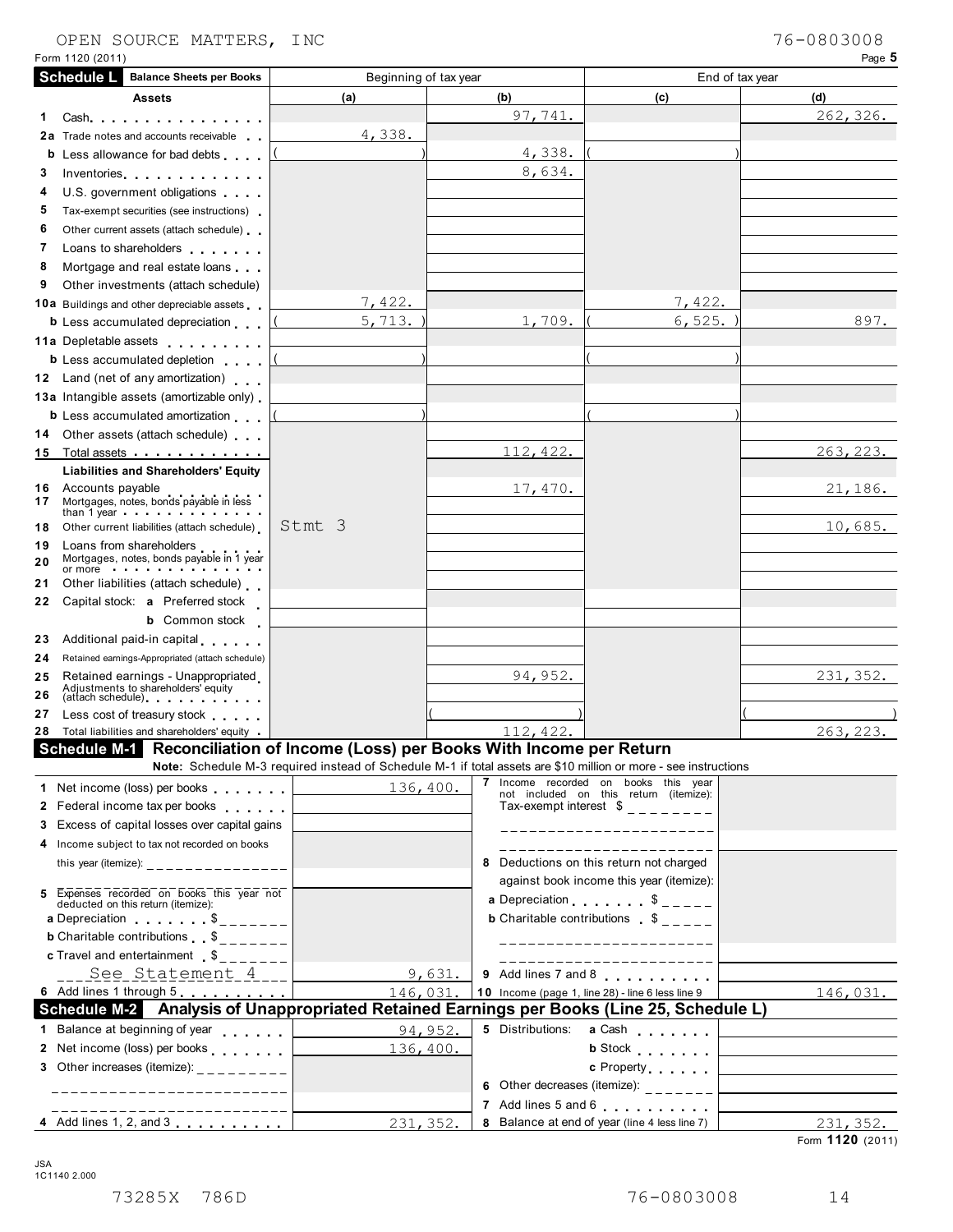Form **4626**

# Alternative Minimum Tax - Corporations **COLOGAL ALTER** No. 1545-0175

| ronn tvev                  |                                             |      |
|----------------------------|---------------------------------------------|------|
| Department of the Treasury | $\triangleright$ See separate instructions. | 2011 |

| Department of the Treasury |                                 | See separate instructions.                                                                                                                                                                                                                                                                                                                                                                                                                                                  |                                       |                  |  |  |
|----------------------------|---------------------------------|-----------------------------------------------------------------------------------------------------------------------------------------------------------------------------------------------------------------------------------------------------------------------------------------------------------------------------------------------------------------------------------------------------------------------------------------------------------------------------|---------------------------------------|------------------|--|--|
|                            | <b>Internal Revenue Service</b> | Attach to the corporation's tax return.                                                                                                                                                                                                                                                                                                                                                                                                                                     |                                       |                  |  |  |
| Name                       |                                 |                                                                                                                                                                                                                                                                                                                                                                                                                                                                             | <b>Employer identification number</b> |                  |  |  |
|                            |                                 | OPEN SOURCE MATTERS, INC                                                                                                                                                                                                                                                                                                                                                                                                                                                    |                                       | 76-0803008       |  |  |
|                            |                                 | Note: See the instructions to find out if the corporation is a small corporation exempt from the<br>alternative minimum tax (AMT) under section 55(e).                                                                                                                                                                                                                                                                                                                      |                                       |                  |  |  |
| 1                          |                                 | Taxable income or (loss) before net operating loss deduction                                                                                                                                                                                                                                                                                                                                                                                                                | $\overline{1}$                        | <u> 146,031.</u> |  |  |
|                            |                                 |                                                                                                                                                                                                                                                                                                                                                                                                                                                                             |                                       |                  |  |  |
| 2                          | Adjustments and preferences:    |                                                                                                                                                                                                                                                                                                                                                                                                                                                                             |                                       |                  |  |  |
|                            |                                 |                                                                                                                                                                                                                                                                                                                                                                                                                                                                             | 2a                                    | $-406.$          |  |  |
|                            |                                 |                                                                                                                                                                                                                                                                                                                                                                                                                                                                             | 2 <sub>b</sub>                        |                  |  |  |
|                            |                                 |                                                                                                                                                                                                                                                                                                                                                                                                                                                                             | 2c                                    |                  |  |  |
|                            |                                 | d Amortization of circulation expenditures (personal holding companies only)                                                                                                                                                                                                                                                                                                                                                                                                | 2d<br>2e                              |                  |  |  |
|                            |                                 |                                                                                                                                                                                                                                                                                                                                                                                                                                                                             | 2f                                    |                  |  |  |
|                            |                                 |                                                                                                                                                                                                                                                                                                                                                                                                                                                                             | 2g                                    |                  |  |  |
|                            |                                 | h Section 833(b) deduction (Blue Cross, Blue Shield, and similar type organizations only)                                                                                                                                                                                                                                                                                                                                                                                   | 2h                                    |                  |  |  |
|                            |                                 |                                                                                                                                                                                                                                                                                                                                                                                                                                                                             | 2i                                    |                  |  |  |
|                            |                                 | j Passive activities (closely held corporations and personal service corporations only)                                                                                                                                                                                                                                                                                                                                                                                     | 2j                                    |                  |  |  |
|                            |                                 |                                                                                                                                                                                                                                                                                                                                                                                                                                                                             | 2k                                    |                  |  |  |
|                            |                                 |                                                                                                                                                                                                                                                                                                                                                                                                                                                                             | 21                                    |                  |  |  |
|                            |                                 | m Tax-exempt interest income from specified private activity bonds entitled values of the set of the set of the set of the set of the set of the set of the set of the set of the set of the set of the set of the set of the                                                                                                                                                                                                                                               | 2m                                    |                  |  |  |
|                            |                                 | n Intangible drilling costs enterpretation of the state of the state of the state of the state of the state of the state of the state of the state of the state of the state of the state of the state of the state of the sta                                                                                                                                                                                                                                              | 2 n                                   |                  |  |  |
| o                          |                                 |                                                                                                                                                                                                                                                                                                                                                                                                                                                                             | 2٥                                    |                  |  |  |
| 3                          |                                 | Pre-adjustment alternative minimum taxable income (AMTI). Combine lines 1 through 2o                                                                                                                                                                                                                                                                                                                                                                                        | $\overline{3}$                        | 145,625.         |  |  |
| 4                          |                                 | Adjusted current earnings (ACE) adjustment:                                                                                                                                                                                                                                                                                                                                                                                                                                 |                                       |                  |  |  |
|                            |                                 | 4a<br>145,625.<br>a ACE from line 10 of the ACE worksheet in the instructions                                                                                                                                                                                                                                                                                                                                                                                               |                                       |                  |  |  |
|                            |                                 | <b>b</b> Subtract line 3 from line 4a. If line 3 exceeds line 4a, enter the difference                                                                                                                                                                                                                                                                                                                                                                                      |                                       |                  |  |  |
|                            |                                 | 4b.                                                                                                                                                                                                                                                                                                                                                                                                                                                                         |                                       |                  |  |  |
|                            |                                 | 4c<br>c Multiply line 4b by 75% (.75). Enter the result as a positive amount                                                                                                                                                                                                                                                                                                                                                                                                |                                       |                  |  |  |
|                            |                                 | d Enter the excess, if any, of the corporation's total increases in AMTI from<br>prior year ACE adjustments over its total reductions in AMTI from prior<br>year ACE adjustments (see instructions). Note: You must enter an amount<br>on line 4d (even if line 4b is positive) entitled and interventional contact the set of the set of the set of the set of the set of the set of the set of the set of the set of the set of the set of the set of the set of th<br>4d |                                       |                  |  |  |
|                            | e ACE adjustment.               | • If line 4b is zero or more, enter the amount from line 4c<br>$\mathbf{1}$<br>If line 4b is less than zero, enter the smaller of line 4c or line 4d as a negative amount                                                                                                                                                                                                                                                                                                   | 4e                                    |                  |  |  |
| 5                          |                                 | Combine lines 3 and 4e. If zero or less, stop here; the corporation does not owe any AMT                                                                                                                                                                                                                                                                                                                                                                                    | 5                                     | <u>145,625.</u>  |  |  |
| 6                          |                                 |                                                                                                                                                                                                                                                                                                                                                                                                                                                                             | 6                                     |                  |  |  |
| 7                          |                                 | Alternative minimum taxable income. Subtract line 6 from line 5. If the corporation held a residual                                                                                                                                                                                                                                                                                                                                                                         |                                       |                  |  |  |
|                            |                                 |                                                                                                                                                                                                                                                                                                                                                                                                                                                                             | $\overline{7}$                        | <u>145,625.</u>  |  |  |
| 8                          |                                 | Exemption phase-out (if line 7 is \$310,000 or more, skip lines 8a and 8b and enter -0- on line 8c):                                                                                                                                                                                                                                                                                                                                                                        |                                       |                  |  |  |
|                            |                                 | a Subtract \$150,000 from line 7 (if completing this line for a member of a                                                                                                                                                                                                                                                                                                                                                                                                 |                                       |                  |  |  |
|                            |                                 | 8а<br>controlled group, see instructions). If zero or less, enter -0-<br><b>NONE</b>                                                                                                                                                                                                                                                                                                                                                                                        |                                       |                  |  |  |
|                            |                                 | 8 b<br>NONE                                                                                                                                                                                                                                                                                                                                                                                                                                                                 |                                       |                  |  |  |
|                            |                                 | c Exemption. Subtract line 8b from \$40,000 (if completing this line for a member of a controlled group,                                                                                                                                                                                                                                                                                                                                                                    |                                       |                  |  |  |
|                            |                                 |                                                                                                                                                                                                                                                                                                                                                                                                                                                                             | 8c<br>9                               | 40,000.          |  |  |
| 9                          |                                 |                                                                                                                                                                                                                                                                                                                                                                                                                                                                             | 10                                    | 105,625.         |  |  |
| 10                         |                                 |                                                                                                                                                                                                                                                                                                                                                                                                                                                                             | 11                                    | <u>21,125.</u>   |  |  |
| 11                         |                                 | Alternative minimum tax foreign tax credit (AMTFTC) (see instructions)                                                                                                                                                                                                                                                                                                                                                                                                      | 12                                    | 21, 125.         |  |  |
| $12$<br>13                 |                                 |                                                                                                                                                                                                                                                                                                                                                                                                                                                                             | 13                                    | 40, 202.         |  |  |
| 14                         |                                 | Alternative minimum tax. Subtract line 13 from line 12. If zero or less, enter -0-. Enter here and on                                                                                                                                                                                                                                                                                                                                                                       |                                       |                  |  |  |
|                            |                                 | Form 1120, Schedule J, line 3, or the appropriate line of the corporation's income tax return                                                                                                                                                                                                                                                                                                                                                                               | 14                                    | NONE             |  |  |
|                            |                                 | For Paperwork Reduction Act Notice, see the instructions.                                                                                                                                                                                                                                                                                                                                                                                                                   |                                       | Form 4626 (2011) |  |  |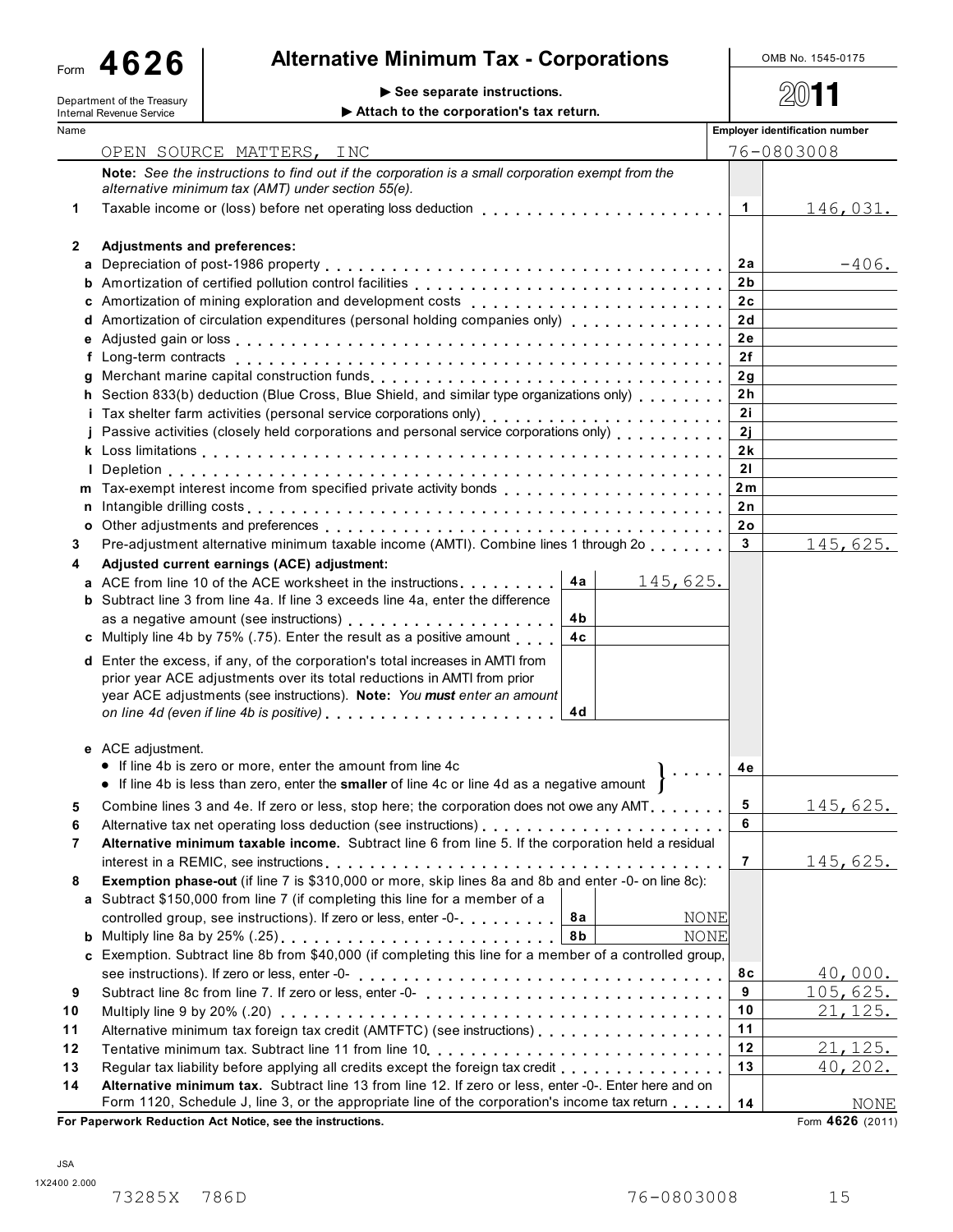# Adjusted Current Earnings (ACE) Worksheet *Keep for Your Records Keep for Your Records*

See ACE Worksheet Instructions.

| 1  |                                                                                                                         | $\mathbf 1$ | 145,625.        |
|----|-------------------------------------------------------------------------------------------------------------------------|-------------|-----------------|
| 2  | ACE depreciation adjustment:                                                                                            |             |                 |
|    | <u>1,218.</u><br>2a                                                                                                     |             |                 |
|    | <b>b</b> ACE depreciation:                                                                                              |             |                 |
|    | 1,218.<br>(1) Post-1993 property 2b(1)                                                                                  |             |                 |
|    | Post-1989, pre-1994 property 2b(2)<br>(2)                                                                               |             |                 |
|    | Pre-1990 MACRS property 2b(3)<br>(3)                                                                                    |             |                 |
|    | Pre-1990 original ACRS property 2b(4)<br>(4)                                                                            |             |                 |
|    | Property described in sections 168(f)(1) through<br>(5)                                                                 |             |                 |
|    |                                                                                                                         |             |                 |
|    | (6) Other property $ 2b(6) $                                                                                            |             |                 |
|    |                                                                                                                         |             |                 |
|    | 1,218.<br>(7)                                                                                                           |             |                 |
|    |                                                                                                                         | 2c          |                 |
| 3  | Inclusion in ACE of items included in earnings and profits (E&P):                                                       |             |                 |
| а  | За                                                                                                                      |             |                 |
|    | 3b                                                                                                                      |             |                 |
| c  | All other distributions from life insurance contracts (including surrenders) [100]<br>3c                                |             |                 |
| d  | Inside buildup of undistributed income in life insurance contracts<br>3d                                                |             |                 |
|    | e Other items (see Regulations sections $1.56(g)-1(c)(6)(iii)$ through (ix) for a partial                               |             |                 |
|    | 3е                                                                                                                      |             |                 |
| f  | Total increase to ACE from inclusion in ACE of items included in E&P. Add lines 3a through 3e                           | 3f          |                 |
| 4  | Disallowance of items not deductible from E&P:                                                                          |             |                 |
| а  | 4a                                                                                                                      |             |                 |
|    | <b>b</b> Dividends paid on certain preferred stock of public utilities that are deductible                              |             |                 |
|    | 4 b                                                                                                                     |             |                 |
|    |                                                                                                                         |             |                 |
|    | 4c                                                                                                                      |             |                 |
|    |                                                                                                                         |             |                 |
|    | <b>d</b> Nonpatronage dividends that are paid and deductible under section $1382(c)$<br>4 d                             |             |                 |
|    |                                                                                                                         |             |                 |
|    | <b>e</b> Other items (see Regulations sections 1.56(g)-1(d)(3)(i) and (ii) for a partial list) $\blacksquare$ <b>4e</b> |             |                 |
|    |                                                                                                                         |             |                 |
|    | f Total increase to ACE because of disallowance of items not deductible from E&P. Add lines 4a through 4e               | 4f          |                 |
| 5  | Other adjustments based on rules for figuring E&P:                                                                      |             |                 |
| а  | 5а                                                                                                                      |             |                 |
|    | 5 b                                                                                                                     |             |                 |
|    | 5с                                                                                                                      |             |                 |
|    | 5 d<br><b>d</b> LIFO inventory adjustments                                                                              |             |                 |
|    |                                                                                                                         |             |                 |
| f. |                                                                                                                         | 5f          |                 |
|    |                                                                                                                         |             |                 |
| 6  |                                                                                                                         | 6           |                 |
| 7  |                                                                                                                         | 7           |                 |
| 8  |                                                                                                                         | 8           |                 |
| 9  | Basis adjustments in determining gain or loss from sale or exchange of pre-1994 property                                | 9           |                 |
| 10 | Adjusted current earnings. Combine lines 1, 2c, 3f, 4f, and 5f through 9. Enter the result here and on line             |             |                 |
|    |                                                                                                                         |             | <u>145,625.</u> |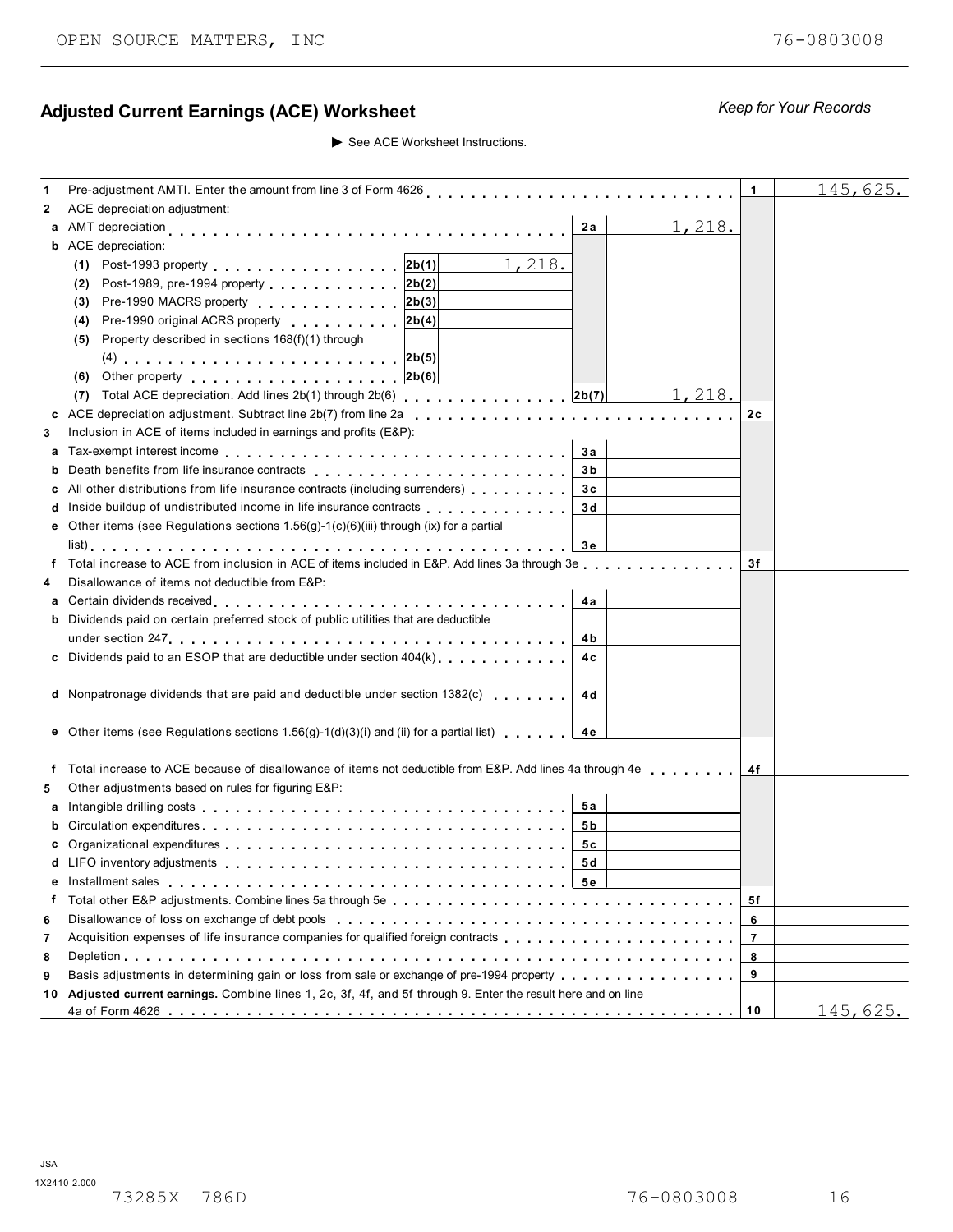| (December 2011)            |                                                                 | OMB No. 1545-2225 |
|----------------------------|-----------------------------------------------------------------|-------------------|
| Department of the Treasury | ► Attach to Form 1120, 1120-C, 1120-F, 1120S, 1065, and 1065-B. |                   |

# Form **1125-A Cost of Goods Sold**

|              | Internal Revenue Service                                                                                                                                                                                                                      |                                       |        |
|--------------|-----------------------------------------------------------------------------------------------------------------------------------------------------------------------------------------------------------------------------------------------|---------------------------------------|--------|
| Name         |                                                                                                                                                                                                                                               | <b>Employer identification number</b> |        |
|              | OPEN SOURCE MATTERS, INC                                                                                                                                                                                                                      | 76-0803008                            |        |
| $\mathbf{1}$ | Inventory at beginning of year enterpretation of the state of the state of the state of the state of the state of the state of the state of the state of the state of the state of the state of the state of the state of the<br>$\mathbf{1}$ |                                       | 8,634. |
| $\mathbf{2}$ | $\overline{2}$                                                                                                                                                                                                                                |                                       |        |
| 3            | $\mathbf{3}$                                                                                                                                                                                                                                  |                                       |        |
| 4            | 4                                                                                                                                                                                                                                             |                                       |        |
| 5            | 5                                                                                                                                                                                                                                             |                                       |        |
| 6            | 6                                                                                                                                                                                                                                             |                                       | 8,634. |
| 7            | $\overline{7}$                                                                                                                                                                                                                                |                                       |        |
| 8            | Cost of goods sold. Subtract line 7 from line 6. Enter here and on Form 1120, page 1, line 2 or the<br>8                                                                                                                                      |                                       | 8,634. |
| 9а           | Check all methods used for valuing closing inventory:<br>$X$ Cost<br>(i)<br>(ii)<br>Lower of cost or market<br>(iii)                                                                                                                          |                                       |        |
| b            |                                                                                                                                                                                                                                               |                                       |        |
| С            | Check if the LIFO inventory method was adopted this tax year for any goods (if checked, attach Form 970).                                                                                                                                     |                                       |        |
| d            | If the LIFO inventory method was used for this tax year, enter amount of closing inventory computed                                                                                                                                           |                                       |        |
| е            | If property is produced or acquired for resale, do the rules of section 263A apply to the corporation?                                                                                                                                        | Yes                                   | $X$ No |
|              | Was there any change in determining quantities, cost, or valuations between opening and closing inventory? If "Yes,"                                                                                                                          | Yes                                   | $X$ No |
|              |                                                                                                                                                                                                                                               |                                       |        |

Section references are to the Internal Revenue Code unless otherwise noted.

#### **General Instructions**

**Future Developments.** The IRS has created a page on IRS.gov for information about Form 1125-A and its instructions at *www.irs.gov/form1125a.* Information about any future developments affecting Form 1125-A (such as legislation enacted after we release it) will be posted on that page.

**Purpose of Form**<br>Use Form 1125-A to calculate and deduct cost of goods sold for certain entities.

1120S, 1065, or 1065-B, must complete and attach Form 1125-A if the applicable entity reports a deduction for cost of goods sold.

#### **Inventories**

Generally, inventories are required at the beginning and end of each tax year if the production, purchase, or sale of merchandise is an income-producing factor. See Regulations section 1.471-1. If inventories are required, you generally must use an accrual method of accounting for sales and purchases of inventory items.

**Exception for certain taxpayers.** If you are a qualifying taxpayer or a qualifying small business taxpayer (defined below),

you can adopt or change your accounting method to account for inventoriable items in the same manner as materials and supplies that are not incidental.

 Under this accounting method inventory costs for raw materials purchased for use in producing finished goods and merchandise purchased for resale are deductible in the year the finished goods or merchandise are sold (but not before the year you paid for the raw materials or merchandise, if you are also using the cash include in inventory, certain cost<br>method). For additional quidance on this in connection with the following. **Purpose of Form in the method**). For additional guidance on this in connection with the following. method of accounting, see Pub. 538, Accounting Periods and Methods. For guidance on adopting or changing to this method of accounting, see Form 3115, Who Must File<br>
Microsoft Application for Change in Accounting<br>
Application for Change in Accounting<br> **Who Must File**<br>
Real property or personal property<br>  $\bullet$  Real property or personal property Method, and its instructions

> If you account for inventoriable items in the same manner as materials and supplies that are not incidental, you can currently deduct expenditures for direct labor and all indirect costs that would otherwise be included in inventory costs.

> *Qualifying taxpayer.* A qualifying taxpayer is a taxpayer that, (a) for each prior tax year ending after December 16, 1998, has average annual gross receipts of \$1 million or less for the 3 prior tax years and (b) its business is not a tax shelter (as defined in section 448(d)(3)). See Rev. Proc. 2001-10, 2001-2 I.R.B. 272.

 *Qualifying small business taxpayer.* A qualifying small business taxpayer is a taxpayer that, (a) for each prior tax year ending on or after December 31, 2000, has average annual gross receipts of \$10 million or less for the 3 prior tax years, (b) whose principal business activity is not an ineligible activity, and (c) whose business is not a tax shelter (as defined in section 448 (d)(3)). See Rev. Proc. 2002-28, 2002-18, I. R.B. 815.

**Uniform capitalization rules.** The uniform capitalization rules of section 263A generally require you to capitalize, or include in inventory, certain costs incurred

• The production of real property and tangible personal property held in inventory or held for sale in the ordinary course of business.

Filers of Form 1120, 1120-C, 1120-F, Method, and its instructions (tangible and intangible) acquired for resale.

(tangible and intangible) acquired for resal<br>● The production of real property and<br>tangible passessed from the properties tangible personal property by a corporation for use in its trade or business or in an activity engaged in for property.

 See the discussion on section 263A uniform capitalization rules in the instructions for your tax return before completing Form 1125-A. Also see Regulations sections 1.263A-1 through 1.263A-3. See Regulations section 1.263A-4 for rules for property produced in a farming business.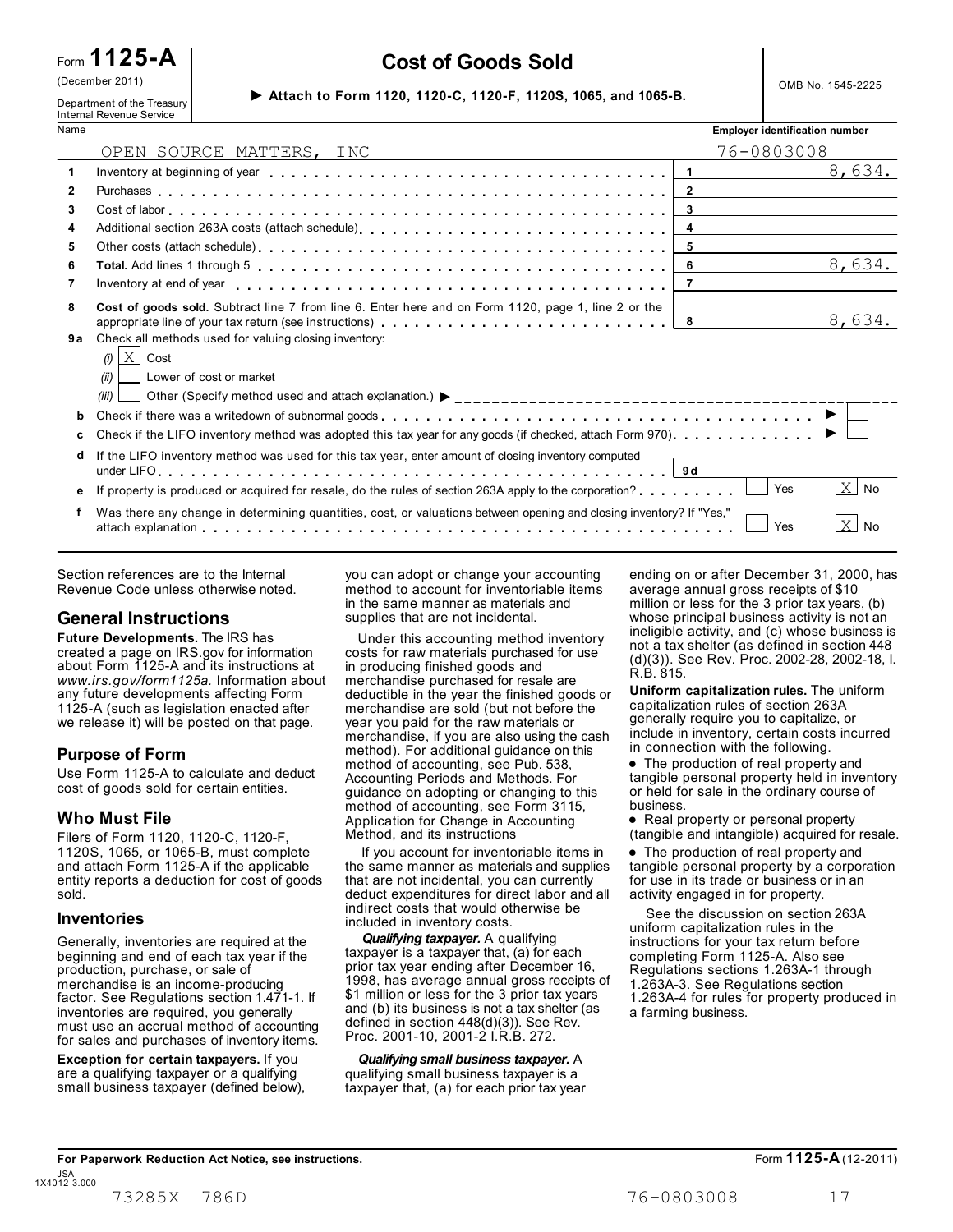| See separate instructions. |  |
|----------------------------|--|
|----------------------------|--|

|    |                                                                |                                                                                                                                                                                      | (Including Information on Listed Property) |                  |                |                                |
|----|----------------------------------------------------------------|--------------------------------------------------------------------------------------------------------------------------------------------------------------------------------------|--------------------------------------------|------------------|----------------|--------------------------------|
|    | Department of the Treasury<br>Internal Revenue Service<br>(99) | $\blacktriangleright$ See separate instructions.                                                                                                                                     | Attach to your tax return.                 |                  |                | Attachment<br>Sequence No. 179 |
|    | Name(s) shown on return                                        |                                                                                                                                                                                      |                                            |                  |                | Identifying number             |
|    | OPEN SOURCE MATTERS, INC                                       |                                                                                                                                                                                      |                                            |                  |                | 76-0803008                     |
|    | Business or activity to which this form relates                |                                                                                                                                                                                      |                                            |                  |                |                                |
|    |                                                                | General Depreciation and Amortization                                                                                                                                                |                                            |                  |                |                                |
|    | Part I                                                         | <b>Election To Expense Certain Property Under Section 179</b>                                                                                                                        |                                            |                  |                |                                |
|    |                                                                | Note: If you have any listed property, complete Part V before you complete Part I.                                                                                                   |                                            |                  |                |                                |
|    |                                                                |                                                                                                                                                                                      |                                            |                  |                |                                |
|    |                                                                |                                                                                                                                                                                      |                                            |                  | $\overline{2}$ |                                |
|    |                                                                | Threshold cost of section 179 property before reduction in limitation (see instructions)<br>Threshold cost of section 179 property before reduction in limitation (see instructions) |                                            |                  |                |                                |
|    |                                                                | Reduction in limitation. Subtract line 3 from line 2. If zero or less, enter -0-                                                                                                     |                                            |                  |                |                                |
|    |                                                                | Dollar limitation for tax year. Subtract line 4 from line 1. If zero or less, enter -0-. If married filing                                                                           |                                            |                  |                |                                |
| 6  |                                                                | (a) Description of property                                                                                                                                                          | (b) Cost (business use only)               | (c) Elected cost |                |                                |
|    |                                                                |                                                                                                                                                                                      |                                            |                  |                |                                |
|    |                                                                |                                                                                                                                                                                      |                                            |                  |                |                                |
|    |                                                                | 7 Listed property. Enter the amount from line 29                                                                                                                                     | $\overline{7}$                             |                  |                |                                |
|    |                                                                | Total elected cost of section 179 property. Add amounts in column (c), lines 6 and 7                                                                                                 |                                            |                  |                |                                |
|    |                                                                |                                                                                                                                                                                      |                                            |                  |                |                                |
| 10 |                                                                |                                                                                                                                                                                      |                                            |                  | 10             |                                |
| 11 |                                                                | Business income limitation. Enter the smaller of business income (not less than zero) or line 5 (see instructions)                                                                   |                                            |                  | 11             |                                |
|    |                                                                | 12 Section 179 expense deduction. Add lines 9 and 10, but do not enter more than line 11                                                                                             |                                            |                  | 12             |                                |

| 12 Section 179 expense deduction. Add lines 9 and 10, but do not enter more than line 11 |              |  |
|------------------------------------------------------------------------------------------|--------------|--|
| 13 Carryover of disallowed deduction to 2012. Add lines 9 and 10, less line 12 ▶         | $\boxed{13}$ |  |

| Note: Do not use Part II or Part III below for listed property. Instead, use Part V. |  |
|--------------------------------------------------------------------------------------|--|
|--------------------------------------------------------------------------------------|--|

|  | <b>Part II</b> Special Depreciation Allowance and Other Depreciation (Do not include listed property.) (See instructions.)                                                                                                     |  |  |  |  |  |  |  |
|--|--------------------------------------------------------------------------------------------------------------------------------------------------------------------------------------------------------------------------------|--|--|--|--|--|--|--|
|  | 14 Special depreciation allowance for qualified property (other than listed property) placed in service                                                                                                                        |  |  |  |  |  |  |  |
|  | during the tax year (see instructions) enterpretation of the state of the state of the state of the state of the state of the state of the state of the state of the state of the state of the state of the state of the state |  |  |  |  |  |  |  |
|  | 15 Property subject to section 168(f)(1) election enteries and such a section of the contract of the contract of the contract of the contract of the contract of the contract of the contract of the contract of the contract  |  |  |  |  |  |  |  |
|  |                                                                                                                                                                                                                                |  |  |  |  |  |  |  |

|  |  | <b>Part III</b> MACRS Depreciation (Do not include listed property.) (See instructions.) |
|--|--|------------------------------------------------------------------------------------------|

#### **Section A**

| <b>Section A</b>                                                                                                                                                               |  |
|--------------------------------------------------------------------------------------------------------------------------------------------------------------------------------|--|
| 17 MACRS deductions for assets placed in service in tax years beginning before 2011 [11] MACRS deductions for assets placed in service in tax years beginning before 2011 [17] |  |
| 18 If you are electing to group any assets placed in service during the tax year into one or more general                                                                      |  |
|                                                                                                                                                                                |  |

#### **Section B - Assets Placed in Service During 2011 Tax Year Using the General Depreciation System**

|                                                                                                                    | Section B - Assets Placed in Service During 2011 Tax Tear Osing the General Depreciation System     |                                                                                    |                        |                |            |                            |
|--------------------------------------------------------------------------------------------------------------------|-----------------------------------------------------------------------------------------------------|------------------------------------------------------------------------------------|------------------------|----------------|------------|----------------------------|
| (a) Classification of property                                                                                     | (b) Month and year<br>placed in<br>service                                                          | (c) Basis for depreciation<br>(business/investment use<br>only - see instructions) | (d) Recovery<br>period | (e) Convention | (f) Method | (g) Depreciation deduction |
| 19a 3-year property                                                                                                |                                                                                                     |                                                                                    |                        |                |            |                            |
| 5-year property<br>b                                                                                               |                                                                                                     |                                                                                    |                        |                |            |                            |
| c 7-year property                                                                                                  |                                                                                                     |                                                                                    |                        |                |            |                            |
| d 10-year property                                                                                                 |                                                                                                     |                                                                                    |                        |                |            |                            |
| e 15-year property                                                                                                 |                                                                                                     |                                                                                    |                        |                |            |                            |
| f 20-year property                                                                                                 |                                                                                                     |                                                                                    |                        |                |            |                            |
| g 25-year property                                                                                                 |                                                                                                     |                                                                                    | 25 yrs.                |                | S/L        |                            |
| h Residential rental                                                                                               |                                                                                                     |                                                                                    | 27.5 yrs.              | M <sub>M</sub> | S/L        |                            |
| property                                                                                                           |                                                                                                     |                                                                                    | 27.5 yrs.              | M <sub>M</sub> | S/L        |                            |
| <i>i</i> Nonresidential real                                                                                       |                                                                                                     |                                                                                    | 39 yrs.                | M M            | S/L        |                            |
| property                                                                                                           |                                                                                                     |                                                                                    |                        | M <sub>M</sub> | S/L        |                            |
|                                                                                                                    | Section C - Assets Placed in Service During 2011 Tax Year Using the Alternative Depreciation System |                                                                                    |                        |                |            |                            |
| 20a Class life                                                                                                     |                                                                                                     |                                                                                    |                        |                | S/L        |                            |
| $b$ 12-year                                                                                                        |                                                                                                     |                                                                                    | 12 yrs.                |                | S/L        |                            |
| $c$ 40-year                                                                                                        |                                                                                                     |                                                                                    | 40 yrs.                | M M            | S/L        |                            |
| <b>Part IV</b> Summary (See instructions.)                                                                         |                                                                                                     |                                                                                    |                        |                |            |                            |
| Listed property. Enter amount from line 28<br>21                                                                   | . <b>.</b>                                                                                          |                                                                                    |                        |                | 21         |                            |
| Total. Add amounts from line 12, lines 14 through 17, lines 19 and 20 in column (g), and line 21. Enter here<br>22 |                                                                                                     |                                                                                    |                        |                |            |                            |
| and on the appropriate lines of your return. Partnerships and S corporations - see instructions                    |                                                                                                     |                                                                                    |                        |                | 22         | 812.                       |
| For assets shown above and placed in service during the current year, enter the<br>23                              |                                                                                                     |                                                                                    |                        |                |            |                            |

| portion of the basis attributable to section 263A costs $\ldots$ , , , , , , , , , , , , , , , , $\mid$ $\sim$ | $\sim$<br>-43 |                    |
|----------------------------------------------------------------------------------------------------------------|---------------|--------------------|
| <b>JSA For Paperwork Reduction Act Notice, see separate instructions.</b><br>1X2300 2.000                      |               | Form $4562$ (2011) |
| 73285X<br>786L                                                                                                 | 76-0803008    |                    |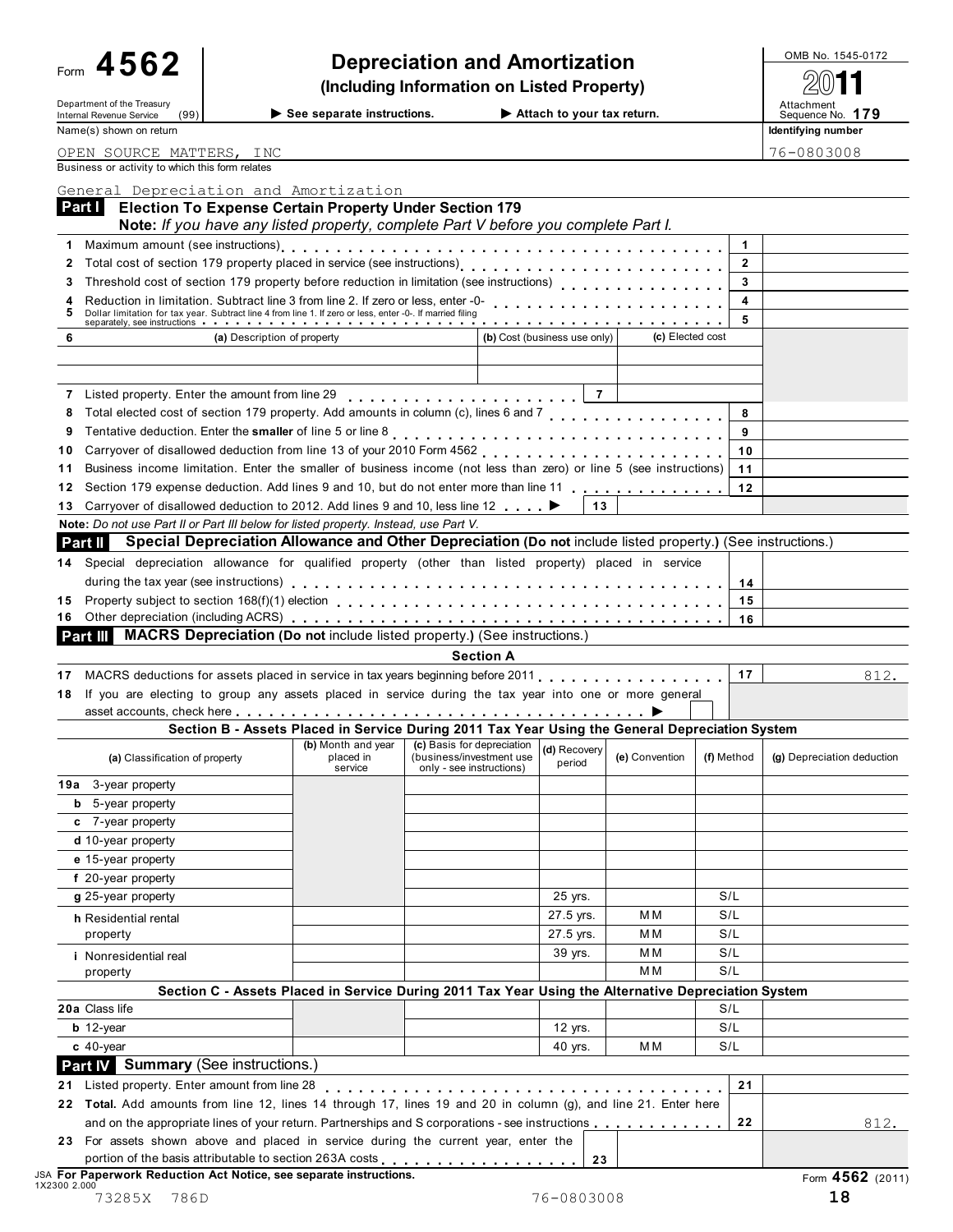|        | OPEN SOURCE MATTERS, INC<br>Form 4562 (2011)     |                                                                                                                                                                                                                                                                                                |                                           |      |                                            |     |                                                             |     |                                        |         |                              |                                                |                                  |                                   | 76-0803008<br>Page $\mathbb Z$     |
|--------|--------------------------------------------------|------------------------------------------------------------------------------------------------------------------------------------------------------------------------------------------------------------------------------------------------------------------------------------------------|-------------------------------------------|------|--------------------------------------------|-----|-------------------------------------------------------------|-----|----------------------------------------|---------|------------------------------|------------------------------------------------|----------------------------------|-----------------------------------|------------------------------------|
| Part V |                                                  | Listed Property (Include automobiles, certain other vehicles, certain computers, and property used for<br>entertainment, recreation, or amusement.)                                                                                                                                            |                                           |      |                                            |     |                                                             |     |                                        |         |                              |                                                |                                  |                                   |                                    |
|        |                                                  | Note: For any vehicle for which you are using the standard mileage rate or deducting lease expense, complete only 24a,<br>24b, columns (a) through (c) of Section A, all of Section B, and Section C if applicable.                                                                            |                                           |      |                                            |     |                                                             |     |                                        |         |                              |                                                |                                  |                                   |                                    |
|        |                                                  | Section A - Depreciation and Other Information (Caution: See the instructions for limits for passenger automobiles.)<br>24a Do you have evidence to support the business/investment use claimed?                                                                                               |                                           |      |                                            |     | Yes                                                         | No  | 24b If "Yes," is the evidence written? |         |                              |                                                |                                  | Yes                               | No                                 |
|        |                                                  |                                                                                                                                                                                                                                                                                                | (c)                                       |      |                                            |     | (e)                                                         |     |                                        |         |                              |                                                |                                  |                                   |                                    |
|        | (a)<br>Type of property (list<br>vehicles first) | (b)<br>Date placed<br>in service                                                                                                                                                                                                                                                               | Business/<br>investment use<br>percentage |      | (d)<br>Cost or other basis                 |     | Basis for depreciation<br>(business/investment<br>use only) |     | (f)<br>Recovery<br>period              |         | (g)<br>Method/<br>Convention |                                                | (h)<br>Depreciation<br>deduction |                                   | (i)<br>Elected section<br>179 cost |
|        |                                                  | 25 Special depreciation allowance for qualified listed property placed in service during the tax                                                                                                                                                                                               |                                           |      |                                            |     |                                                             |     |                                        |         | 25                           |                                                |                                  |                                   |                                    |
|        |                                                  | 26 Property used more than 50% in a qualified business use:                                                                                                                                                                                                                                    |                                           |      |                                            |     |                                                             |     |                                        |         |                              |                                                |                                  |                                   |                                    |
|        |                                                  |                                                                                                                                                                                                                                                                                                |                                           | %    |                                            |     |                                                             |     |                                        |         |                              |                                                |                                  |                                   |                                    |
|        |                                                  |                                                                                                                                                                                                                                                                                                |                                           | %    |                                            |     |                                                             |     |                                        |         |                              |                                                |                                  |                                   |                                    |
|        |                                                  |                                                                                                                                                                                                                                                                                                |                                           | %    |                                            |     |                                                             |     |                                        |         |                              |                                                |                                  |                                   |                                    |
|        |                                                  | Property used 50% or less in a qualified business use:                                                                                                                                                                                                                                         |                                           |      |                                            |     |                                                             |     |                                        |         |                              |                                                |                                  |                                   |                                    |
|        |                                                  |                                                                                                                                                                                                                                                                                                |                                           | %    |                                            |     |                                                             |     |                                        | $S/L -$ |                              |                                                |                                  |                                   |                                    |
|        |                                                  |                                                                                                                                                                                                                                                                                                |                                           | %    |                                            |     |                                                             |     |                                        | $S/L -$ |                              |                                                |                                  |                                   |                                    |
|        |                                                  |                                                                                                                                                                                                                                                                                                |                                           | $\%$ |                                            |     |                                                             |     |                                        | $S/L -$ |                              |                                                |                                  |                                   |                                    |
|        |                                                  | Add amounts in column (h), lines 25 through 27. Enter here and on line 21, page 1 [1] [1] Add amounts in column (h), lines 25 through 27. Enter here and on line 21, page 1                                                                                                                    |                                           |      |                                            |     |                                                             |     |                                        |         | 28                           |                                                |                                  |                                   |                                    |
| 29     |                                                  |                                                                                                                                                                                                                                                                                                |                                           |      |                                            |     |                                                             |     |                                        |         |                              |                                                | 29                               |                                   |                                    |
|        |                                                  |                                                                                                                                                                                                                                                                                                |                                           |      | Section B - Information on Use of Vehicles |     |                                                             |     |                                        |         |                              |                                                |                                  |                                   |                                    |
|        |                                                  | Complete this section for vehicles used by a sole proprietor, partner, or other "more than 5% owner," or related person. If you provided vehicles to your<br>employees, first answer the questions in Section C to see if you meet an exception to completing this section for those vehicles. |                                           |      |                                            |     |                                                             |     |                                        |         |                              |                                                |                                  |                                   |                                    |
|        |                                                  |                                                                                                                                                                                                                                                                                                |                                           |      | (a)                                        |     | (b)                                                         |     | (c)                                    |         | (d)                          |                                                | (e)                              |                                   | (f)                                |
|        |                                                  | Total business/investment miles driven during<br>the year (do not include commuting miles)                                                                                                                                                                                                     |                                           |      | Vehicle 1                                  |     | Vehicle 2                                                   |     | Vehicle 3                              |         | Vehicle 4                    |                                                | Vehicle 5                        |                                   | Vehicle 6                          |
|        |                                                  | Total commuting miles driven during the year                                                                                                                                                                                                                                                   |                                           |      |                                            |     |                                                             |     |                                        |         |                              |                                                |                                  |                                   |                                    |
|        |                                                  | 32 Total other personal (noncommuting) miles                                                                                                                                                                                                                                                   |                                           |      |                                            |     |                                                             |     |                                        |         |                              |                                                |                                  |                                   |                                    |
|        |                                                  | 33 Total miles driven during the year. Add lines                                                                                                                                                                                                                                               |                                           |      |                                            |     |                                                             |     |                                        |         |                              |                                                |                                  |                                   |                                    |
|        |                                                  | 34 Was the vehicle available for personal use                                                                                                                                                                                                                                                  |                                           | Yes  | No                                         | Yes | Νo                                                          | Yes | No                                     | Yes     | No                           | Yes                                            | No                               | Yes                               | No                                 |
|        |                                                  |                                                                                                                                                                                                                                                                                                |                                           |      |                                            |     |                                                             |     |                                        |         |                              |                                                |                                  |                                   |                                    |
|        |                                                  | 35 Was the vehicle used primarily by a more                                                                                                                                                                                                                                                    |                                           |      |                                            |     |                                                             |     |                                        |         |                              |                                                |                                  |                                   |                                    |
|        |                                                  |                                                                                                                                                                                                                                                                                                |                                           |      |                                            |     |                                                             |     |                                        |         |                              |                                                |                                  |                                   |                                    |
|        |                                                  | 36 Is another vehicle available for personal                                                                                                                                                                                                                                                   |                                           |      |                                            |     |                                                             |     |                                        |         |                              |                                                |                                  |                                   |                                    |
|        |                                                  |                                                                                                                                                                                                                                                                                                |                                           |      |                                            |     |                                                             |     |                                        |         |                              |                                                |                                  |                                   |                                    |
|        |                                                  | Section C - Questions for Employers Who Provide Vehicles for Use by Their Employees                                                                                                                                                                                                            |                                           |      |                                            |     |                                                             |     |                                        |         |                              |                                                |                                  |                                   |                                    |
|        |                                                  | Answer these questions to determine if you meet an exception to completing Section B for vehicles used by employees who are not<br>more than 5% owners or related persons (see instructions).                                                                                                  |                                           |      |                                            |     |                                                             |     |                                        |         |                              |                                                |                                  |                                   |                                    |
|        |                                                  | 37 Do you maintain a written policy statement that prohibits all personal use of vehicles, including commuting, by                                                                                                                                                                             |                                           |      |                                            |     |                                                             |     |                                        |         |                              |                                                |                                  | Yes                               | No                                 |
|        |                                                  | your employees?<br>38 Do you maintain a written policy statement that prohibits personal use of vehicles, except commuting, by your employees?                                                                                                                                                 |                                           |      |                                            |     |                                                             |     |                                        |         |                              |                                                |                                  |                                   |                                    |
|        |                                                  | See the instructions for vehicles used by corporate officers, directors, or 1% or more owners                                                                                                                                                                                                  |                                           |      |                                            |     |                                                             |     |                                        |         |                              |                                                |                                  |                                   |                                    |
|        |                                                  |                                                                                                                                                                                                                                                                                                |                                           |      |                                            |     |                                                             |     |                                        |         |                              |                                                |                                  |                                   |                                    |
| 40.    |                                                  | Do you provide more than five vehicles to your employees, obtain information from your employees about the                                                                                                                                                                                     |                                           |      |                                            |     |                                                             |     |                                        |         |                              |                                                |                                  |                                   |                                    |
| 41     |                                                  | Note: If your answer to 37, 38, 39, 40, or 41 is "Yes," do not complete Section B for the covered vehicles.                                                                                                                                                                                    |                                           |      |                                            |     |                                                             |     |                                        |         |                              |                                                |                                  |                                   |                                    |
|        | Amortization<br><b>Part VI</b>                   |                                                                                                                                                                                                                                                                                                |                                           |      |                                            |     |                                                             |     |                                        |         |                              |                                                |                                  |                                   |                                    |
|        | (a)<br>Description of costs                      |                                                                                                                                                                                                                                                                                                | (b)<br>Date amortization<br>begins        |      |                                            | (c) | Amortizable amount                                          |     | (d)<br>Code section                    |         |                              | (e)<br>Amortization<br>period or<br>percentage |                                  | (f)<br>Amortization for this year |                                    |
|        |                                                  | 42 Amortization of costs that begins during your 2011 tax year (see instructions):                                                                                                                                                                                                             |                                           |      |                                            |     |                                                             |     |                                        |         |                              |                                                |                                  |                                   |                                    |
|        |                                                  |                                                                                                                                                                                                                                                                                                |                                           |      |                                            |     |                                                             |     |                                        |         |                              |                                                |                                  |                                   |                                    |
|        |                                                  |                                                                                                                                                                                                                                                                                                |                                           |      |                                            |     |                                                             |     |                                        |         |                              |                                                |                                  |                                   |                                    |
|        |                                                  |                                                                                                                                                                                                                                                                                                |                                           |      |                                            |     |                                                             |     |                                        |         |                              |                                                |                                  |                                   |                                    |
|        |                                                  | Total. Add amounts in column (f). See the instructions for where to report                                                                                                                                                                                                                     |                                           |      |                                            |     |                                                             |     |                                        |         |                              | 43<br>44                                       |                                  |                                   |                                    |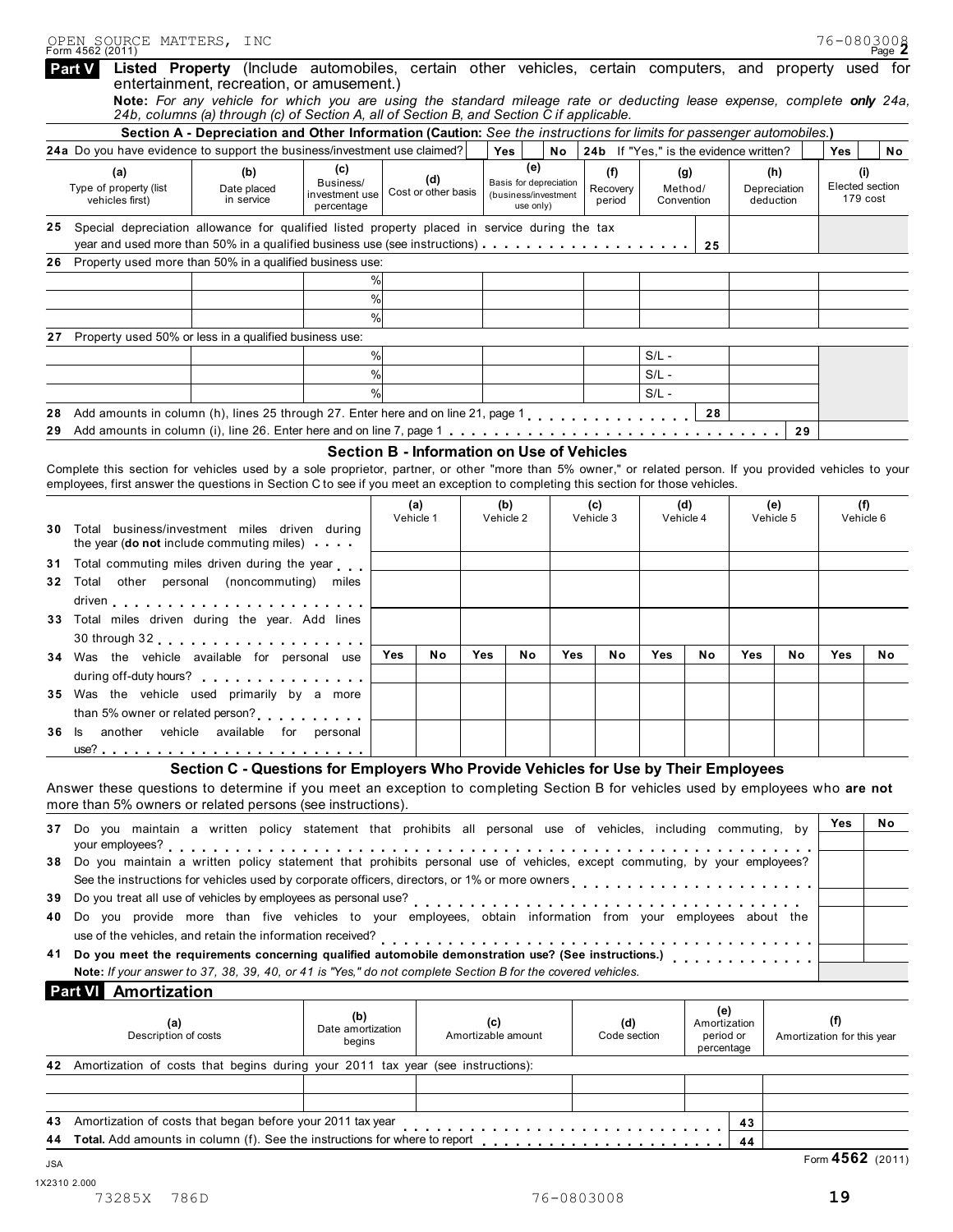# **2011 Depreciation**

**Description of Property**

| General Depreciation and Amortization                         |                              |                             |              |                                                                                        |                    |                           |                                          |                                       |             |                    |      |                     |   |                                            |                              |
|---------------------------------------------------------------|------------------------------|-----------------------------|--------------|----------------------------------------------------------------------------------------|--------------------|---------------------------|------------------------------------------|---------------------------------------|-------------|--------------------|------|---------------------|---|--------------------------------------------|------------------------------|
| Asset description                                             | Date<br>placed in<br>service | Unadjusted<br>cost or basis | Bus.<br>$\%$ | $\begin{array}{c} 179 \\ \text{exp.} \\ \text{reduce.} \\ \text{in basis} \end{array}$ | Basis<br>Reduction | Basis for<br>depreciation | Beginning<br>Accumulated<br>Depreciation | Ending<br>Accumulated<br>Depreciation | Me-<br>thod | $Con-ven-$<br>tion | Life | $\sf ACRS$<br>class |   | MA Current<br>CRS -yr 179<br>class expense | Current-year<br>depreciation |
| COMPUTER HARDWARE                                             | 12/07/2007                   | 7,422.                      | 100.         |                                                                                        |                    | 7,422.                    | 5,713.                                   | 6,525.                                | 200 DB      | MQ                 |      |                     | 5 |                                            | 812.                         |
|                                                               |                              |                             |              |                                                                                        |                    |                           |                                          |                                       |             |                    |      |                     |   |                                            |                              |
|                                                               |                              |                             |              |                                                                                        |                    |                           |                                          |                                       |             |                    |      |                     |   |                                            |                              |
|                                                               |                              |                             |              |                                                                                        |                    |                           |                                          |                                       |             |                    |      |                     |   |                                            |                              |
|                                                               |                              |                             |              |                                                                                        |                    |                           |                                          |                                       |             |                    |      |                     |   |                                            |                              |
|                                                               |                              |                             |              |                                                                                        |                    |                           |                                          |                                       |             |                    |      |                     |   |                                            |                              |
|                                                               |                              |                             |              |                                                                                        |                    |                           |                                          |                                       |             |                    |      |                     |   |                                            |                              |
|                                                               |                              |                             |              |                                                                                        |                    |                           |                                          |                                       |             |                    |      |                     |   |                                            |                              |
|                                                               |                              |                             |              |                                                                                        |                    |                           |                                          |                                       |             |                    |      |                     |   |                                            |                              |
|                                                               |                              |                             |              |                                                                                        |                    |                           |                                          |                                       |             |                    |      |                     |   |                                            |                              |
|                                                               |                              |                             |              |                                                                                        |                    |                           |                                          |                                       |             |                    |      |                     |   |                                            |                              |
|                                                               |                              |                             |              |                                                                                        |                    |                           |                                          |                                       |             |                    |      |                     |   |                                            |                              |
|                                                               |                              |                             |              |                                                                                        |                    |                           |                                          |                                       |             |                    |      |                     |   |                                            |                              |
|                                                               |                              |                             |              |                                                                                        |                    |                           |                                          |                                       |             |                    |      |                     |   |                                            |                              |
|                                                               |                              |                             |              |                                                                                        |                    |                           |                                          |                                       |             |                    |      |                     |   |                                            |                              |
|                                                               |                              |                             |              |                                                                                        |                    |                           |                                          |                                       |             |                    |      |                     |   |                                            |                              |
|                                                               |                              |                             |              |                                                                                        |                    |                           |                                          |                                       |             |                    |      |                     |   |                                            |                              |
|                                                               |                              |                             |              |                                                                                        |                    |                           |                                          |                                       |             |                    |      |                     |   |                                            |                              |
|                                                               |                              |                             |              |                                                                                        |                    |                           |                                          |                                       |             |                    |      |                     |   |                                            |                              |
|                                                               |                              |                             |              |                                                                                        |                    |                           |                                          |                                       |             |                    |      |                     |   |                                            |                              |
|                                                               |                              |                             |              |                                                                                        |                    |                           |                                          |                                       |             |                    |      |                     |   |                                            |                              |
|                                                               |                              |                             |              |                                                                                        |                    |                           |                                          |                                       |             |                    |      |                     |   |                                            |                              |
|                                                               |                              |                             |              |                                                                                        |                    |                           |                                          |                                       |             |                    |      |                     |   |                                            |                              |
|                                                               |                              |                             |              |                                                                                        |                    |                           |                                          |                                       |             |                    |      |                     |   |                                            |                              |
|                                                               |                              |                             |              |                                                                                        |                    |                           |                                          |                                       |             |                    |      |                     |   |                                            |                              |
|                                                               |                              |                             |              |                                                                                        |                    |                           |                                          |                                       |             |                    |      |                     |   |                                            |                              |
|                                                               |                              |                             |              |                                                                                        |                    |                           |                                          |                                       |             |                    |      |                     |   |                                            |                              |
|                                                               |                              |                             |              |                                                                                        |                    |                           |                                          |                                       |             |                    |      |                     |   |                                            |                              |
|                                                               |                              |                             |              |                                                                                        |                    |                           |                                          |                                       |             |                    |      |                     |   |                                            |                              |
|                                                               |                              |                             |              |                                                                                        |                    |                           |                                          |                                       |             |                    |      |                     |   |                                            |                              |
|                                                               |                              |                             |              |                                                                                        |                    |                           |                                          |                                       |             |                    |      |                     |   |                                            |                              |
|                                                               |                              |                             |              |                                                                                        |                    |                           |                                          |                                       |             |                    |      |                     |   |                                            |                              |
|                                                               |                              |                             |              |                                                                                        |                    |                           |                                          |                                       |             |                    |      |                     |   |                                            |                              |
|                                                               |                              |                             |              |                                                                                        |                    |                           |                                          |                                       |             |                    |      |                     |   |                                            |                              |
|                                                               |                              |                             |              |                                                                                        |                    |                           |                                          |                                       |             |                    |      |                     |   |                                            |                              |
|                                                               |                              |                             |              |                                                                                        |                    |                           |                                          |                                       |             |                    |      |                     |   |                                            |                              |
|                                                               |                              |                             |              |                                                                                        |                    |                           |                                          |                                       |             |                    |      |                     |   |                                            |                              |
| Less: Retired Assets <b>Acceleration</b> Less: Retired Assets |                              |                             |              |                                                                                        |                    |                           |                                          |                                       |             |                    |      |                     |   |                                            |                              |
| TOTALS                                                        |                              | 7,422.                      |              |                                                                                        |                    | 7,422.                    | 5,713.                                   | 6,525.                                |             |                    |      |                     |   |                                            | 812.                         |

\*Assets Retired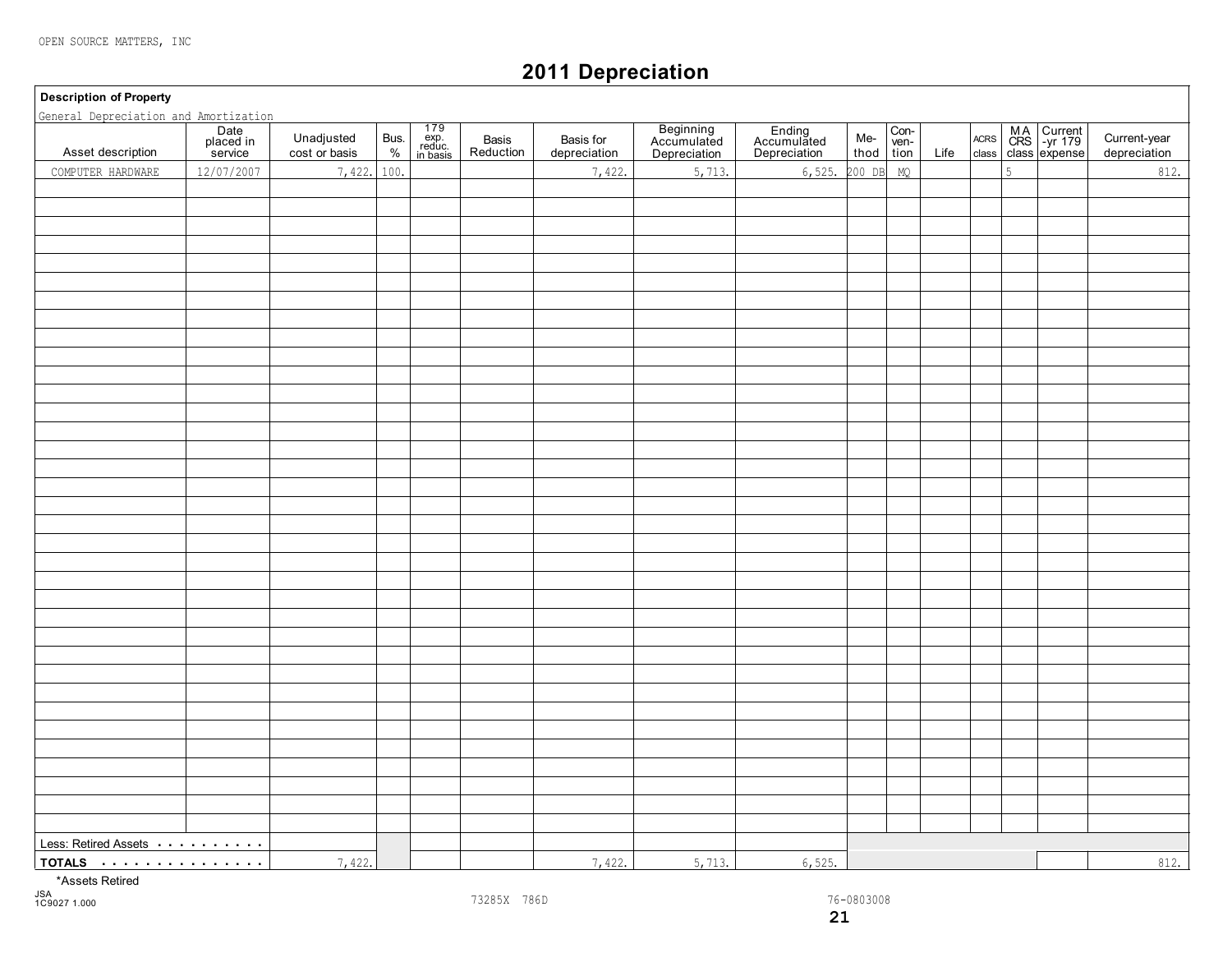$\mathsf{r}$ 

# **2011 Depreciation**

| <b>Description of Property</b>                                |                              |                                                                                                                         |  |                    |                           |                                          |                                              |             |                      |      |  |                                        |                              |
|---------------------------------------------------------------|------------------------------|-------------------------------------------------------------------------------------------------------------------------|--|--------------------|---------------------------|------------------------------------------|----------------------------------------------|-------------|----------------------|------|--|----------------------------------------|------------------------------|
| General Depreciation and Amortization<br>Asset description    | Date<br>placed in<br>service | - GRAND TOTAL PROPERTY DETAIL<br>adjusted Bus. exp. Basis<br>tor basis % in basis Reduct<br>Unadjusted<br>cost or basis |  | Basis<br>Reduction | Basis for<br>depreciation | Beginning<br>Accumulated<br>Depreciation | Ending<br>Accumulated<br><b>Depreciation</b> | Me-<br>thod | Con-<br>ven-<br>tion | Life |  | ACRS MA Current<br>class class expense | Current-year<br>depreciation |
| Other Than Listed Property                                    |                              |                                                                                                                         |  |                    |                           |                                          |                                              |             |                      |      |  |                                        |                              |
|                                                               |                              | 7,422.                                                                                                                  |  |                    | 7,422.                    |                                          | 6,525.                                       |             |                      |      |  |                                        | 812.                         |
| Gross                                                         |                              |                                                                                                                         |  |                    |                           | 5,713.                                   |                                              |             |                      |      |  |                                        |                              |
| Less: Retired Assets                                          |                              |                                                                                                                         |  |                    |                           |                                          |                                              |             |                      |      |  |                                        |                              |
| Current Year Special Depreciation Allowance                   |                              |                                                                                                                         |  |                    |                           |                                          |                                              |             |                      |      |  |                                        |                              |
| Sub Total:                                                    |                              | 7,422.                                                                                                                  |  |                    | 7,422.                    | 5,713.                                   | 6,525.                                       |             |                      |      |  |                                        | 812.                         |
|                                                               |                              |                                                                                                                         |  |                    |                           |                                          |                                              |             |                      |      |  |                                        |                              |
|                                                               |                              |                                                                                                                         |  |                    |                           |                                          |                                              |             |                      |      |  |                                        |                              |
|                                                               |                              |                                                                                                                         |  |                    |                           |                                          |                                              |             |                      |      |  |                                        |                              |
|                                                               |                              |                                                                                                                         |  |                    |                           |                                          |                                              |             |                      |      |  |                                        |                              |
|                                                               |                              |                                                                                                                         |  |                    |                           |                                          |                                              |             |                      |      |  |                                        |                              |
|                                                               |                              |                                                                                                                         |  |                    |                           |                                          |                                              |             |                      |      |  |                                        |                              |
|                                                               |                              |                                                                                                                         |  |                    |                           |                                          |                                              |             |                      |      |  |                                        |                              |
|                                                               |                              |                                                                                                                         |  |                    |                           |                                          |                                              |             |                      |      |  |                                        |                              |
|                                                               |                              |                                                                                                                         |  |                    |                           |                                          |                                              |             |                      |      |  |                                        |                              |
|                                                               |                              |                                                                                                                         |  |                    |                           |                                          |                                              |             |                      |      |  |                                        |                              |
|                                                               |                              |                                                                                                                         |  |                    |                           |                                          |                                              |             |                      |      |  |                                        |                              |
|                                                               |                              |                                                                                                                         |  |                    |                           |                                          |                                              |             |                      |      |  |                                        |                              |
|                                                               |                              |                                                                                                                         |  |                    |                           |                                          |                                              |             |                      |      |  |                                        |                              |
|                                                               |                              |                                                                                                                         |  |                    |                           |                                          |                                              |             |                      |      |  |                                        |                              |
|                                                               |                              |                                                                                                                         |  |                    |                           |                                          |                                              |             |                      |      |  |                                        |                              |
|                                                               |                              |                                                                                                                         |  |                    |                           |                                          |                                              |             |                      |      |  |                                        |                              |
|                                                               |                              |                                                                                                                         |  |                    |                           |                                          |                                              |             |                      |      |  |                                        |                              |
|                                                               |                              |                                                                                                                         |  |                    |                           |                                          |                                              |             |                      |      |  |                                        |                              |
|                                                               |                              |                                                                                                                         |  |                    |                           |                                          |                                              |             |                      |      |  |                                        |                              |
|                                                               |                              |                                                                                                                         |  |                    |                           |                                          |                                              |             |                      |      |  |                                        |                              |
|                                                               |                              |                                                                                                                         |  |                    |                           |                                          |                                              |             |                      |      |  |                                        |                              |
|                                                               |                              |                                                                                                                         |  |                    |                           |                                          |                                              |             |                      |      |  |                                        |                              |
|                                                               |                              |                                                                                                                         |  |                    |                           |                                          |                                              |             |                      |      |  |                                        |                              |
|                                                               |                              |                                                                                                                         |  |                    |                           |                                          |                                              |             |                      |      |  |                                        |                              |
|                                                               |                              |                                                                                                                         |  |                    |                           |                                          |                                              |             |                      |      |  |                                        |                              |
|                                                               |                              |                                                                                                                         |  |                    |                           |                                          |                                              |             |                      |      |  |                                        |                              |
|                                                               |                              |                                                                                                                         |  |                    |                           |                                          |                                              |             |                      |      |  |                                        |                              |
|                                                               |                              |                                                                                                                         |  |                    |                           |                                          |                                              |             |                      |      |  |                                        |                              |
|                                                               |                              |                                                                                                                         |  |                    |                           |                                          |                                              |             |                      |      |  |                                        |                              |
|                                                               |                              |                                                                                                                         |  |                    |                           |                                          |                                              |             |                      |      |  |                                        |                              |
|                                                               |                              |                                                                                                                         |  |                    |                           |                                          |                                              |             |                      |      |  |                                        |                              |
| Gross Amounts                                                 |                              | 7,422.                                                                                                                  |  |                    | 7,422.                    | 5,713.                                   | 6,525.                                       |             |                      |      |  |                                        | 812.                         |
| Less: Retired Assets <b>Acceleration</b> Less: Retired Assets |                              |                                                                                                                         |  |                    |                           |                                          |                                              |             |                      |      |  |                                        |                              |
| TOTALS                                                        |                              | 7,422.                                                                                                                  |  |                    | 7,422.                    | 5,713.                                   | 6,525.                                       |             |                      |      |  |                                        | 812.                         |

\*Assets Retired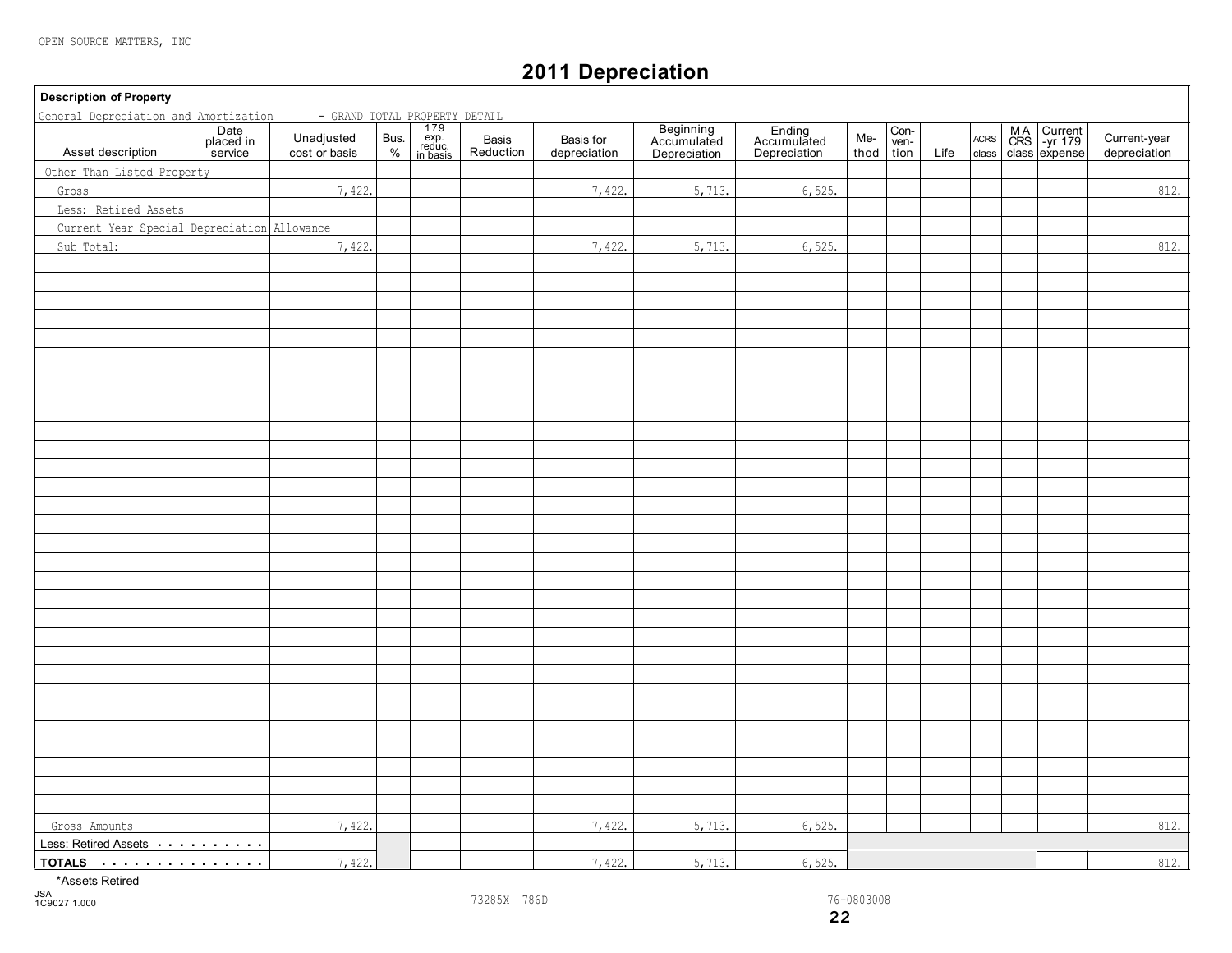# **2011 Alternative Minimum Tax Depreciation**

**Description of Property** Date | AMT | AMT |AMT|AMT|AMT | AMT | Regular | Post-86 | Leased | Real Placed in | basis for | accumulated | me- conven- | depreciation | depreciation | depreciation | pers. prop. | property Asset description Service depreciation depreciation thod tion life deduction deduction adjustment preference preference Less: Retired Assets **TOTALS** 1X9034 1.000 JSA \* Assets Retired **23** 73285X 786D 76-0803008 General Depreciation and Amortization COMPUTER HARDWARE  $12/07/2007$  7,422. 5,138. 150 DB MQ 5.000 1,218. 812. 812. 7,422. 5,138. 1,218. 1,218. 1,218. 1,218. 1,218. 1,218. 1,218. 1,218. 1,218. 1,218. 1,218. 1,218. 1,218. 1,218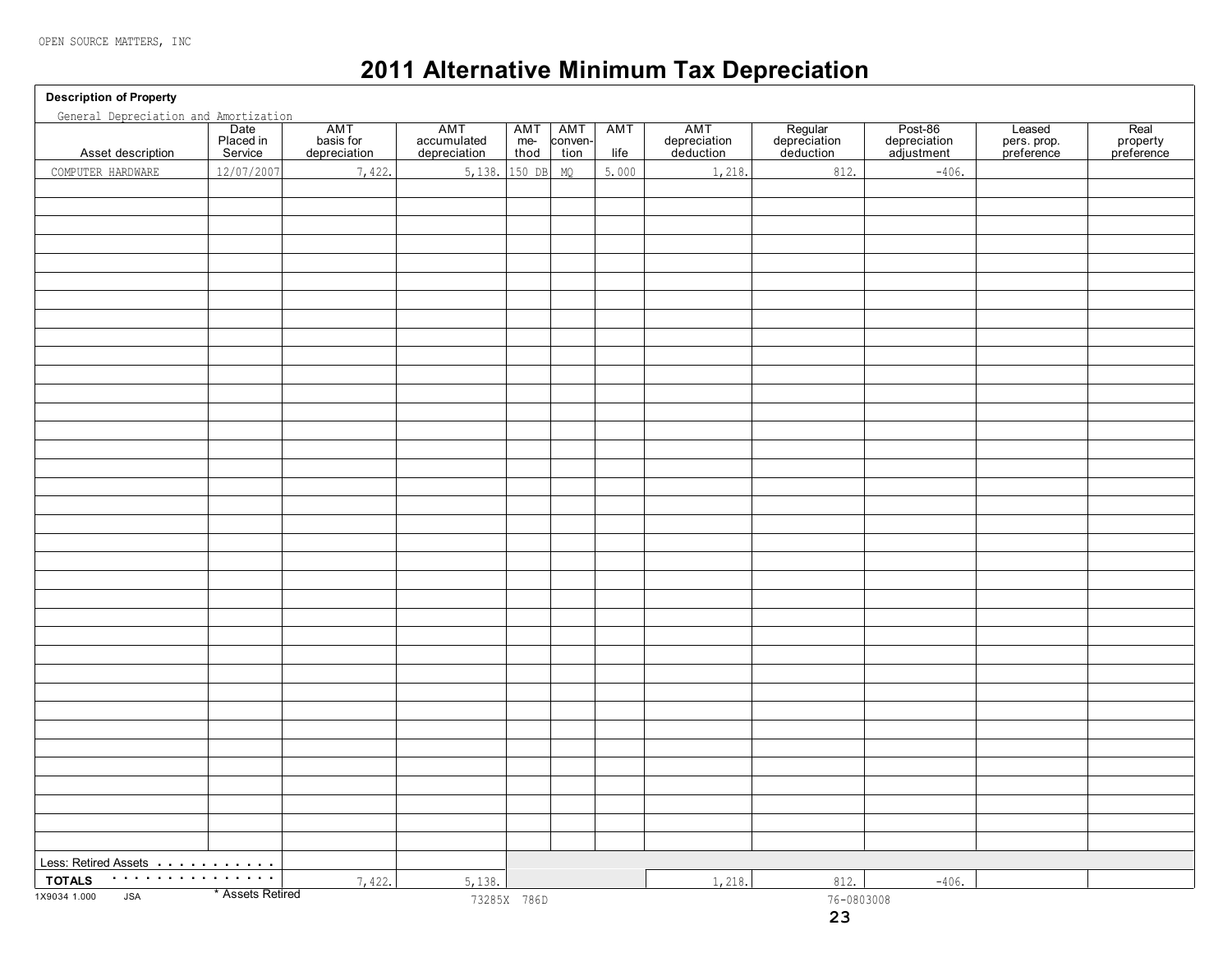# **2011 ACE Depreciation**

#### **Description of Property**

| General Depreciation and Amortization                                                                                                                                                                                               |                              |                                  |                                    |               |               |              |                     |                            |                   |
|-------------------------------------------------------------------------------------------------------------------------------------------------------------------------------------------------------------------------------------|------------------------------|----------------------------------|------------------------------------|---------------|---------------|--------------|---------------------|----------------------------|-------------------|
| Asset description                                                                                                                                                                                                                   | Date<br>placed in<br>service | ACE<br>basis for<br>depreciation | ACE<br>accumulated<br>depreciation | Me-<br>thod   | Orig.<br>Life | Rem.<br>Life | ACE<br>depreciation | AMT**<br>depreciation used | ACE<br>adjustment |
| COMPUTER HARDWARE                                                                                                                                                                                                                   | 12/07/2007                   | 7,422.                           | 5,138.                             | $\texttt{DB}$ | 5.000         | 5.000        | 1,218.              | 1,218.                     |                   |
|                                                                                                                                                                                                                                     |                              |                                  |                                    |               |               |              |                     |                            |                   |
|                                                                                                                                                                                                                                     |                              |                                  |                                    |               |               |              |                     |                            |                   |
|                                                                                                                                                                                                                                     |                              |                                  |                                    |               |               |              |                     |                            |                   |
|                                                                                                                                                                                                                                     |                              |                                  |                                    |               |               |              |                     |                            |                   |
|                                                                                                                                                                                                                                     |                              |                                  |                                    |               |               |              |                     |                            |                   |
|                                                                                                                                                                                                                                     |                              |                                  |                                    |               |               |              |                     |                            |                   |
|                                                                                                                                                                                                                                     |                              |                                  |                                    |               |               |              |                     |                            |                   |
|                                                                                                                                                                                                                                     |                              |                                  |                                    |               |               |              |                     |                            |                   |
|                                                                                                                                                                                                                                     |                              |                                  |                                    |               |               |              |                     |                            |                   |
|                                                                                                                                                                                                                                     |                              |                                  |                                    |               |               |              |                     |                            |                   |
|                                                                                                                                                                                                                                     |                              |                                  |                                    |               |               |              |                     |                            |                   |
|                                                                                                                                                                                                                                     |                              |                                  |                                    |               |               |              |                     |                            |                   |
|                                                                                                                                                                                                                                     |                              |                                  |                                    |               |               |              |                     |                            |                   |
|                                                                                                                                                                                                                                     |                              |                                  |                                    |               |               |              |                     |                            |                   |
|                                                                                                                                                                                                                                     |                              |                                  |                                    |               |               |              |                     |                            |                   |
|                                                                                                                                                                                                                                     |                              |                                  |                                    |               |               |              |                     |                            |                   |
|                                                                                                                                                                                                                                     |                              |                                  |                                    |               |               |              |                     |                            |                   |
|                                                                                                                                                                                                                                     |                              |                                  |                                    |               |               |              |                     |                            |                   |
|                                                                                                                                                                                                                                     |                              |                                  |                                    |               |               |              |                     |                            |                   |
|                                                                                                                                                                                                                                     |                              |                                  |                                    |               |               |              |                     |                            |                   |
|                                                                                                                                                                                                                                     |                              |                                  |                                    |               |               |              |                     |                            |                   |
|                                                                                                                                                                                                                                     |                              |                                  |                                    |               |               |              |                     |                            |                   |
|                                                                                                                                                                                                                                     |                              |                                  |                                    |               |               |              |                     |                            |                   |
|                                                                                                                                                                                                                                     |                              |                                  |                                    |               |               |              |                     |                            |                   |
|                                                                                                                                                                                                                                     |                              |                                  |                                    |               |               |              |                     |                            |                   |
|                                                                                                                                                                                                                                     |                              |                                  |                                    |               |               |              |                     |                            |                   |
|                                                                                                                                                                                                                                     |                              |                                  |                                    |               |               |              |                     |                            |                   |
|                                                                                                                                                                                                                                     |                              |                                  |                                    |               |               |              |                     |                            |                   |
|                                                                                                                                                                                                                                     |                              |                                  |                                    |               |               |              |                     |                            |                   |
|                                                                                                                                                                                                                                     |                              |                                  |                                    |               |               |              |                     |                            |                   |
|                                                                                                                                                                                                                                     |                              |                                  |                                    |               |               |              |                     |                            |                   |
|                                                                                                                                                                                                                                     |                              |                                  |                                    |               |               |              |                     |                            |                   |
|                                                                                                                                                                                                                                     |                              |                                  |                                    |               |               |              |                     |                            |                   |
|                                                                                                                                                                                                                                     |                              |                                  |                                    |               |               |              |                     |                            |                   |
|                                                                                                                                                                                                                                     |                              |                                  |                                    |               |               |              |                     |                            |                   |
| Less: Retired Assets <b>Example 20</b> Section 20 and 20 Section 20 and 20 and 20 and 20 and 20 and 20 and 20 and 20 and 20 and 20 and 20 and 20 and 20 and 20 and 20 and 20 and 20 and 20 and 20 and 20 and 20 and 20 and 20 and 2 |                              |                                  |                                    |               |               |              |                     |                            |                   |
|                                                                                                                                                                                                                                     |                              | 7,422.                           | 5,138.                             |               |               |              | 1,218.              | 1,218.                     |                   |

73285X 786D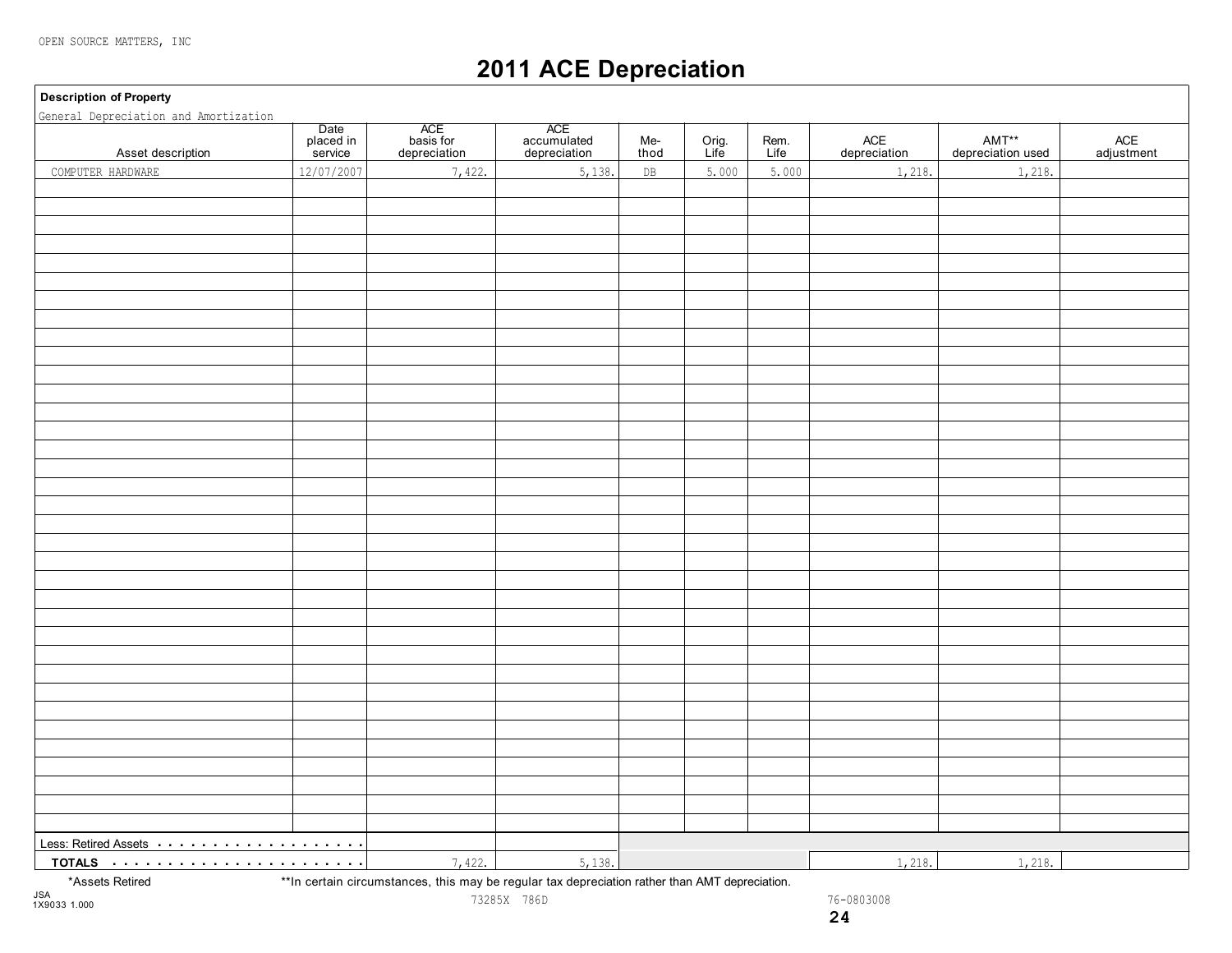|  |  | Form 1120, Page 1 Detail |
|--|--|--------------------------|

| Line 17 - Tax Summary                                                                                          |                                    |
|----------------------------------------------------------------------------------------------------------------|------------------------------------|
| Other state and local taxes<br>Accrued state and local taxes                                                   | 13,426.<br>10,685.                 |
| Total                                                                                                          | 24, 111.                           |
| Line 17 - Taxes and licenses                                                                                   |                                    |
| NY CITY CORP TAX<br>NY STATE TAXES<br>Accrued State Taxes for New York<br>Accrued City Taxes for New York City | 6,119.<br>7,307.<br>10,660.<br>25. |
| Total                                                                                                          | 24, 111.                           |

==============================================================================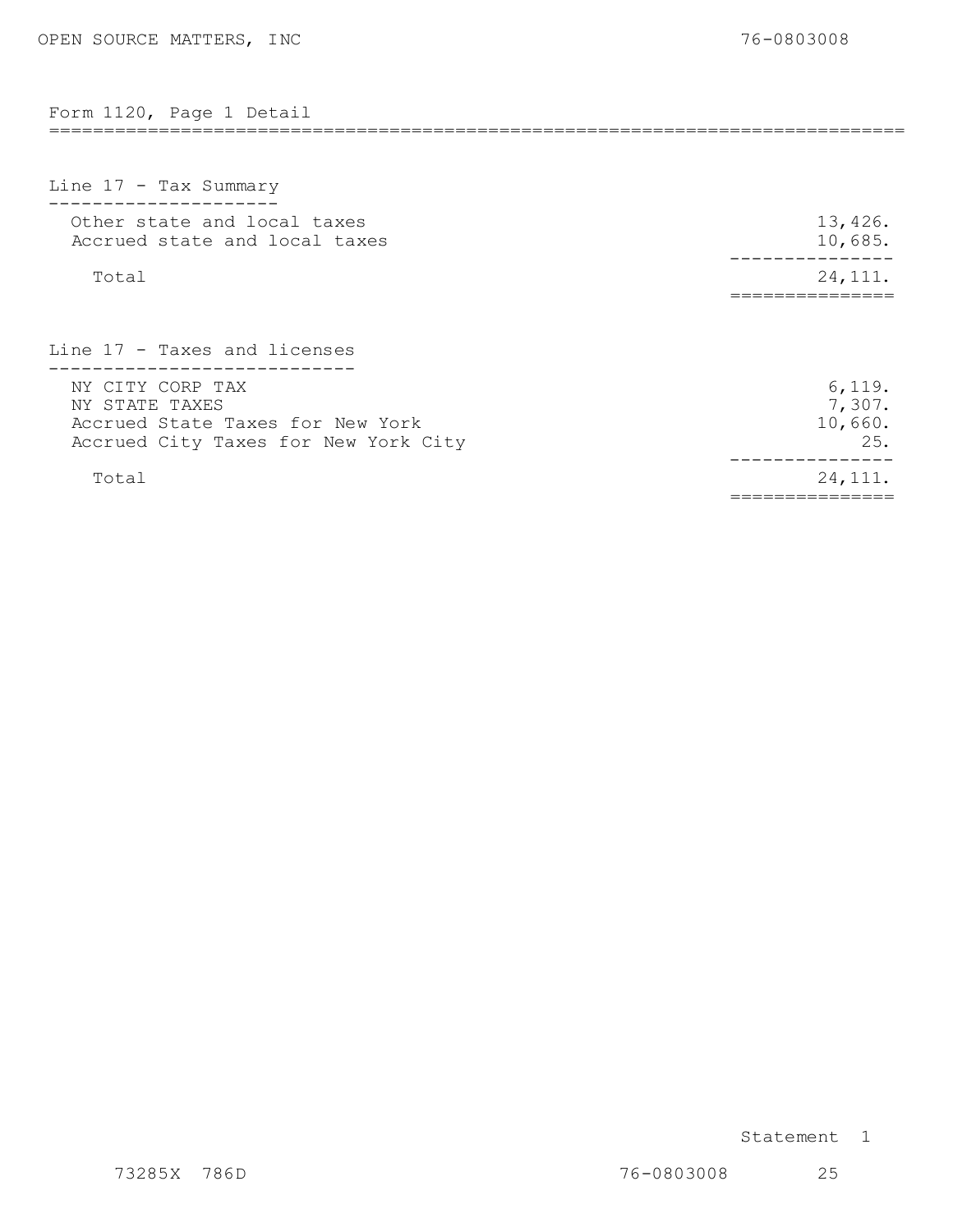| Form 1120, Page 1 Detail                                                                                                                                                                                                                                                                              |                                                                                                                                    |
|-------------------------------------------------------------------------------------------------------------------------------------------------------------------------------------------------------------------------------------------------------------------------------------------------------|------------------------------------------------------------------------------------------------------------------------------------|
| =============================                                                                                                                                                                                                                                                                         |                                                                                                                                    |
| Line 26 - Summary of Travel, Meals and Entertainment                                                                                                                                                                                                                                                  |                                                                                                                                    |
| CONFERENCES, SEMINARS, SUMMITS AND EVENTS                                                                                                                                                                                                                                                             | 47,304.                                                                                                                            |
| Total                                                                                                                                                                                                                                                                                                 | 47,304.                                                                                                                            |
|                                                                                                                                                                                                                                                                                                       |                                                                                                                                    |
| Line 26 - Other deductions                                                                                                                                                                                                                                                                            |                                                                                                                                    |
| Travel, meals and entertainment<br><b>BANK CHARGES</b><br>LEGAL<br>ACCOUNTING<br>WEBSITE AND HOSTING EXPENSES<br>OFFICE EXPENSES<br>INSURANCE<br>CONSULTING<br>CONFERENCES AND SEMINARS- JOOMLA DAY EVENTS<br>POSTAGE AND DELIVERY<br>MARKETTING<br>SUPPLIES<br>LICENSES AND PERMITS<br>MISC EXPENSES | 47,304.<br>690.<br>12, 195.<br>21,795.<br>2,225.<br>657.<br>1,100.<br>8,542.<br>4,010.<br>18.<br>51, 463.<br>343.<br>35.<br>1,744. |
| Total                                                                                                                                                                                                                                                                                                 | 152, 121.<br>===============                                                                                                       |

Statement 2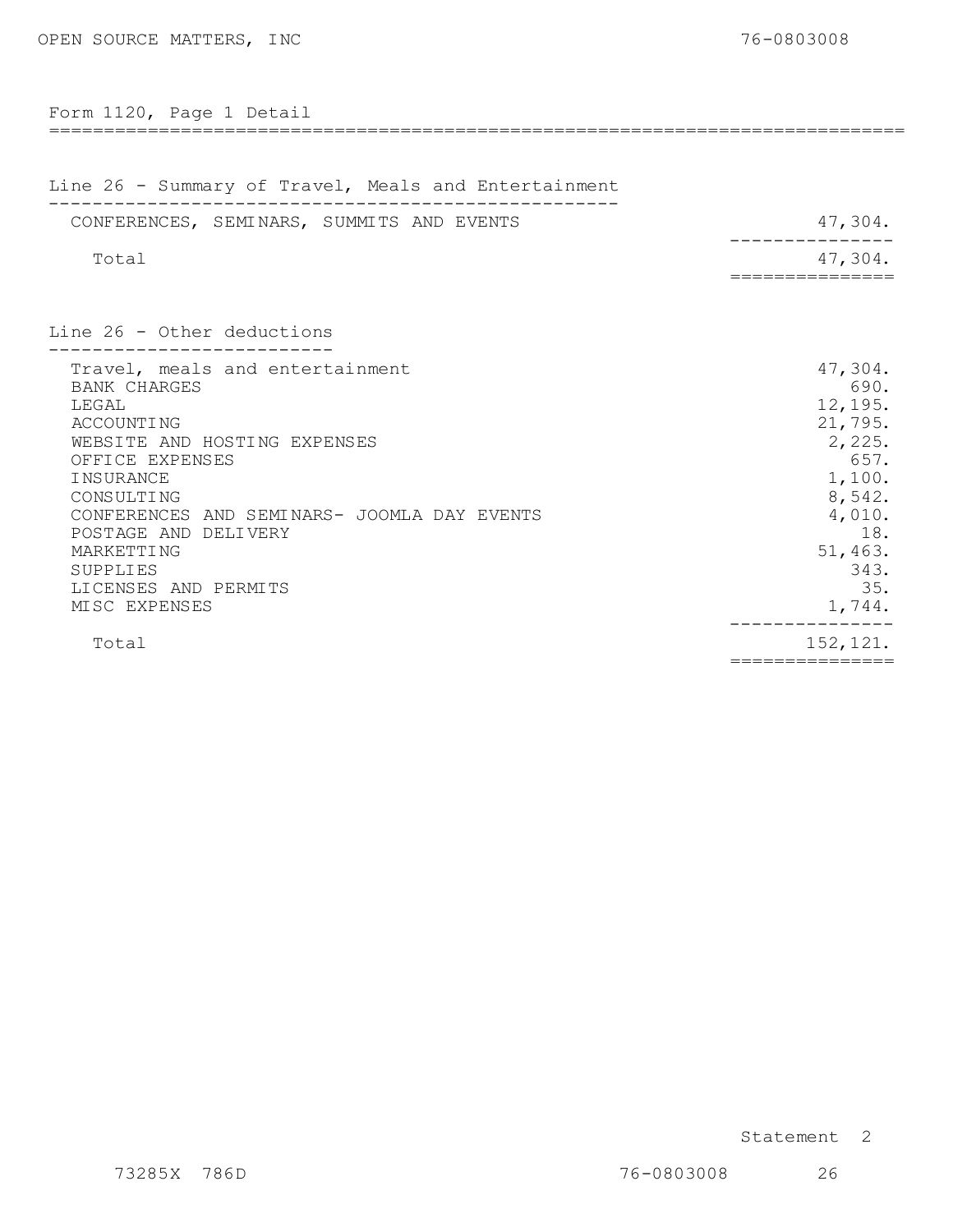Form 1120, Page 5 Detail

| Sch L, Line $18 -$<br>Other current liabilities | Beginning | Ending  |
|-------------------------------------------------|-----------|---------|
| Accrued State Taxes                             |           | 10,685. |
| Total                                           |           | 10,685. |

==============================================================================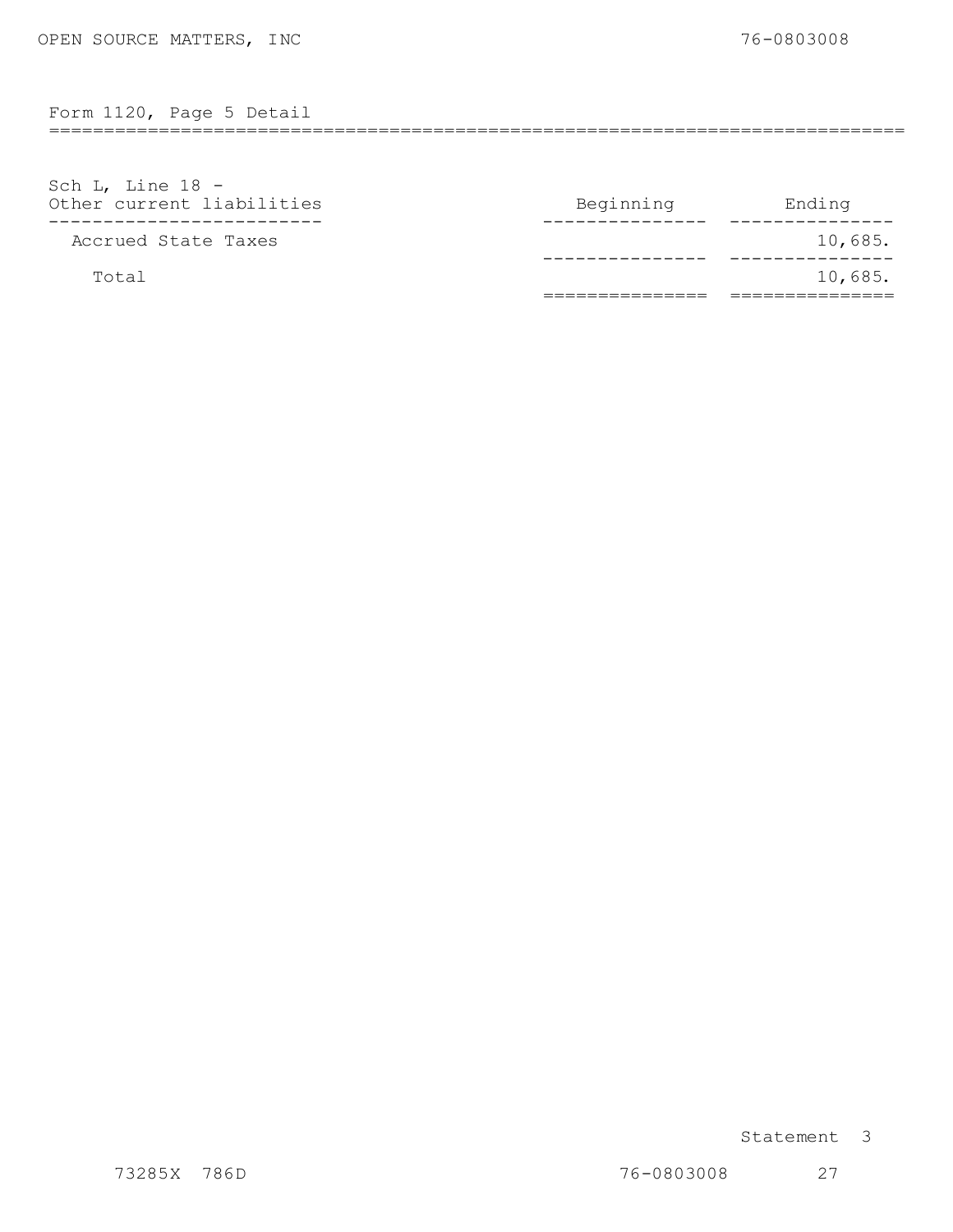============================================================================== Form 1120, Page 5 Detail

Sch M-1, Line 5 - Expens es recorded on b ooks not dedu cted on retu rn ------------------------------------------------------------------- FEDERAL CORP TAX  $Total$  9,631. ---------------<br>.9,631 ===============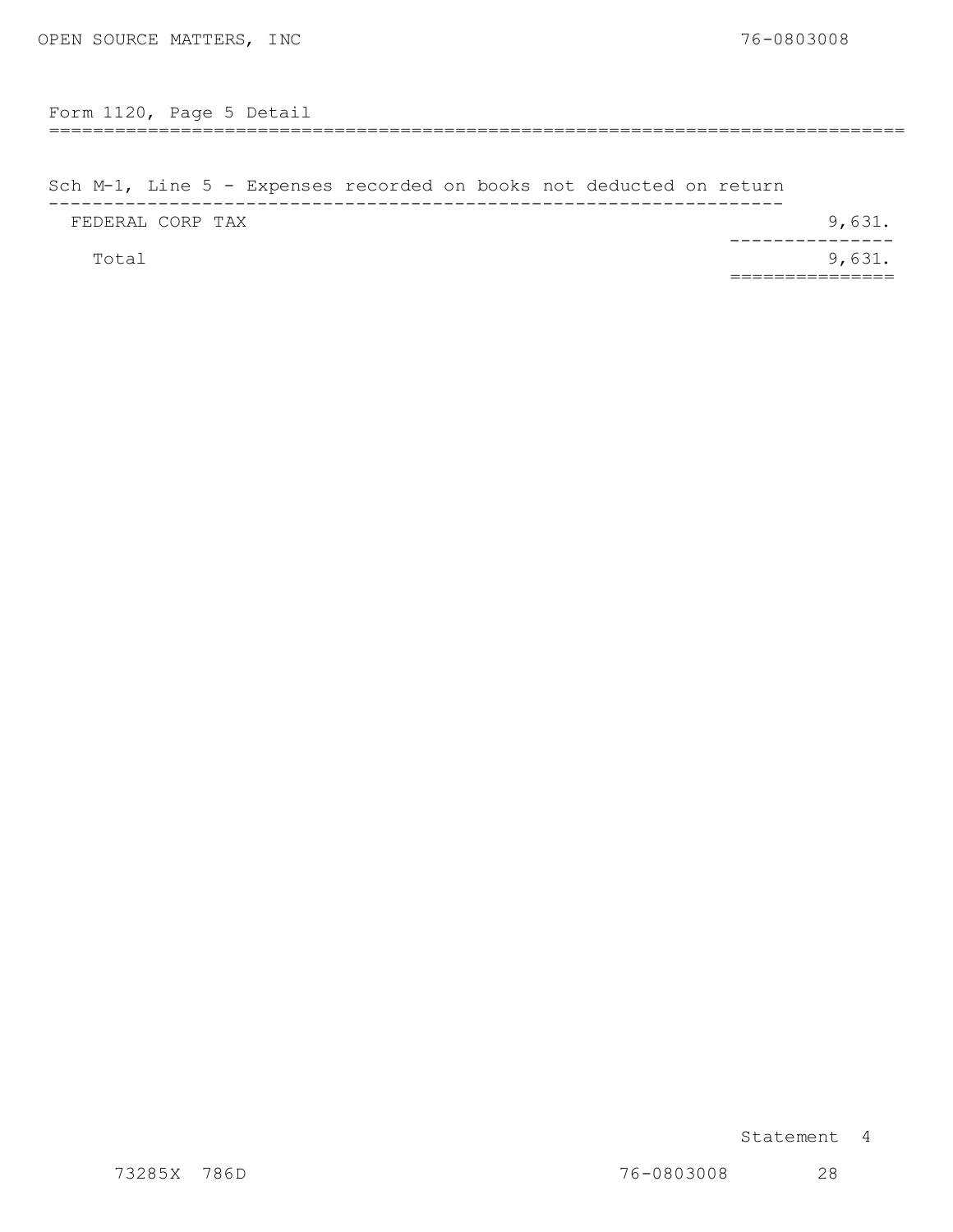|                                                                                                                                                                                                                                                                                                                                                                                                                                                                                                                                                                                                                                                                      |                                                                                                                         |                           | Staple forms here                                                      |                                                                                              |        |                                             |
|----------------------------------------------------------------------------------------------------------------------------------------------------------------------------------------------------------------------------------------------------------------------------------------------------------------------------------------------------------------------------------------------------------------------------------------------------------------------------------------------------------------------------------------------------------------------------------------------------------------------------------------------------------------------|-------------------------------------------------------------------------------------------------------------------------|---------------------------|------------------------------------------------------------------------|----------------------------------------------------------------------------------------------|--------|---------------------------------------------|
| 2011                                                                                                                                                                                                                                                                                                                                                                                                                                                                                                                                                                                                                                                                 | New York State Department of Taxation and Finance<br><b>General Business Corporation</b><br><b>Franchise Tax Return</b> |                           |                                                                        |                                                                                              |        |                                             |
| See Form CT-3/4-I before completing return.                                                                                                                                                                                                                                                                                                                                                                                                                                                                                                                                                                                                                          | Tax Law - Article 9-A                                                                                                   |                           |                                                                        | All filers must enter tax period:                                                            |        |                                             |
| Amended return<br>Final return                                                                                                                                                                                                                                                                                                                                                                                                                                                                                                                                                                                                                                       |                                                                                                                         |                           | beginning                                                              | $01 - 01 - 11$                                                                               | ending | $12 - 31 - 11$                              |
| Employer identification number                                                                                                                                                                                                                                                                                                                                                                                                                                                                                                                                                                                                                                       | File number                                                                                                             | Business telephone number |                                                                        | If you have any subsidiaries                                                                 |        | If you claim an                             |
| 76-0803008                                                                                                                                                                                                                                                                                                                                                                                                                                                                                                                                                                                                                                                           | 1.<br>2                                                                                                                 | $347 - 425 - 9397$        |                                                                        | incorporated outside NYS,<br>mark an $X$ in the box                                          |        | overpayment, mark<br>Χ<br>an $X$ in the box |
| Legal name of corporation<br>OPEN SOURCE MATTERS,                                                                                                                                                                                                                                                                                                                                                                                                                                                                                                                                                                                                                    |                                                                                                                         | I NC                      |                                                                        | Trade name/DBA                                                                               |        |                                             |
| Mailing name (if different from legal name above)                                                                                                                                                                                                                                                                                                                                                                                                                                                                                                                                                                                                                    |                                                                                                                         |                           |                                                                        | State or country of incorporation                                                            |        | Date received (for Tax Department use only) |
| c/o<br>Number and street or PO box                                                                                                                                                                                                                                                                                                                                                                                                                                                                                                                                                                                                                                   |                                                                                                                         |                           |                                                                        | NEW YORK<br>Date of incorporation                                                            |        |                                             |
| BOX 4668 #88354<br>PO.                                                                                                                                                                                                                                                                                                                                                                                                                                                                                                                                                                                                                                               |                                                                                                                         |                           |                                                                        | $01 - 01 - 05$                                                                               |        |                                             |
| City                                                                                                                                                                                                                                                                                                                                                                                                                                                                                                                                                                                                                                                                 |                                                                                                                         | State ZIP code            |                                                                        | Foreign corporations: date began<br>business in NYS                                          |        |                                             |
| NEW YORK                                                                                                                                                                                                                                                                                                                                                                                                                                                                                                                                                                                                                                                             |                                                                                                                         | NY 10163-4668             |                                                                        |                                                                                              |        |                                             |
| NAICS business code number (from federal return)                                                                                                                                                                                                                                                                                                                                                                                                                                                                                                                                                                                                                     | If address/phone<br>above is new,                                                                                       |                           |                                                                        | If you need to update your address or phone<br>information for corporation tax, or other tax |        | Audit (for Tax Department use only)         |
| 511130                                                                                                                                                                                                                                                                                                                                                                                                                                                                                                                                                                                                                                                               | mark an $X$ in the box                                                                                                  |                           | types, you can do so online. See Business<br>information in Form CT-1. |                                                                                              |        |                                             |
| Principal business activity<br>WEB BASED<br>SOFTWARE M                                                                                                                                                                                                                                                                                                                                                                                                                                                                                                                                                                                                               |                                                                                                                         |                           |                                                                        |                                                                                              |        |                                             |
|                                                                                                                                                                                                                                                                                                                                                                                                                                                                                                                                                                                                                                                                      |                                                                                                                         |                           |                                                                        |                                                                                              |        |                                             |
| Pay amount shown on line 93. Make payable to: New York State Corporation Tax<br>А.<br>Attach your payment here. Detach all check stubs. (See instructions for details.)                                                                                                                                                                                                                                                                                                                                                                                                                                                                                              |                                                                                                                         |                           |                                                                        | II A.                                                                                        |        | Payment enclosed                            |
| <b>B.</b> Federal return filed (you must mark an <b>X</b> in one):                                                                                                                                                                                                                                                                                                                                                                                                                                                                                                                                                                                                   |                                                                                                                         |                           |                                                                        | Attach a complete copy of your federal return.                                               |        |                                             |
| Form 1120<br>Consolidated basis                                                                                                                                                                                                                                                                                                                                                                                                                                                                                                                                                                                                                                      | Χ                                                                                                                       | Form 1120-H<br>Form 1120S |                                                                        | Form 1120-REIT or Form 1120-RIC<br>Other:                                                    |        |                                             |
| C. If you included a qualified subchapter S subsidiary (QSSS) in this return, mark an X in the box and attach Form CT-60-QSSS                                                                                                                                                                                                                                                                                                                                                                                                                                                                                                                                        |                                                                                                                         |                           |                                                                        |                                                                                              |        |                                             |
| D. Have you underreported your tax due on past returns? To correct this without penalty, visit our Web site (see Need help?).                                                                                                                                                                                                                                                                                                                                                                                                                                                                                                                                        |                                                                                                                         |                           |                                                                        |                                                                                              |        |                                             |
| Do you have an interest in, or have you rented, real property located in New York State? (mark an X in one box)<br>Е.                                                                                                                                                                                                                                                                                                                                                                                                                                                                                                                                                |                                                                                                                         |                           |                                                                        |                                                                                              | Yes    | No •                                        |
| If Yes, enter the value of such property or rent                                                                                                                                                                                                                                                                                                                                                                                                                                                                                                                                                                                                                     |                                                                                                                         |                           |                                                                        |                                                                                              |        |                                             |
| Has there been a transfer or acquisition of controlling interest in the entity during the last 3 years? (mark one box)<br>F.<br>If you marked the Consolidated basis box in line B above, complete the following:<br>G.<br>1. Number of corporations included in the federal consolidated group<br>Total consolidated federal taxable income (FTI) before the net operating loss deduction (NOLD)<br>2.<br>3. If substantially all of the voting stock of this corporation is owned or controlled, directly or indirectly, by another corporation,<br>give the name and employer identification number (EIN) of that corporation below.<br>Legal name of corporation |                                                                                                                         |                           |                                                                        |                                                                                              | Yes    | No •<br>EIN                                 |
|                                                                                                                                                                                                                                                                                                                                                                                                                                                                                                                                                                                                                                                                      |                                                                                                                         |                           |                                                                        |                                                                                              |        |                                             |
| H. Do you have an interest in any partnerships? (mark an $X$ in the appropriate box)                                                                                                                                                                                                                                                                                                                                                                                                                                                                                                                                                                                 |                                                                                                                         |                           |                                                                        | Yes                                                                                          | No .   |                                             |
| 41901111062                                                                                                                                                                                                                                                                                                                                                                                                                                                                                                                                                                                                                                                          |                                                                                                                         | 1D3511 1.000              |                                                                        |                                                                                              |        |                                             |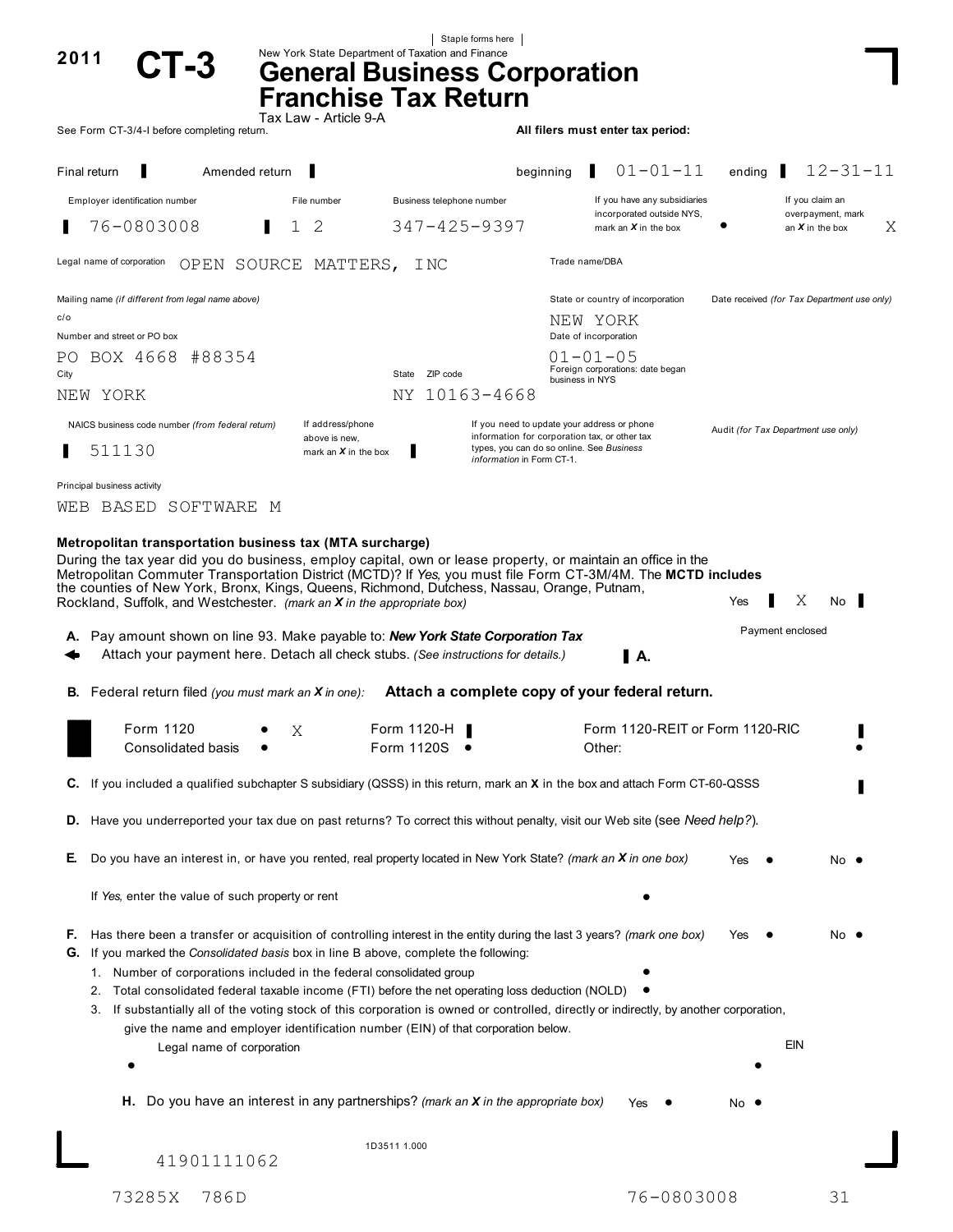## **Computation of entire net income (ENI) base** *(see instructions)*

| 1.  | FTI before net operating loss (NOL) and special deductions                                             |       |                                                                                    | 1.                                          | 146,031.      |
|-----|--------------------------------------------------------------------------------------------------------|-------|------------------------------------------------------------------------------------|---------------------------------------------|---------------|
| 2   | Interest on federal, state, municipal, and other obligations not included on line 1 (see instructions) |       |                                                                                    | 2.                                          |               |
| 3   | Interest paid to a corporate stockholder owning more than 50% of issued and outstanding stock ●        |       |                                                                                    | 3.                                          |               |
| 4a  | Interest deductions directly attributable to subsidiary capital                                        |       |                                                                                    | • 4a.                                       |               |
| 4b  | Noninterest deductions directly attributable to subsidiary capital                                     |       |                                                                                    | • 4b.                                       |               |
| 5а  | Interest deductions indirectly attributable to subsidiary capital                                      |       |                                                                                    | •5a.                                        |               |
| 5 b | Noninterest deductions indirectly attributable to subsidiary capital                                   |       |                                                                                    | • 5b.                                       |               |
| 6   | New York State and other state and local taxes deducted on your federal return (see instructions)      |       |                                                                                    | • 6.                                        | 17,967.       |
| 7   | Federal depreciation from Form CT-399, if applicable (see instructions)                                |       |                                                                                    | $\bullet$ 7.                                |               |
| 8   | Other additions (see instructions)                                                                     |       |                                                                                    |                                             |               |
|     | IRC Section 199 deduction:                                                                             |       |                                                                                    | 8.                                          |               |
| 9   | Add lines 1 through 8                                                                                  |       |                                                                                    | 9.                                          | 163,998.      |
|     | Income from subsidiary capital (from Form CT-3-ATT, line 26)<br>10                                     |       |                                                                                    | • 10.                                       |               |
|     | 11                                                                                                     |       | Fifty percent of dividends from nonsubsidiary corporations (see instr.)            | • 11.                                       |               |
|     | Foreign dividends gross-up not included on lines 10 and 11<br>12                                       |       |                                                                                    | • 12.                                       |               |
|     | 13.                                                                                                    |       | New York NOLD (attach federal and New York State computations) Int 1               | • 13.                                       |               |
|     | 14                                                                                                     |       | Allowable New York State depreciation from Form CT-399, if applicable (see instr.) | • 14.                                       |               |
| 15  | Other subtractions (see instr.) S-13 ·                                                                 |       |                                                                                    | • 15.                                       |               |
| 16  | Total subtractions (add lines 10 through 15)                                                           |       |                                                                                    | • 16.                                       |               |
| 17  | ENI (subtract line 16 from line 9; show loss with a minus (-) sign; enter here and on line 42)         |       |                                                                                    | • 17.                                       | 163,998.      |
| 18  | Investment income before allocation (from Form CT-3-ATT, line 22, but not more than line 17 above)     |       |                                                                                    | • 18.                                       |               |
| 19  | Business income before allocation (subtract line 18 from line 17)                                      |       |                                                                                    | • 19.                                       | 163,998.      |
| 20  | Allocated investment income (multiply line 18 by ●                                                     |       |                                                                                    | % from Form CT-3-ATT, line 5) $\bullet$ 20. |               |
| 21  | Allocated business income (multiply line 19 by $\bullet$                                               |       | 100.0000                                                                           | % from line 119, 121, or 141) ● 21.         | 163,998.      |
| 22  | Total allocated income (add lines 20 and 21)                                                           |       |                                                                                    | •22.                                        | 163,998.      |
| 23  | Optional depreciation adjustments (attach Form CT-324; enter here and on line 69)                      |       |                                                                                    | •23.                                        |               |
| 24  | ENI base (line 22 plus or minus line 23)                                                               |       |                                                                                    | • 24.                                       | 163,998.      |
| 25  | ENI base tax (multiply line 24 by the appropriate rate from the Tax rates schedule                     |       |                                                                                    |                                             |               |
|     | on page 6 of Form CT-3/4-I; enter here and on line 72)                                                 |       |                                                                                    | • 25.                                       | 10,660.       |
|     | <b>Computation of capital base</b> (enter whole dollars for lines 26 through 31; see instructions)     |       |                                                                                    |                                             |               |
|     |                                                                                                        |       | A                                                                                  | в                                           | c             |
|     |                                                                                                        |       | Beginning of year                                                                  | End of year                                 | Average value |
| 26  | Total assets from federal return                                                                       | • 26. | 112,422. $\bullet$                                                                 | 263, 223.                                   | 187,823.      |
| 27  | Real property and marketable                                                                           |       |                                                                                    |                                             |               |
|     | securities included on line 26                                                                         | 27.   |                                                                                    |                                             |               |
|     | 28 Subtract line 27 from line 26                                                                       | 28.   | 112, 422.                                                                          | 263, 223.                                   | 187,823.      |
| 29  | Real property and marketable                                                                           |       |                                                                                    |                                             |               |
|     | securities at fair market value                                                                        | 29.   |                                                                                    |                                             |               |
| 30  | Adjusted total assets (add lines 28 and 29)                                                            | 30.   | 112, 422.                                                                          | 263, 223.                                   | 187,823.      |
| 31  | <b>Total liabilities</b>                                                                               | 31.   | 17, 470.                                                                           | 31,871.                                     | 24,671.       |
| 32  | Total capital (subtract line 31, column C, from line 30, column C)                                     |       |                                                                                    | •32.                                        | 163, 152.     |
| 33  | Subsidiary capital (from Form CT-3-ATT, line 28; if none, enter 0)                                     |       |                                                                                    | •33.                                        |               |
| 34  | Business and investment capital (subtract line 33 from line 32)                                        |       |                                                                                    | • 34.                                       | 163, 152.     |
| 35  | Investment capital (from Form CT-3-ATT, line 7, column E; if none, enter 0)                            |       |                                                                                    | •35.                                        |               |
| 36  | Business capital (subtract line 35 from line 34)                                                       |       |                                                                                    | •36.                                        | 163, 152.     |
| 37  | Allocated investment capital (multiply line 35 by ●                                                    |       |                                                                                    | % from Form CT-3-ATT, line 5) $\bullet$ 37. |               |
| 38  | Allocated business capital (multiply line 36 by                                                        |       | 100.0000                                                                           | % from line 119, 121, or 141) ● 38.         | 163, 152.     |
| 39  | Capital base (add lines 37 and 38)                                                                     |       |                                                                                    | •39.                                        | 163, 152.     |
| 40  | Capital base tax (see instructions)                                                                    |       |                                                                                    | •40.                                        | 245.          |
| 41  | Issuer's allocation percentage (see instructions)                                                      |       | • 41.                                                                              | 100.0000<br>%                               |               |
|     |                                                                                                        |       |                                                                                    |                                             |               |

1D3512 1.000

41902111062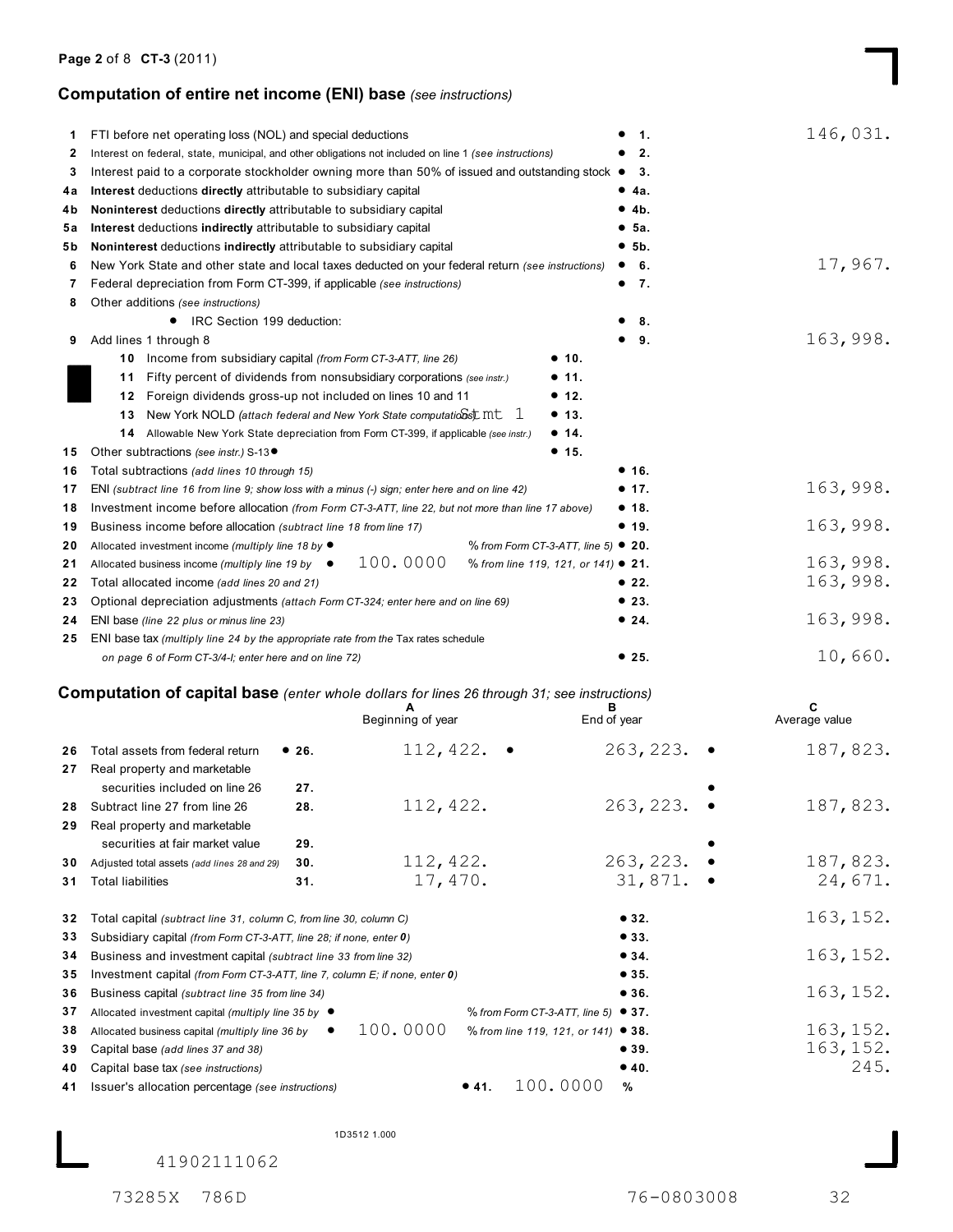# **Computation of minimum taxable income (MTI) base**

|     | 42 ENI from line 17                                                                                     | 42.   | 163,998. |
|-----|---------------------------------------------------------------------------------------------------------|-------|----------|
|     | Adjustments (see instructions)                                                                          |       |          |
|     | 43 Depreciation of tangible property placed in service after 1986 (see instructions)                    | •43.  | $-406.$  |
| 44  | Amortization of mining exploration and development costs paid or incurred after 1986                    | •44.  |          |
| 45  | Amortization of circulation expenditures paid or incurred after 1986 (personal holding companies only)  | •45.  |          |
| 46  | Basis adjustments in determining gain or loss from sale or exchange of property                         | •46.  |          |
| 47  | Long term contracts entered into after February 28, 1986                                                | •47.  |          |
| 48  | Installment sales of certain property                                                                   | •48.  |          |
| 49  | Merchant marine capital construction funds                                                              | •49.  |          |
| 50  | Passive activity loss (closely held and personal service corporations only)                             | • 50. |          |
|     | 51 Add lines 42 through 50                                                                              | 51.   | 163,592. |
|     | Tax preference items (see instructions)                                                                 |       |          |
|     | 52 Depletion                                                                                            | • 52. |          |
|     | 53 Appreciated property charitable deduction                                                            | • 53. |          |
| 54. | Intangible drilling costs                                                                               | • 54. |          |
| 55  | Add lines 51 through 54                                                                                 | 55.   | 163,592. |
| 56. | New York NOLD from line 13                                                                              | • 56. |          |
| 57  | Add lines 55 and 56                                                                                     | • 57. | 163,592. |
| 58  | Alternative net operating loss deduction (ANOLD) (see instructions)                                     | •58.  |          |
| 59  | MTI (subtract line 58 from line 57)                                                                     | • 59. | 163,592. |
| 60  | Investment income before apportioned NOLD (add line 18 and Form CT-3-ATT, line 21)                      | 60.   |          |
| 61  | Investment income not included in ENI but included in MTI                                               | • 61. |          |
| 62  | Investment income before apportioned ANOLD (add lines 60 and 61)                                        | • 62. |          |
| 63  | Apportioned New York ANOLD (see instructions)                                                           | • 63. |          |
| 64  | Alternative investment income before allocation (subtract line 63 from line 62)                         | 64.   |          |
| 65  | Alternative business income before allocation (subtract line 64 from line 59)                           | • 65. | 163,592. |
| 66  | 100.0000<br>Allocated alternative business income (multiply line 65 by<br>% from line 119, 121, or 161) | • 66. | 163,592. |
|     | 67 Allocated alternative investment income (multiply line 64 by<br>% from Form CT-3-ATT, line 5)        | • 67. |          |
|     | 68 Allocated MTI (add lines 66 and 67)                                                                  | 68.   | 163,592. |
|     | Optional depreciation adjustments from line 23<br>69                                                    | 69.   |          |
|     | MTI base (line 68 plus or minus line 69)<br>70                                                          | •70.  | 163,592. |
|     | Tax on MTI base (multiply line 70 by 1.5% (.015))<br>71                                                 | •71.  | 2,454.   |

*(continued)*

41903111062

1D3598 1.000

73285X 786D 76-0803008 33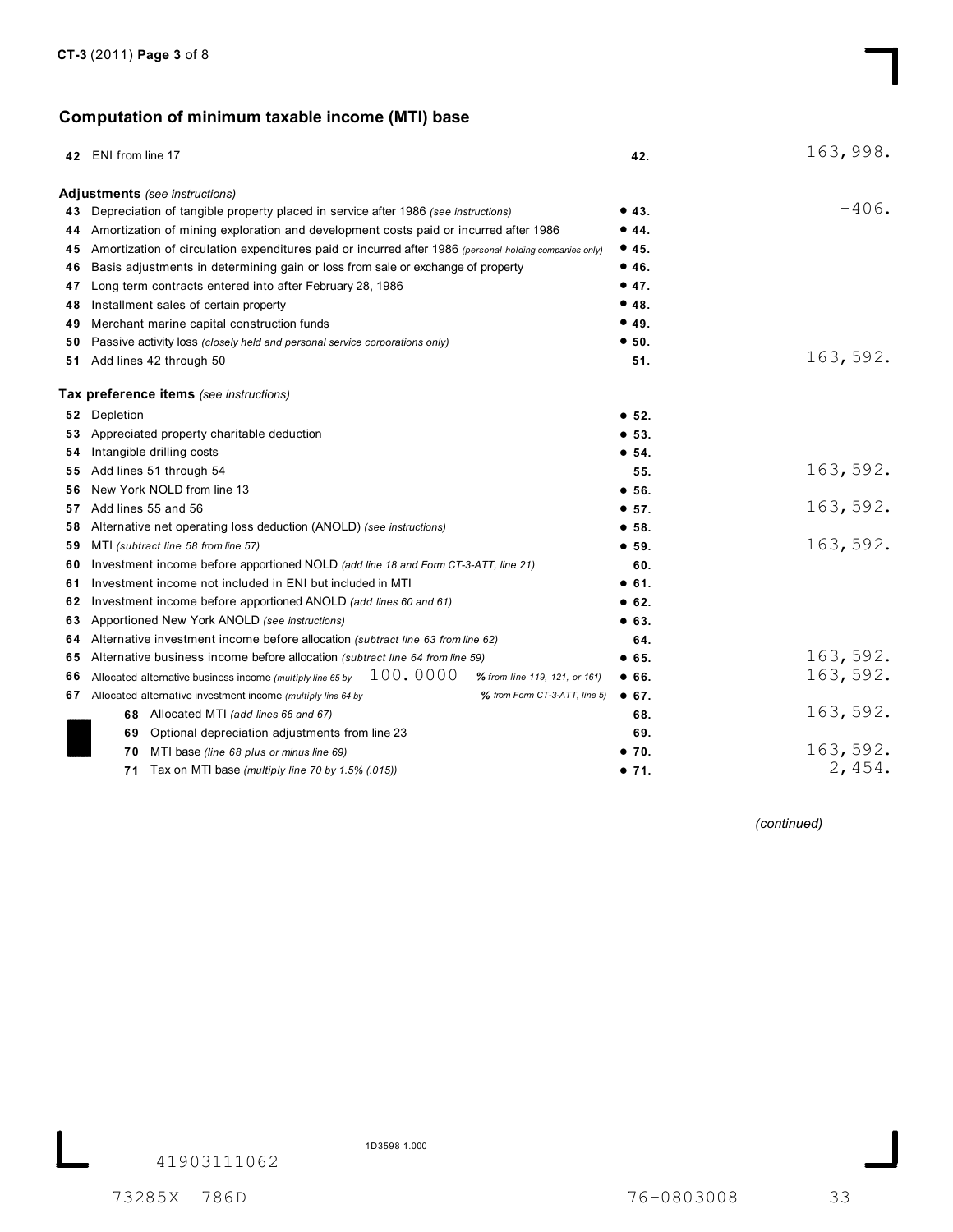#### **Computation of tax**

|      | 72 Tax on ENI base from line 25                                                                                  |        |                     | 10,660.  |
|------|------------------------------------------------------------------------------------------------------------------|--------|---------------------|----------|
|      |                                                                                                                  |        | - 72.<br>$\bullet$  |          |
|      | 73 Tax on capital base from line 40 (see instructions)<br>Second year •<br>New small business:<br>First year     |        |                     | 245.     |
|      |                                                                                                                  |        | 73.<br>٠            |          |
|      | You must enter an amount on line 74a, below; if none, enter 0.                                                   |        |                     |          |
|      | 74a New York receipts (see instructions)                                                                         | 74a.   |                     | 331,641. |
|      | 74b Fixed dollar minimum tax (see instructions)                                                                  |        | ● 74b.              | 175.     |
| 75   | Amount from line 71, 72, 73, or 74b, whichever is largest (see instructions for exception)                       |        | 75.<br>٠            | 10,660.  |
| 76   | Subsidiary capital base from Form CT-3-ATT, line 31                                                              |        | 76.                 |          |
| 77   | Subsidiary capital base tax from Form CT-3-ATT, line 32                                                          |        | 77.<br>٠            |          |
| 78   | Tax due before credits (add lines 75 and 77)                                                                     |        | 78.<br>٠            | 10,660.  |
| 79   | Tax credits (see instructions)                                                                                   |        | 79.                 |          |
| 80   | Balance (subtract line 79 from line 78; if line 79 is more than line 78, enter 0)                                |        | 80.                 | 10,660.  |
| 81   | Amount from line 71 or 74b, whichever is larger                                                                  |        | 81.                 | 2,454.   |
| 82   | Tax due (see instructions)                                                                                       |        | 82.                 | 10,660.  |
|      | First installment of estimated tax for next period:                                                              |        |                     |          |
| 83а  | If you filed a request for extension, enter amount from Form CT-5, line 2                                        |        | • 83a.              | 2,686.   |
|      | 83b If you did not file Form CT-5 and line 82 is over \$1,000, see instructions                                  |        | $\blacksquare$ 83b. |          |
| 84   | Add line 82 and line 83a or 83b                                                                                  |        | 84.                 | 13,346.  |
| 85   | Total prepayments from line 106                                                                                  |        | 85.                 | 13, 431. |
| 86   | Balance (subtract line 85 from line 84; if line 85 is more than line 84, enter 0)                                |        | 86.                 |          |
|      | 87 Estimated tax penalty (see instructions; mark an X in the box if Form CT-222 is attached)                     |        | 87.                 |          |
|      | 88 Interest on late payment (see instructions)                                                                   |        | 88.                 |          |
|      | Late filing and late payment penalties (see instructions)<br>89                                                  |        | 89.                 |          |
|      | Balance (add lines 86 through 89)<br>90                                                                          |        | 90.                 |          |
|      | Voluntary gifts/contributions (see instructions):                                                                |        |                     |          |
|      | <b>91a</b> Amount for Return a Gift to Wildlife                                                                  | 91a.   |                     |          |
|      | <b>91b</b> Amount for Breast Cancer Research and Education Fund                                                  | 91b.   |                     |          |
|      | <b>91c</b> Amount for Prostate Cancer Research, Detection, and Education Fund                                    | 91c.   |                     |          |
|      | 91d Amount for 9/11 Memorial                                                                                     | 91d.   |                     |          |
|      | 91e Amount for Volunteer Firefighting & EMS Recruitment Fund                                                     | ▌ 91e. |                     |          |
| 92   | Total (add lines 84, 87, 88, 89, and 91a through 91e)                                                            |        | 92.                 | 13,346.  |
|      | 93 Balance due (If line 85 is less than line 92, subtract line 85 from line 92 and enter here. This is the       |        |                     |          |
|      | amount due; enter the payment amount on line A on page 1)                                                        |        | 93.                 |          |
|      | <b>94</b> Overpayment (If line 85 is more than line 92, subtract line 92 from line 85. This is your overpayment; |        |                     |          |
|      | enter here and see instructions)                                                                                 |        | 94.                 | 85.      |
| 95   | Amount of overpayment to be credited to next period                                                              |        | 95.                 | 85.      |
| 96   | Balance of overpayment (subtract line 95 from line 94)                                                           |        | 96.                 |          |
| 97   | Amount of overpayment to be credited to Form CT-3M/4M                                                            |        | 97.                 |          |
| 98   | Refund of overpayment (subtract line 97 from line 96)                                                            |        | 98.                 |          |
| 99a  | Refund of unused tax credits (see instructions and attach appropriate forms)                                     |        | 99a.                |          |
| 99 b | Tax credits to be credited as an overpayment to next year's return (see instructions and attach                  |        |                     |          |
|      | appropriate forms)                                                                                               |        | $\blacksquare$ 99b. |          |

*(continued)*

41904111062

1D3599 1.000

73285X 786D 76-0803008 34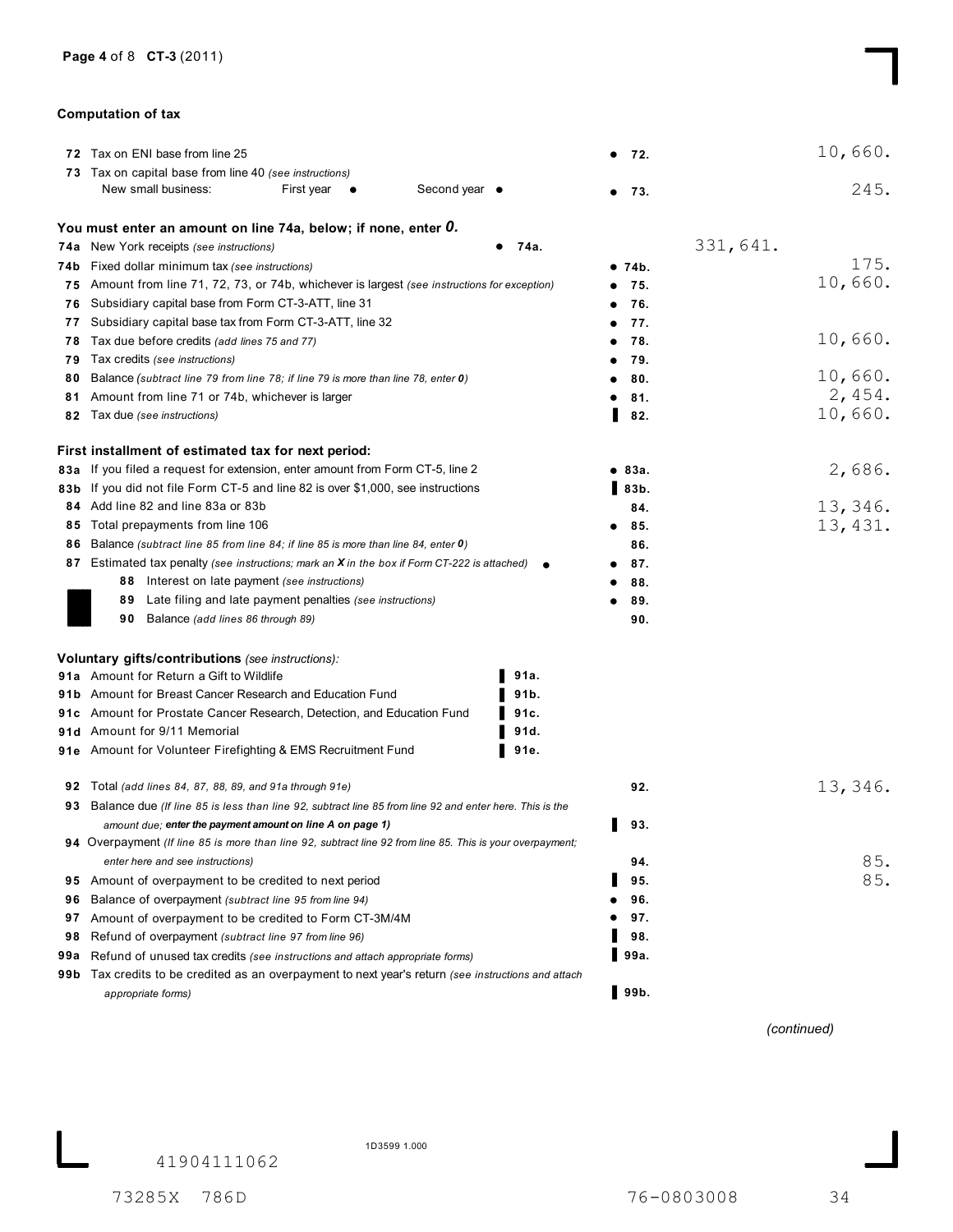**Summary of credits claimed on line 79 against current year's franchise tax** *(see instructions for lines 79, 99a, 99b, 100a, and 100b)*

| Form CT-38,<br>line 28  | Form CT-248 $\bullet$ | Form CT-611                     |  |
|-------------------------|-----------------------|---------------------------------|--|
|                         |                       |                                 |  |
| Form CT-40 •            | Form CT-249 $\bullet$ | Form CT-611.1                   |  |
| Form CT-41 $\bullet$    | Form CT-250 •         | Form CT-612                     |  |
| Form CT-43 $\bullet$    | Form CT-259 •         | Form CT-613                     |  |
| Form CT-44 $\bullet$    | Form CT-261 $\bullet$ | Form CT-631                     |  |
| Form CT-46<br>$\bullet$ | Form CT-601 $\bullet$ | Servicing<br>mortgages credit ● |  |
| Form CT-47 $\bullet$    | Form CT-601.1 •       | Form DTF-619                    |  |
| Form CT-238 $\bullet$   | Form CT-602 $\bullet$ | Form DTF-621                    |  |
| Form CT-239 $\bullet$   | Form CT-603 $\bullet$ | Form DTF-622                    |  |
| Form CT-241 $\bullet$   | Form CT-604 $\bullet$ | Form DTF-624                    |  |
| Form CT-242 $\bullet$   | Form CT-605 $\bullet$ | Form DTF-630                    |  |
| Form CT-243 •           | Form CT-606 $\bullet$ | Other credits                   |  |
| Form CT-246 ·           | Form CT-607 $\bullet$ |                                 |  |

If you claimed the QEZE tax reduction credit and you had a 100% zone allocation factor, mark an *X* in the box

**100a** Total tax credits claimed above *(enter here and on line 79; attach form or statement for each tax credit claimed)* **100a.**  $• 100b.$ **100b** Total tax credits above that are refund eligible **100b.** *(see instructions)*

#### **Composition of prepayments on line 85** *(see instructions)*

|     |                                                                                                         |        | Date paid | Amount     |
|-----|---------------------------------------------------------------------------------------------------------|--------|-----------|------------|
|     | Mandatory first installment<br>101                                                                      | 101.   |           | 1,375.     |
|     | 102a Second installment from Form CT-400                                                                | 102a.  |           |            |
|     | 102b Third installment from Form CT-400                                                                 | 102b.  |           |            |
|     | 102c Fourth installment from Form CT-400                                                                | 102c.  |           |            |
|     | 103 Payment with extension request from Form CT-5, line 5                                               | 103.   |           | 9,188.     |
|     | <b>104</b> Overpayment credited from prior years                                                        | Period | 104.      | 2,868.     |
|     | 105 Overpayment credited from Form CT-3M/4M                                                             | Period | 105.      |            |
| 106 | Total prepayments (add lines 101 through 105; enter here and on line 85)                                |        | 106.      | 13, 431.   |
|     | 107 If you are a member of an affiliated federal group, enter primary corporation name and EIN:<br>Name |        |           | <b>EIN</b> |
|     | If you are more than 50% owned by another corporation, enter parent corporation name and EIN:<br>Name   |        |           | EIN        |
|     | 1D3567 1.000<br>41905111062                                                                             |        |           |            |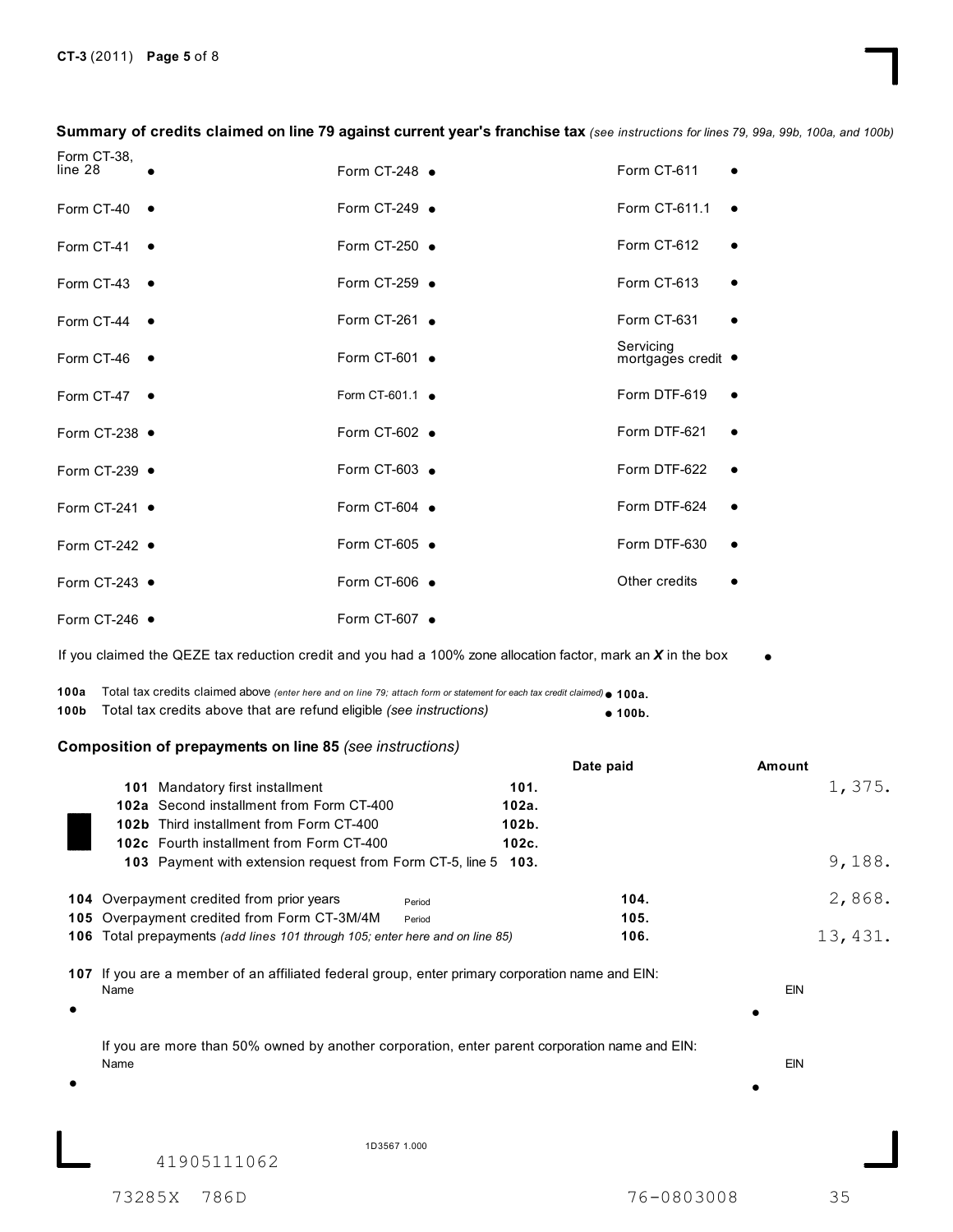### **Interest paid to shareholders**

| 108       | Did this corporation make any payments treated as interest in the computation of ENI to<br>shareholders owning directly or indirectly, individually or in the aggregate, more<br>than 50% of the corporation's issued and outstanding capital stock? <i>(mark an X in the</i><br>appropriate box) If Yes, complete the following and line 109 (attach additional sheets if necessary) |                                                   |      | 108.                | Yes $\bullet$ | No. | Χ |
|-----------|---------------------------------------------------------------------------------------------------------------------------------------------------------------------------------------------------------------------------------------------------------------------------------------------------------------------------------------------------------------------------------------|---------------------------------------------------|------|---------------------|---------------|-----|---|
|           | Shareholder's name                                                                                                                                                                                                                                                                                                                                                                    |                                                   |      |                     | SSN or EIN    |     |   |
|           | Interest paid to shareholder                                                                                                                                                                                                                                                                                                                                                          | Total indebtedness to shareholder described above |      | Total interest paid |               |     |   |
| $\bullet$ |                                                                                                                                                                                                                                                                                                                                                                                       |                                                   | ٠    |                     |               |     |   |
| 109       | Is there written evidence of the indebtedness? (mark an <b>X</b> in the appropriate box)                                                                                                                                                                                                                                                                                              |                                                   |      | 109.                | Yes $\bullet$ | No. |   |
| 110       | Interest deducted in computing FTI on line 1 of this form                                                                                                                                                                                                                                                                                                                             |                                                   | 110. |                     |               |     |   |

If the Internal Revenue Service (IRS) has completed an audit of any of your returns within the **111** last five years, list years **111.**

## **Schedule A, Part 1 - Computation of business allocation percentage for aviation corporations**

|              |                                                                                                                                                                                                         |                 | А              | В          |      |
|--------------|---------------------------------------------------------------------------------------------------------------------------------------------------------------------------------------------------------|-----------------|----------------|------------|------|
|              |                                                                                                                                                                                                         |                 | New York State | Everywhere |      |
| 112a<br>112b | Revenue aircraft arrivals and departures<br>Adjustment per Tax Law, Article 9-A, section 210.3(a)(7)(A)<br>112c Adjusted NYS revenue aircraft arrivals and<br>departures (multiply line 112a, column A, | ●112a.<br>112b. | .60            |            |      |
|              | by line $112b$ )<br>113 New York State percentage (divide line 112c by line 112a, column B)                                                                                                             | •112c.          |                | • 113.     | $\%$ |
|              |                                                                                                                                                                                                         |                 |                |            |      |
|              | 114a Revenue tons handled                                                                                                                                                                               | •114a.          |                |            |      |
| 114b         | Adjustment per Tax Law section $210.3(a)(7)(A)$ 114b.<br>114c Adjusted NYS revenue tons handled<br>(multiply line 114a, column A, by line 114b)                                                         | •114c.          | .60            |            |      |
|              | 115 New York State percentage (divide line 114c by line 114a, column B)                                                                                                                                 |                 |                | • 115.     | %    |
| 116a<br>116b | Originating revenue<br>Adjustment per Tax Law section 210.3(a)(7)(A) 116b.<br>116c Adjusted NYS originating revenue                                                                                     | •116a.          | .60            |            |      |
|              | (multiply line 116a, column A, by line 116b)<br>117 New York State percentage (divide line 116c by line 116a, column B)                                                                                 | •116c.          |                | • 117.     | %    |
| 118          | Total (add lines 113, 115, and 117)                                                                                                                                                                     |                 |                | 118.       | %    |
|              | 119 New York business allocation percentage (divide line 118 by three; use to compute lines 21, 38, and 66, and<br>Form CT-38, line 6)                                                                  |                 |                | • 119.     | %    |
|              | Schedule A, Part 2 - Computation of business allocation percentage for trucking and railroad corporations                                                                                               |                 | A              | в          |      |
|              |                                                                                                                                                                                                         |                 | New York State | Everywhere |      |
| 120          | Revenue miles                                                                                                                                                                                           | • 120.          |                |            |      |
|              | 121 New York State business allocation percentage (divide line 120, column A, by line 120, column B; use to<br>compute lines 21, 38, and 66, and Form CT-38, line 6)                                    |                 |                | • 121.     | $\%$ |
|              | 41906111062                                                                                                                                                                                             | 1D3568 1.000    |                |            |      |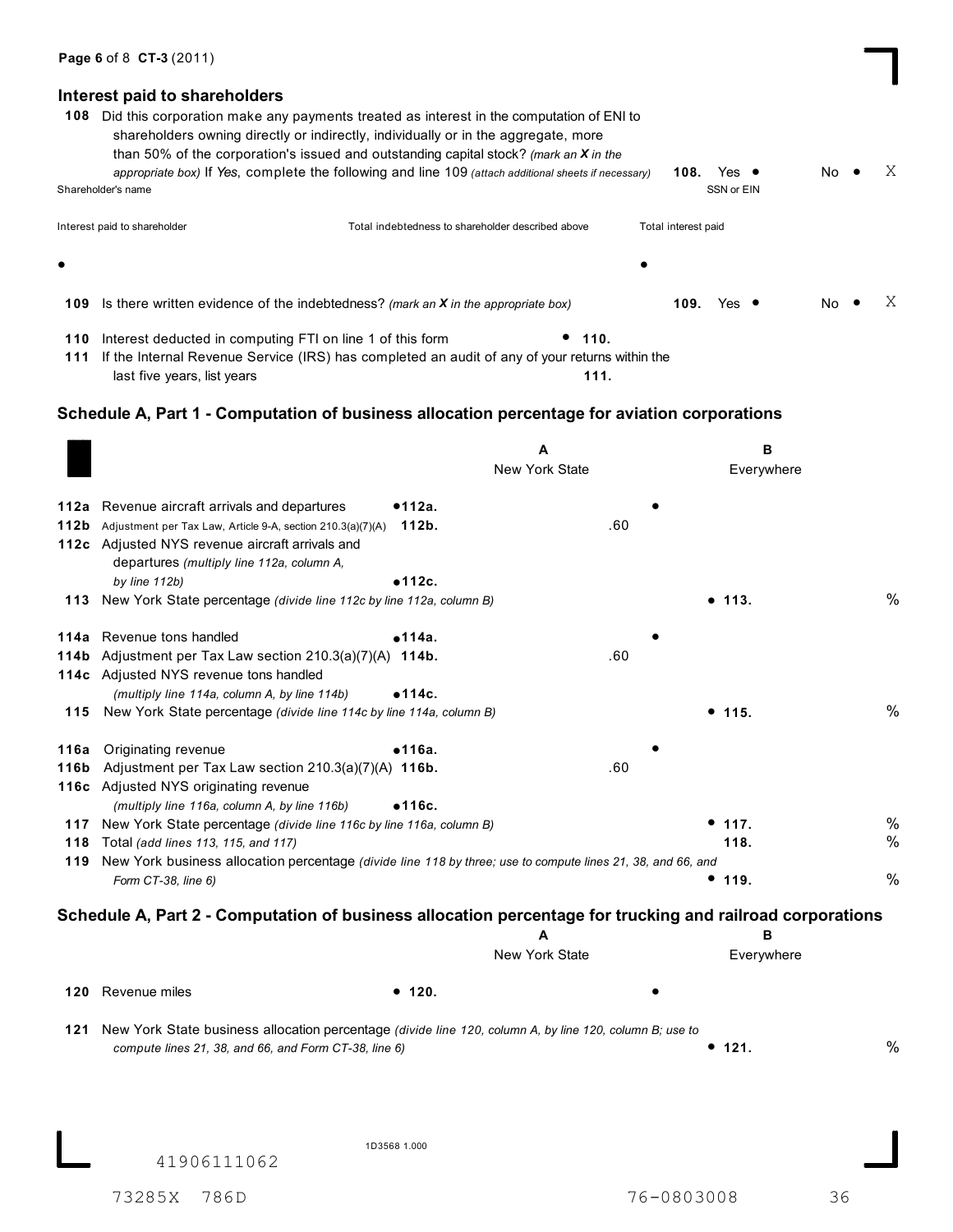#### **Schedule A, Part 3 - Computation of business allocation percentage** *(see instructions)*

| Number of New York State employees                                                                                                                                                                                                                                                  |               |      |  |
|-------------------------------------------------------------------------------------------------------------------------------------------------------------------------------------------------------------------------------------------------------------------------------------|---------------|------|--|
| Wages paid to New York State employees (see line 138 instructions)<br>Are you principally engaged in the activity of an air freight forwarder acting as principal or like indirect<br>air carrier, or are you a qualified foreign air carrier? (mark an $X$ in the appropriate box) | Yes $\bullet$ | No • |  |

If *No*, complete **only** lines 129 through 136 and enter on line 141 the receipts factor computed on line 136. The receipts factor is the business allocation percentage.

|         |                                                                                   |        |                       | в          |          |      |
|---------|-----------------------------------------------------------------------------------|--------|-----------------------|------------|----------|------|
|         |                                                                                   |        | <b>New York State</b> | Everywhere |          |      |
|         | Average value of property (see instructions)                                      |        |                       |            |          |      |
| 122     | Real estate owned                                                                 | • 122. |                       |            |          |      |
| 123     | Real estate rented                                                                | • 123. |                       |            |          |      |
| 124     | Inventories owned                                                                 | • 124. |                       |            |          |      |
| 125     | Tangible personal property owned                                                  | • 125. |                       |            |          |      |
| 126     | Tangible personal property rented                                                 | • 126. |                       |            |          |      |
| 127     | Total (add lines 122 through 126)                                                 | • 127. |                       |            |          |      |
| 128     | New York State property factor (divide line 127, column A, by line 127, column B) |        |                       | • 128.     |          | %    |
|         | Receipts in the regular course of business from:                                  |        |                       |            |          |      |
|         | 129 Sales of tangible personal property                                           |        |                       |            |          |      |
|         | allocated to New York State                                                       | • 129. | 331,641.              |            |          |      |
| 130     | All sales of tangible personal property                                           | 130.   |                       |            | 331,641. |      |
| 131     | Services performed                                                                | • 131. |                       |            |          |      |
| 132     | Rentals of property                                                               | • 132. |                       |            |          |      |
| 133     | Royalties                                                                         | • 133. |                       |            |          |      |
| 134     | Other business receipts                                                           | • 134. |                       |            |          |      |
| 135     | Total (add lines 129 through 134)                                                 | • 135. | 331,641.              |            | 331,641. |      |
| 136     | New York State receipts factor (divide line 135, column A, by line 135, column B) |        |                       | • 136.     | 100.0000 | %    |
| 137     | New York State additional receipts factor (see instructions)                      |        |                       | • 137.     |          | ℅    |
| Payroll |                                                                                   |        |                       |            |          |      |
|         | 138 Wages and other compensation of employees,                                    |        |                       |            |          |      |
|         | except general executive officers                                                 | • 138. |                       |            |          |      |
| 139     | New York State payroll factor (divide line 138, column A, by line 138, column B)  |        |                       | • 139.     |          | $\%$ |
| 140     | Total New York State factors (add lines 128, 136, 137, and 139)                   |        |                       | 140.       |          | $\%$ |
| 141     | New York State business allocation percentage (see instructions)                  |        |                       | • 141.     | 100.0000 | $\%$ |
|         |                                                                                   |        |                       |            |          |      |

#### **Schedule A, Part 4 - Computation of alternative business allocation percentage for MTI base** *(see instructions)*

If you are **not** an air freight forwarder acting as principal or like indirect air carrier, or a qualified foreign air carrier, complete **only** lines 149 through 156 and enter on line 161 the receipts factor computed on line 156. The receipts factor is the alternative business allocation percentage.

| <b>Average value of property</b> (see instructions)                                          |        | A - New York State | <b>B</b> - Everywhere |   |
|----------------------------------------------------------------------------------------------|--------|--------------------|-----------------------|---|
| <b>142</b> Real estate owned                                                                 | 142.   |                    |                       |   |
| <b>143</b> Real estate rented                                                                | 143.   |                    |                       |   |
| <b>144</b> Inventories owned                                                                 | 144.   |                    |                       |   |
| <b>145</b> Tangible personal property owned                                                  | 145.   |                    |                       |   |
| <b>146</b> Tangible personal property rented                                                 | 146.   |                    |                       |   |
| <b>147</b> Total (add lines 142 through 146)                                                 | • 147. |                    |                       |   |
| <b>148</b> New York State property factor (divide line 147, column A, by line 147, column B) |        |                    | • 148.                | % |

41907111062

1D3550 1.000

73285X 786D 76-0803008 37

X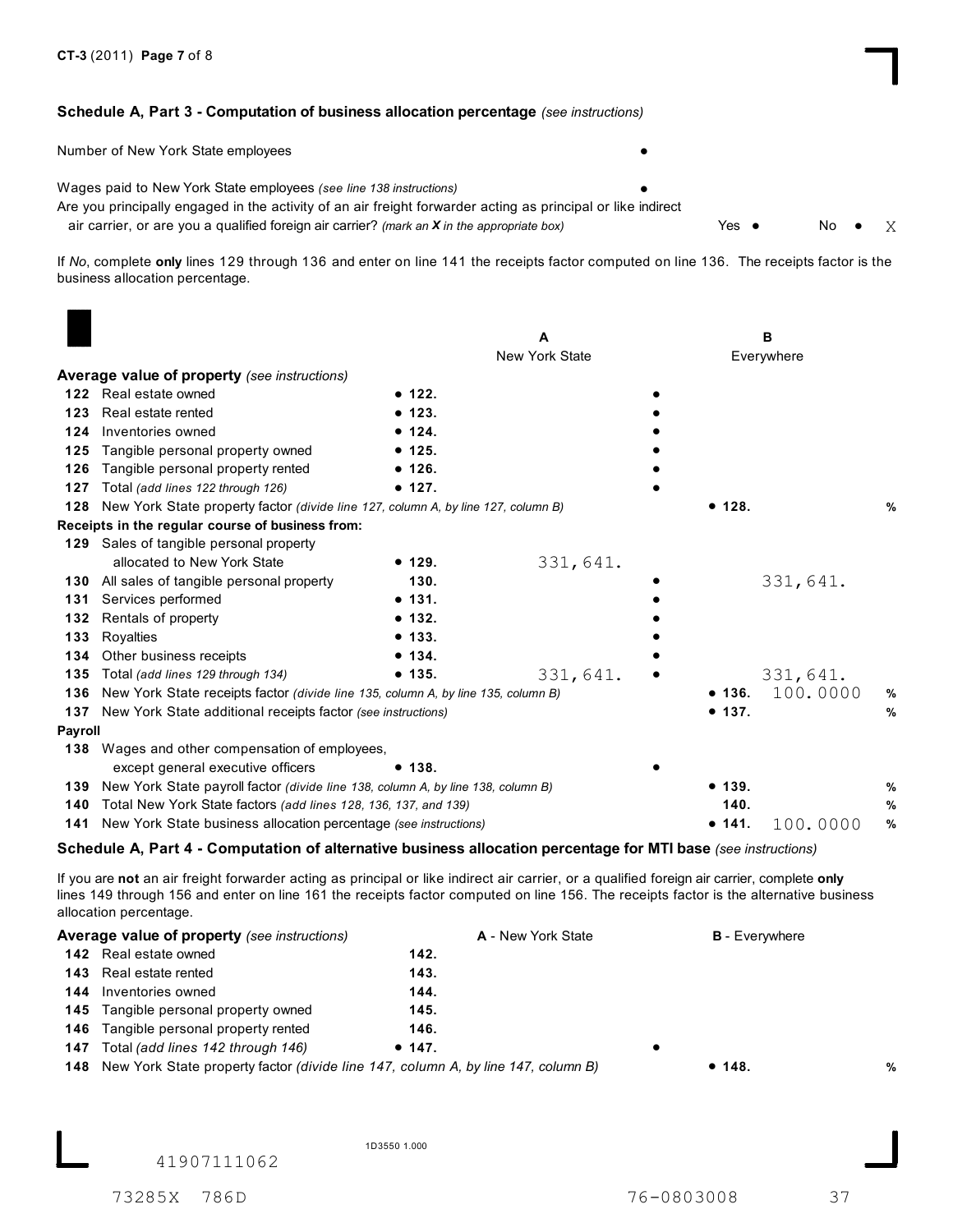| Page 8 of 8 CT-3 (2011)             |                                                                                                                                              |                                     |                                           |                                       |               |                         |   |
|-------------------------------------|----------------------------------------------------------------------------------------------------------------------------------------------|-------------------------------------|-------------------------------------------|---------------------------------------|---------------|-------------------------|---|
|                                     | Receipts in the regular course of business from:                                                                                             |                                     |                                           |                                       |               |                         |   |
|                                     | 149 Sales of tangible personal property                                                                                                      |                                     |                                           |                                       |               |                         |   |
|                                     | allocated to New York State                                                                                                                  | 149.                                | 331,641.                                  |                                       |               |                         |   |
|                                     | 150 All sales of tangible personal property 150.                                                                                             |                                     |                                           |                                       |               | 331,641.                |   |
|                                     | 151 Services performed                                                                                                                       | 151.                                |                                           |                                       |               |                         |   |
|                                     | 152 Rentals of property                                                                                                                      | 152.                                |                                           |                                       |               |                         |   |
| 153                                 | Royalties                                                                                                                                    | 153.                                |                                           |                                       |               |                         |   |
|                                     | 154 Other business receipts                                                                                                                  | 154.                                |                                           |                                       |               |                         |   |
|                                     | 155 Total (add lines 149 through 154)                                                                                                        | • 155.                              | 331,641.                                  |                                       |               | 331,641.                |   |
|                                     | 156 New York State receipts factor (divide line 155, column A, by line 155, column B)                                                        |                                     |                                           |                                       | • 156.        | 100.0000                | ℅ |
|                                     | <b>157</b> New York State additional receipts factor (see instructions)                                                                      |                                     |                                           |                                       | 157.          |                         | % |
| <b>Payroll</b>                      |                                                                                                                                              |                                     |                                           |                                       |               |                         |   |
|                                     | <b>158</b> Wages and other compensation of                                                                                                   |                                     |                                           |                                       |               |                         |   |
|                                     | employees, except general executive officers                                                                                                 | • 158.                              |                                           |                                       |               |                         |   |
|                                     | 159 New York State payroll factor (divide line 158, column A, by line 158, column B)                                                         |                                     |                                           |                                       | ● 159.        |                         | % |
|                                     | 160 Total New York State factors (add lines 148, 156, 157, and 159)                                                                          |                                     |                                           |                                       | 160.          |                         | % |
|                                     | <b>161</b> Alternative business allocation percentage (see instructions)                                                                     |                                     |                                           |                                       | ● 161.        | 100.0000                | % |
|                                     | 162 Are you claiming small business taxpayer status for lower ENI tax rates? (see Small business                                             |                                     |                                           |                                       |               |                         |   |
|                                     | taxpayer definition on page 15 of Form CT-3/4-I; mark an $X$ in the appropriate box)                                                         |                                     |                                           | 162.                                  | Yes $\bullet$ | Χ<br>No.                |   |
|                                     | 163 If you marked Yes on line 162, enter total capital contributions (see worksheet in instructions)                                         |                                     |                                           | • 163.                                |               |                         |   |
|                                     | 164 Are you claiming qualified New York manufacturer status for lower capital base tax limitation?                                           |                                     |                                           |                                       |               |                         |   |
|                                     | (see instructions; mark an $X$ in the appropriate box)                                                                                       |                                     |                                           | 164.                                  | Yes $\bullet$ | No                      | Χ |
|                                     | 165 Are you claiming qualified New York manufacturer status for lower ENI tax rates?                                                         |                                     |                                           |                                       |               |                         |   |
|                                     | (see instructions; mark an $X$ in the appropriate box)                                                                                       |                                     |                                           | 165.                                  | Yes $\bullet$ | No                      | Χ |
|                                     | <b>Amended return information</b>                                                                                                            |                                     |                                           |                                       |               |                         |   |
|                                     | If filing an amended return, mark an $X$ in the box for any items that apply and attach documentation.                                       |                                     |                                           |                                       |               |                         |   |
|                                     | Final federal determination<br>Net operating loss (NOL) carryback ●                                                                          | Capital loss carryback              | If marked, enter date of determination: ● |                                       |               |                         |   |
|                                     | Federal return filed<br>Form 1139 .<br>Net operating loss (NOL) information                                                                  | Form 1120X                          |                                           |                                       |               |                         |   |
|                                     | New York State NOL carryover total available for use this tax year from all prior tax years                                                  |                                     |                                           |                                       |               |                         |   |
|                                     | Federal NOL carryover total available for use this tax year from all prior tax years                                                         |                                     |                                           |                                       |               |                         |   |
|                                     | New York State NOL carryforward total for future tax years                                                                                   |                                     |                                           |                                       |               |                         |   |
|                                     | Federal NOL carryforward total for future tax years                                                                                          |                                     |                                           |                                       |               |                         |   |
|                                     |                                                                                                                                              |                                     |                                           |                                       |               |                         |   |
|                                     | Corporations organized outside New York State: Complete the following for capital stock issued and outstanding.                              |                                     |                                           |                                       |               |                         |   |
| Number of par shares                | Value                                                                                                                                        |                                     | Number of no-par shares                   | Value                                 |               |                         |   |
|                                     | \$                                                                                                                                           |                                     |                                           | \$                                    |               |                         |   |
|                                     |                                                                                                                                              |                                     |                                           |                                       |               |                         |   |
| Third - party                       | Designee's name (print)                                                                                                                      |                                     |                                           |                                       |               | Designee's phone number |   |
| designee                            | $X$ No<br>Yes                                                                                                                                | DANIELLE HLATKY                     |                                           |                                       |               |                         |   |
| (see instructions)                  | Designee's e-mail address                                                                                                                    |                                     |                                           |                                       |               | PIN<br>3264             |   |
|                                     | <b>Certification:</b> I certify that this return and any attachments are to the best of my knowledge and belief true, correct, and complete. |                                     |                                           |                                       |               |                         |   |
| Authorized                          | Printed name of authorized person                                                                                                            | Signature of authorized person      |                                           | Official title                        |               |                         |   |
| Person                              |                                                                                                                                              |                                     |                                           | Telephone number                      |               | Date                    |   |
|                                     |                                                                                                                                              |                                     |                                           |                                       |               |                         |   |
| E-mail add. of auth. person<br>Paid |                                                                                                                                              |                                     |                                           |                                       |               |                         |   |
| preparer                            | Firm's name (or yours if self-employed)                                                                                                      |                                     |                                           | Firm's EIN                            |               | Preparer's PTIN or SSN  |   |
| use                                 | PIPIA COHEN HLATKY LLC                                                                                                                       |                                     |                                           | 26-4268100                            |               | P01403210               |   |
| only<br>(see instr.)                | Signature of individual preparing this return                                                                                                | Address                             |                                           | City                                  | State         | ZIP code                |   |
|                                     | E-mail address of individual preparing this return                                                                                           | 195<br>KOSCIUSZKO ST                |                                           | <b>BROOKLYN</b><br>Preparer's NYTPRIN | NY.<br>Date   | 11216                   |   |
|                                     |                                                                                                                                              |                                     |                                           | 11419808                              |               |                         |   |
|                                     |                                                                                                                                              | See instructions for where to file. |                                           |                                       |               |                         |   |
|                                     |                                                                                                                                              | 1D3551 1.000                        |                                           |                                       |               |                         |   |
|                                     | 41908111062                                                                                                                                  |                                     |                                           |                                       |               |                         |   |
|                                     |                                                                                                                                              |                                     |                                           |                                       |               |                         |   |
|                                     | 73285X<br>786D                                                                                                                               |                                     |                                           | 76-0803008                            |               | 38                      |   |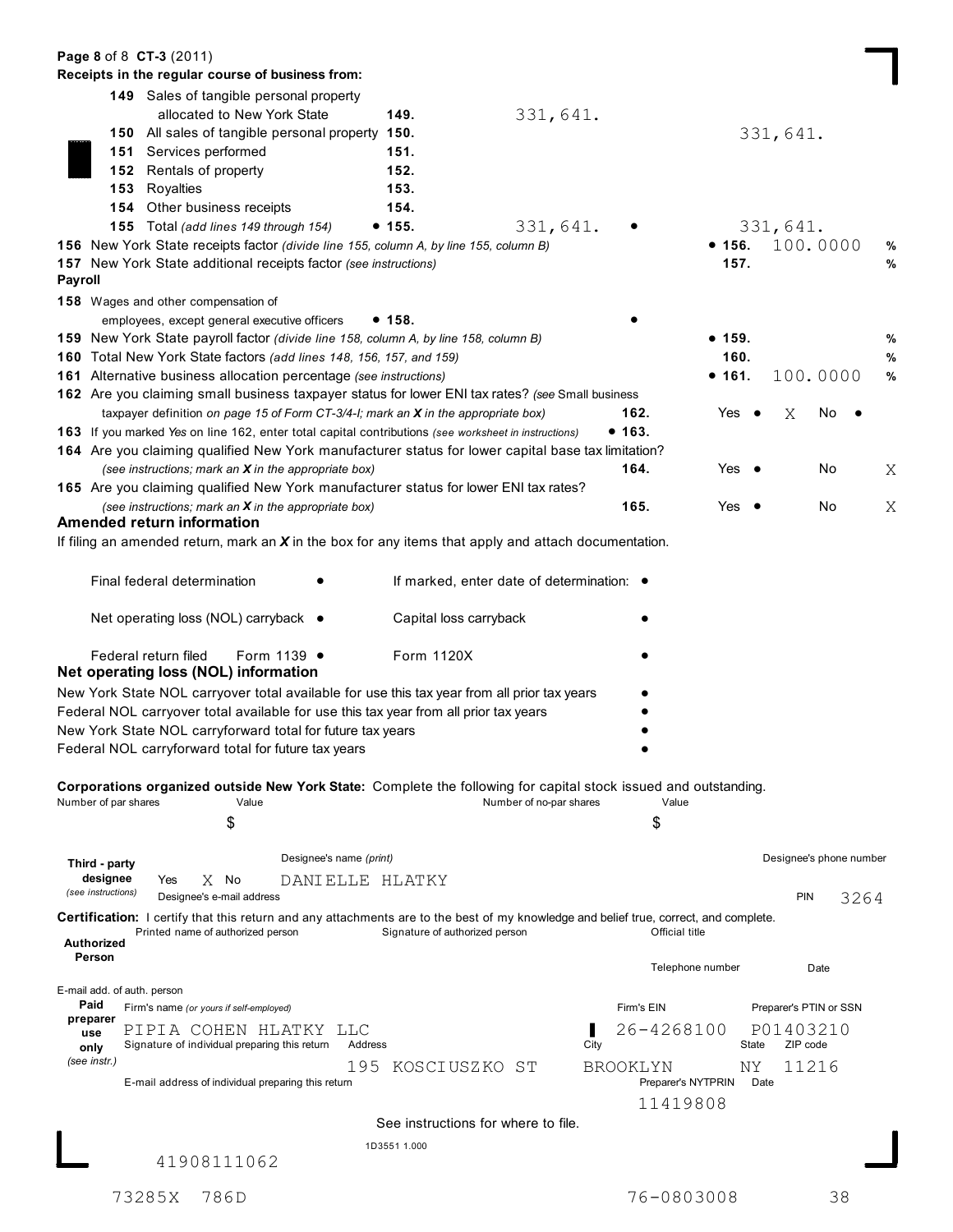

# New York State Department of Taxation and Finance **<sup>2011</sup> CT-3-ATT Schedules B, C, and D - Attachment to Form CT-3 General Business Corporation Franchise Tax Return**

OPEN SOURCE MATTERS, INC<br>
76-0803008

Legal name of corporation extension that the corporation extends the corporation of CIN) Employer identification number (EIN)

Attach to Form CT-3, *General Business Corporation Franchise Tax Return.*

### **Schedule B, Part 1 - Computation of investment capital and investment allocation percentage**

Attach separate sheets if necessary, displaying this information formatted as below.

Staple forms here

#### **Section 1 - Corporate and governmental debt instruments**

Description of investment *(identify each debt instrument and its date of maturity here; for each debt instrument complete columns C through G on the corresponding lines below)* Item **A -** Debt instrument **B -** Maturity date A

| Item | Average value | Liabilities directly or indirectly<br>attributable to investment capital | Net average value<br>(column C - column D) | Issuer's<br>allocation % | Value allocated to New York<br>State (column E x column F) |
|------|---------------|--------------------------------------------------------------------------|--------------------------------------------|--------------------------|------------------------------------------------------------|

A

B

Amounts from attached list

Totals of Section 1

**1.**

### **Section 2 - Corporate stock, stock rights, stock warrants, and stock options**

Description of investment *(identify each investment and enter number of shares here; for each investment complete columns C through G on the corresponding lines below)* **A** - Investment **A** - Investment **B** - Number of shares A B **C D E F G** Item Average value **Liabilities directly or indirectly** Met average value **Net average value** Susuer's Value allocated to New York *(column C - column D)* State *(column E x column F)* attributable to investment capital Issuer's allocation % A B Amounts from attached list Totals of Section 2 **2.** Totals of Section 1 *(from line 1)* **3.** Totals *(add lines 2 and 3 in columns C, D, E, and G)*  $\bullet$  4.  $\bullet$ **4. 5** Investment allocation percentage without the addition of cash (divide line 4, column G, by line 4, column E).<br>Use to compute Form CT-3, lines 20, 37, and 67; and Form CT-38, line 7 **6 6**. Cash *(optional)*  $\bullet$  6. **6.** Investment capital *(add lines 4 and 6 in columns C, D, and E)*. Enter column E total on Form CT-3, line 35  $\bullet$  7. **7.** 1D3513 1.000 43801111062 73285X 786D 76-0803008 39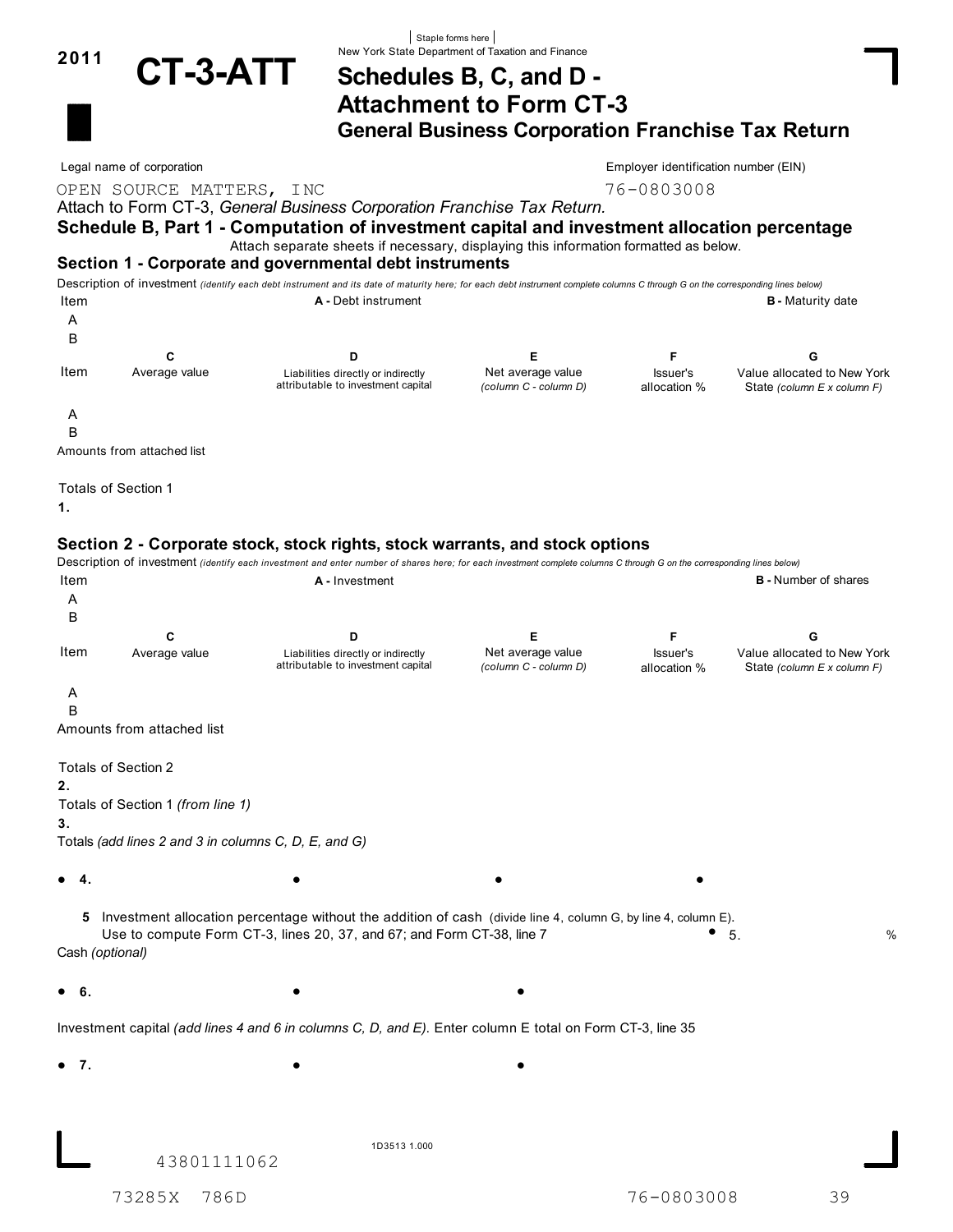### **Schedule B, Part 2 - Computation of investment income before allocation** *(see instructions)*

| 8  | Interest income from investment capital in Part 1, Section 1                                              | ● 8.          |
|----|-----------------------------------------------------------------------------------------------------------|---------------|
| 9  | Interest income from bank accounts <i>(if line 5 is zero, enter 0 here)</i>                               | • 9.          |
| 10 | All other interest income from investment capital                                                         | $\bullet$ 10. |
| 11 | Dividend income from investment capital                                                                   | • 11.         |
| 12 | Net capital gain or loss from investment capital                                                          | $\bullet$ 12. |
| 13 | Investment income other than interest, dividends, capital gains, or capital losses                        | • 13.         |
| 14 | Total investment income (add lines 8 through 13)                                                          | • 14.         |
| 15 | Interest deductions directly attributable to investment capital<br>• 15.                                  |               |
| 16 | Noninterest deductions directly attributable to investment capital<br>$\bullet$ 16.                       |               |
| 17 | Interest deductions indirectly attributable to investment capital<br>$\bullet$ 17.                        |               |
| 18 | Noninterest deductions indirectly attributable to investment capital<br>•18.                              |               |
| 19 | Total deductions (add lines 15 through 18)                                                                | 19.           |
| 20 | Balance (subtract line 19 from line 14)                                                                   | $\bullet$ 20. |
| 21 | Apportioned New York net operating loss deduction (NOLD)                                                  | $\bullet$ 21. |
| 22 | Investment income before allocation (subtract line 21 from line 20; enter here and on Form CT-3, line 18) | •22.          |
|    |                                                                                                           |               |
|    | Schedule C, Part 1 - Income from subsidiary capital                                                       |               |
|    | 23 Interest from subsidiary capital (attach list)                                                         | $\bullet$ 23. |
|    | <b>24</b> Dividends from subsidiary capital (attach list)                                                 | • 24.         |
|    |                                                                                                           |               |

**25** Capital gains from subsidiary capital *(see instructions; attach list)*

**26** Total (add lines 23 through 25; enter here and on Form CT-3, line 10)

# ● 25.<br>● 26. **Schedule C, Part 2 - Computation and allocation of subsidiary capital base and tax**

Include all corporations, except a DISC, in which you own more than 50% of the voting stock. Attach separate sheets if necessary, displaying this information formatted as below.

|      |                                            |                                                                    | A - Description of subsidiary capital (list the name of each corporation and the EIN here; for each corporation complete columns B through G on the corresponding lines below) |                                            |                          |                                                               |
|------|--------------------------------------------|--------------------------------------------------------------------|--------------------------------------------------------------------------------------------------------------------------------------------------------------------------------|--------------------------------------------|--------------------------|---------------------------------------------------------------|
| Item |                                            |                                                                    | Name                                                                                                                                                                           |                                            |                          | <b>EIN</b>                                                    |
| Α    |                                            |                                                                    |                                                                                                                                                                                |                                            |                          |                                                               |
| В    |                                            |                                                                    |                                                                                                                                                                                |                                            |                          |                                                               |
| С    |                                            |                                                                    |                                                                                                                                                                                |                                            |                          |                                                               |
| A    | в                                          | С                                                                  | D                                                                                                                                                                              | Е                                          | F                        | G                                                             |
| Item | % of voting<br>stock owned                 | Average value                                                      | Liabilities directly or<br>indirectly attributable to<br>subsidiary capital                                                                                                    | Net average value<br>(column C - column D) | Issuer's<br>allocation % | Value allocated to<br>New York State<br>(column E x column F) |
| Α    |                                            |                                                                    |                                                                                                                                                                                |                                            |                          |                                                               |
| B    |                                            |                                                                    |                                                                                                                                                                                |                                            |                          |                                                               |
| C    |                                            |                                                                    |                                                                                                                                                                                |                                            |                          |                                                               |
|      | Amounts from                               |                                                                    |                                                                                                                                                                                |                                            |                          |                                                               |
|      | attached list                              |                                                                    |                                                                                                                                                                                |                                            |                          |                                                               |
|      | 27 Totals (add amounts in columns C and D) |                                                                    |                                                                                                                                                                                |                                            |                          |                                                               |
|      |                                            |                                                                    |                                                                                                                                                                                |                                            |                          |                                                               |
|      | •27.                                       |                                                                    |                                                                                                                                                                                |                                            |                          |                                                               |
|      |                                            |                                                                    |                                                                                                                                                                                |                                            |                          |                                                               |
| 28   |                                            | Total net average value of subsidiary capital (add amounts in      |                                                                                                                                                                                |                                            |                          |                                                               |
|      |                                            | column E; enter here and on Form CT-3, line 33)                    | •28.                                                                                                                                                                           |                                            |                          |                                                               |
|      |                                            |                                                                    |                                                                                                                                                                                | •29.                                       |                          |                                                               |
| 29   |                                            | Subsidiary capital base before deduction (add amounts in column G) | 30 Value of subsidiary capital included in column G of subsidiaries taxable under                                                                                              |                                            |                          |                                                               |
|      |                                            | Tax Law Article 32; Article 33; or Article 9, section 186          |                                                                                                                                                                                | • 30.                                      |                          |                                                               |
|      |                                            |                                                                    | 31 Subsidiary capital base (subtract line 30 from line 29; enter here and on Form CT-3, line 76)                                                                               | • 31.                                      |                          |                                                               |
| 32   |                                            |                                                                    | Subsidiary capital base tax (multiply line 31 by .0009; enter here, on Form CT-3, line 77, and on                                                                              |                                            |                          |                                                               |
|      |                                            |                                                                    |                                                                                                                                                                                | • 32.                                      |                          |                                                               |
|      | Form CT-38, line 25)                       |                                                                    |                                                                                                                                                                                |                                            |                          |                                                               |
|      |                                            |                                                                    |                                                                                                                                                                                |                                            |                          |                                                               |
|      |                                            |                                                                    | 1D3514 1.000                                                                                                                                                                   |                                            |                          |                                                               |
|      |                                            | 43802111062                                                        |                                                                                                                                                                                |                                            |                          |                                                               |

73285X 786D 76-0803008 40

**25.**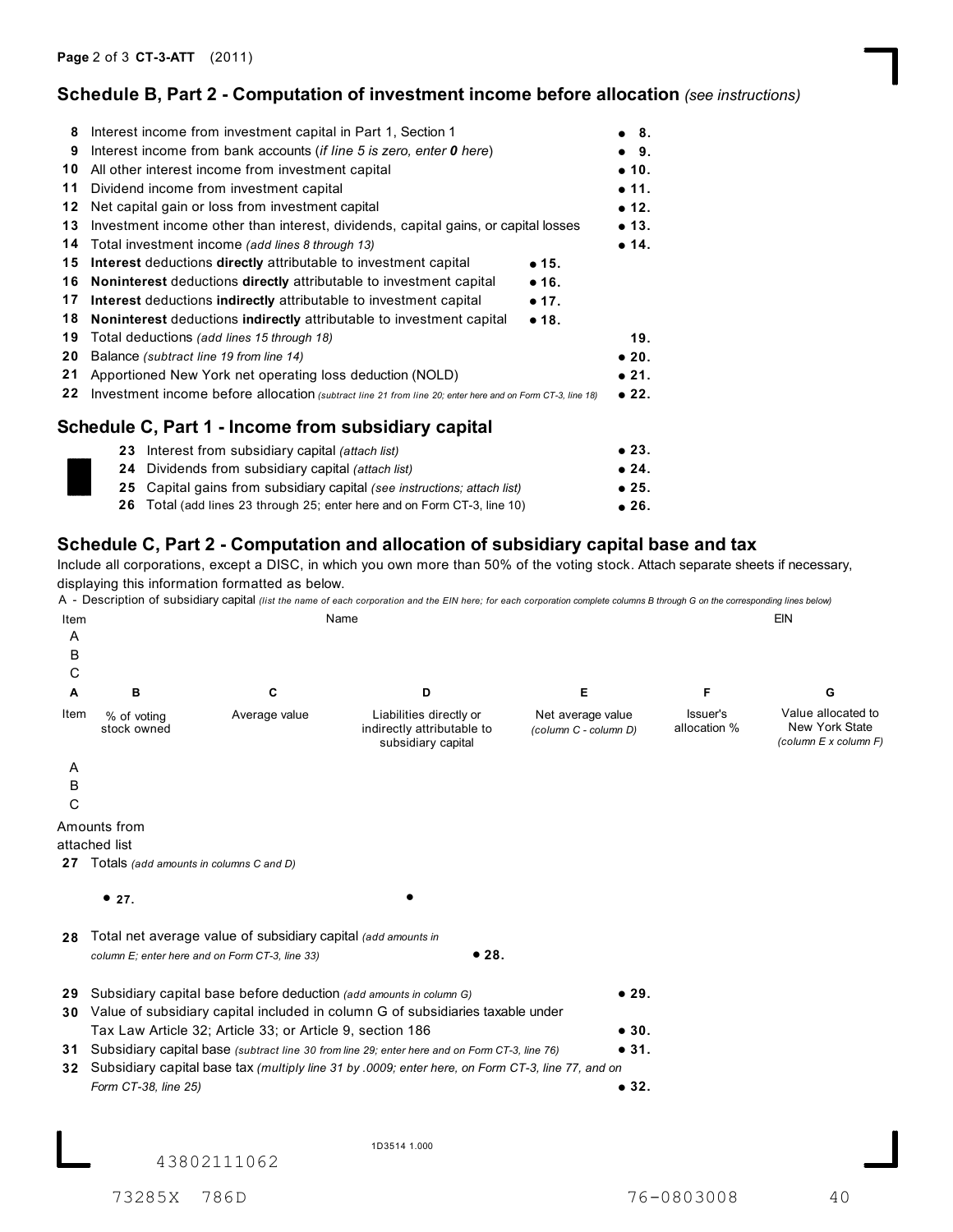

Qualified public utilities: use Schedule D, Part 1 to compute the adjustment for entire net income (ENI). Transferees: use lines 40, 41, and 43 only to compute the adjustment for ENI.

#### **Schedule D, Part 1 - Adjustments for qualified public utilities and transferees Other additions**

| Other additions                                                               |      |
|-------------------------------------------------------------------------------|------|
| 33 Federal depreciation deduction for transition property (see instructions)  | •33. |
| 34 Federal loss on the sale of transition property (see instructions)         | •34. |
| <b>35</b> New York gain on the sale of transition property (see instructions) | •35. |
| 36 Add lines 33, 34, and 35 (enter here and include on Form CT-3, line 8)     | •36. |
| Other subtractions                                                            |      |
| 37 New York depreciation deduction for transition property (see instructions) | •37. |
| <b>38</b> New York loss on the sale of transition property (see instructions) | •38. |
| <b>39</b> Federal gain on the sale of transition property (see instructions)  | •39. |
| 40 Transition property basis adjustment carryover to gain transactions        | •40. |
| 41 Transition property basis adjustment carryover to loss transactions        | •41. |
| 42 New York regulatory asset deduction                                        | •42. |
| 43 Add lines 37 through 42 (enter here and include on Form CT-3, line 15)     | •43. |
|                                                                               |      |

Qualified power producers or qualified pipeline corporations: use Schedule D, Part 2 if you claim a depreciation deduction on transition property for federal income tax purposes.

# **Schedule D, Part 2 - Adjustments for qualified power producers and qualified pipeline corporations**

### **Other additions**

 **44.** Federal depreciation deduction for transition property *(see instructions; enter here and include* **44** *on Form CT-3, line 8)*

#### **Other subtractions**

 **45** New York depreciation deduction for transition property *(see instructions; enter here and include* **45.** *on Form CT-3, line 15)*

43803111062

1D3540 1.000

73285X 786D 76-0803008 41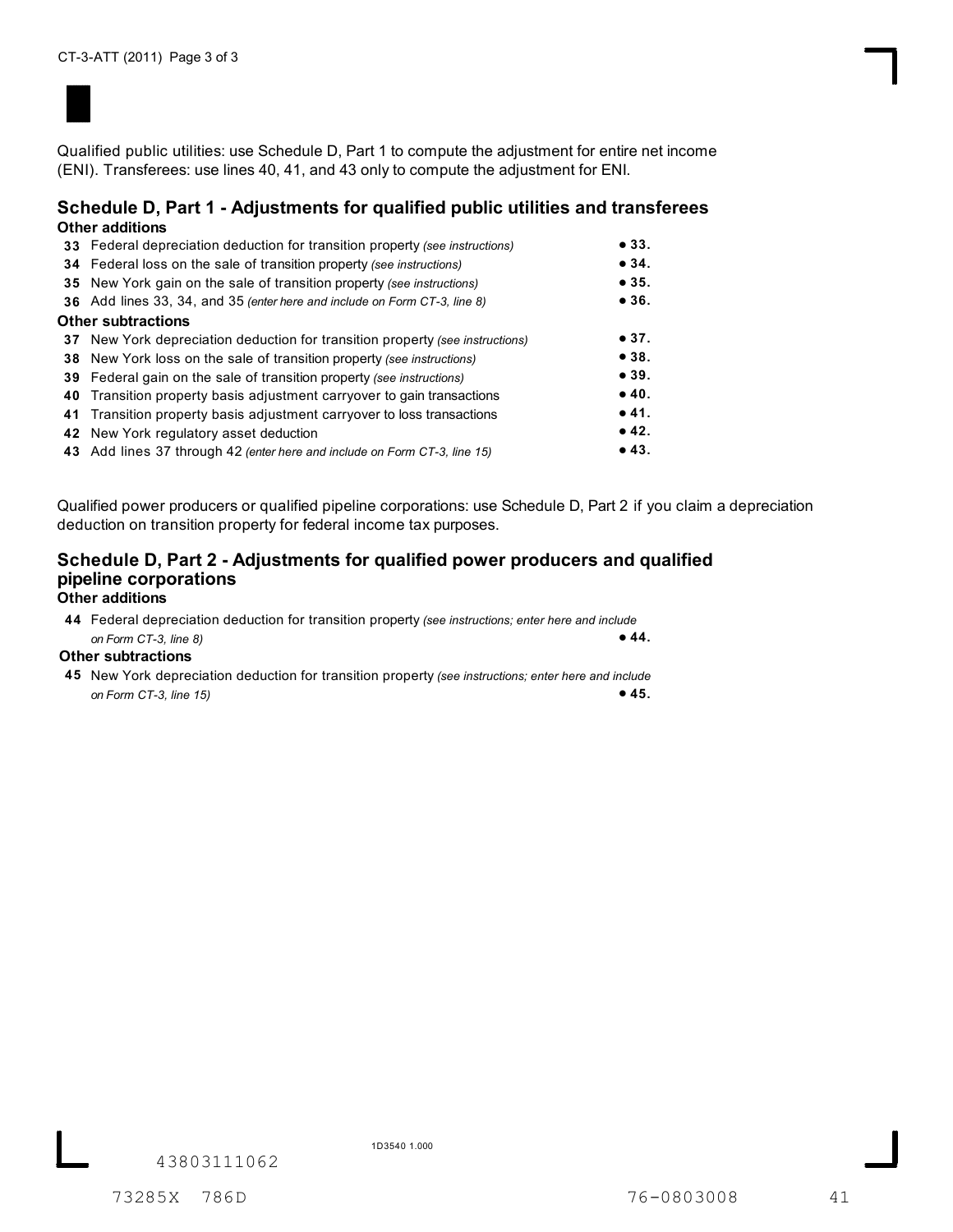============================================================================== New York CT-3, Page 2 Detail

Line 13 - NOL Carry over ----------------------- Line 13 - NOL Carryover<br>-----------------------<br>Total NOL carried forward to 2012

===============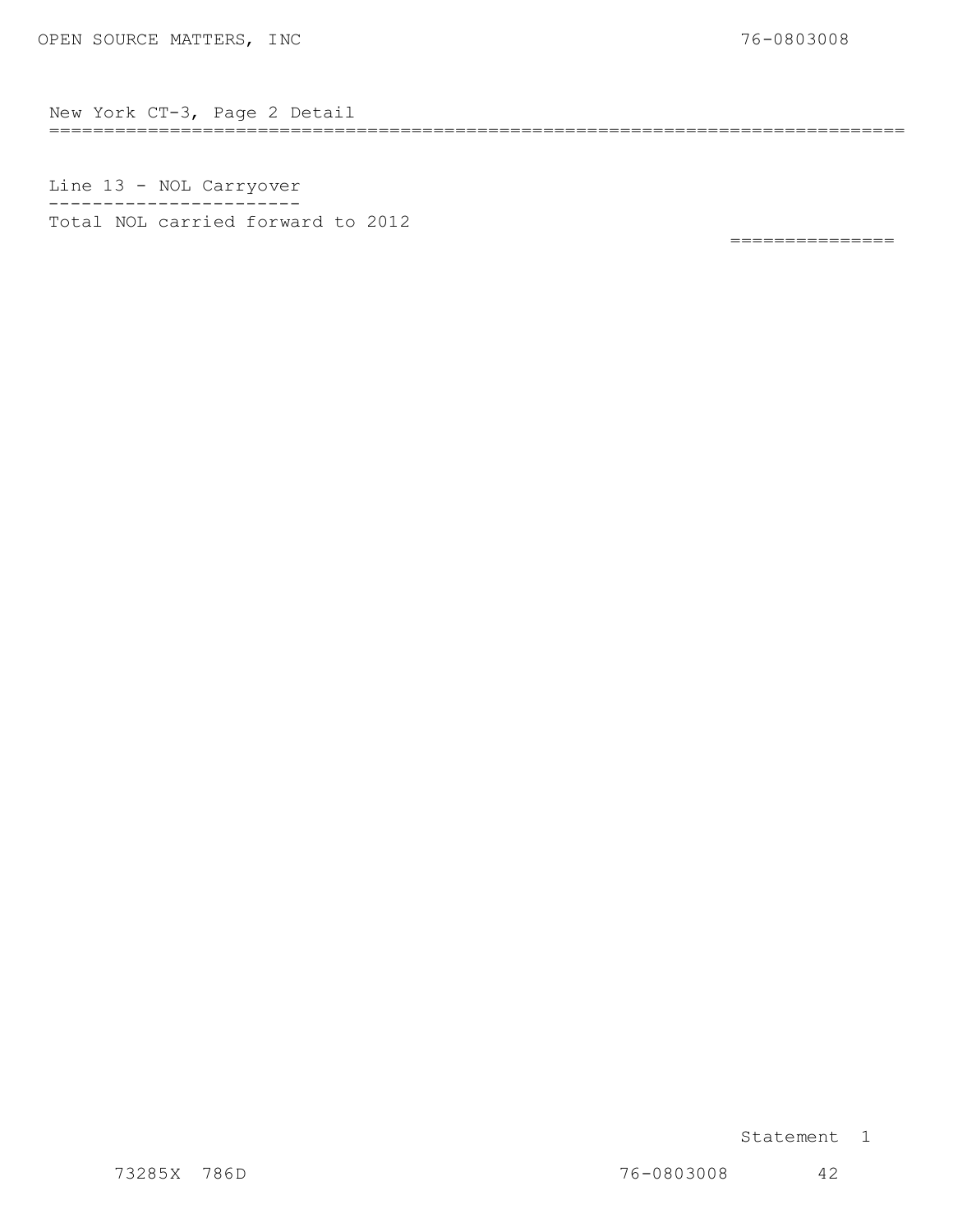| New York State Department of Taxation and Finance<br>$CT-3M/4M$<br><b>General Business Corporation</b><br><b>MTA Surcharge Return</b><br>Tax Law - Article 9-A, Section 209-B<br>All filers must enter tax period:<br>Amended return<br>$01 - 01 - 11$<br>$12 - 31 - 11$<br>beginning<br>ending $\blacksquare$<br>Employer identification number<br>File number<br>Business telephone number<br>1 <sub>2</sub><br>$347 - 425 - 9397$<br>76-0803008<br>If you claim an<br>Χ<br>overpayment, mark<br>an $X$ in the box<br>Trade name/DBA<br>Legal name of corporation<br>OPEN SOURCE MATTERS,<br>I NC<br>Mailing name (if different from legal name above)<br>State or country of incorporation<br>Date received (for Tax Department use only)<br>NEW YORK<br>Number and street or PO box<br>Date of incorporation<br>PO BOX 4668 #88354<br>$01 - 01 - 05$<br>Foreign corporations: date began<br>State ZIP code<br>business in NYS<br>NY 10163-4668<br>NEW YORK<br>If you need to update your address or phone information for corporation tax, or other tax types, you can do so online. See Business<br><i>information</i> in Form CT-1.<br>If you do business, employ capital, own or lease property, or maintain an office in the Metropolitan Commuter Transportation District (MCTD), you must<br>file this form. If not, you do not have to file this form. However, you must disclaim liability for the MTA surcharge on Form CT-3, CT-3-A, or CT-4. The<br>MCTD includes the counties of New York, Bronx, Kings, Queens, Richmond, Dutchess, Nassau, Orange, Putnam, Rockland, Suffolk, and Westchester.<br>Payment enclosed<br>A. Pay amount shown on line 12. Make payable to: New York State Corporation Tax<br>Attach your payment here. Detach all check stubs. (See instructions for details.)<br>А.<br><b>Computation of MTA surcharge</b><br>13, 120.<br>Net New York State franchise tax (see Form CT-3M/4M-I, Instructions for Form CT-3M/4M)<br>1.<br>$\mathbf{1}$<br>NONE<br>MCTD allocation percentage from line 35, line 43, or line 45<br>2.<br>2<br>3.<br>Allocated franchise tax (multiply line 1 by line 2)<br>3<br>MTA surcharge (multiply line 3 by 17% (.17))<br>4.<br>4<br>First installment of estimated tax for next period:<br>562.<br>5а.<br>5a If you filed a request for extension, enter amount from Form CT-5, line 7, or CT-5.3, line 10<br>5b.<br><b>5b</b> If you did not file Form CT-5 or CT-5.3, see instructions<br>562.<br>Add lines 4 and line 5a or 5b<br>6.<br>6<br>2,810.<br>7.<br>7 Total prepayments from line 52<br>8.<br>8<br>Balance (if line 7 is less than line 6, subtract line 7 from line 6)<br>9.<br>9<br>Estimated tax penalty (see instructions; mark an <b>X</b> in the box if Form CT-222 is attached)<br>● 10.<br>10 Interest on late payment (see instructions for Form CT-3, CT-3-A, or CT-4)<br>Late filing and late payment penalties (see instructions for Form CT-3, CT-3-A, or CT-4)<br>11.<br>▌ 12.<br>Balance due (add lines 8 through 11 and enter here; enter the payment amount on line A above)<br>2,248.<br>13.<br>Overpayment (if line 6 is less than line 7, subtract line 6 from line 7; enter here and see instructions)<br>Amount of overpayment to be credited to New York State franchise tax<br>• 14.<br>2,248.<br>Amount of overpayment to be credited to MTA surcharge for next period<br>15.<br>▌ 16.<br>Amount of overpayment to be refunded<br>Schedule A - Computation of MCTD allocation percentage<br>Schedule A, Part 1 - MCTD allocation (see instructions)<br>в<br>A<br>Average value of property (see instructions)<br><b>MCTD</b><br>New York State<br>17 Real estate owned<br>17.<br>18.<br>Real estate rented<br>18<br>Inventories owned<br>19.<br>19<br>Tangible personal property owned<br>20.<br>20<br>Tangible personal property rented<br>21.<br>21<br>22 Total (add lines 17 through 21)<br>● 22.<br>MCTD property factor (divide line 22, column A, by line 22, column B)<br>• 23. | 2011 |  | Staple forms here |  |                  |
|--------------------------------------------------------------------------------------------------------------------------------------------------------------------------------------------------------------------------------------------------------------------------------------------------------------------------------------------------------------------------------------------------------------------------------------------------------------------------------------------------------------------------------------------------------------------------------------------------------------------------------------------------------------------------------------------------------------------------------------------------------------------------------------------------------------------------------------------------------------------------------------------------------------------------------------------------------------------------------------------------------------------------------------------------------------------------------------------------------------------------------------------------------------------------------------------------------------------------------------------------------------------------------------------------------------------------------------------------------------------------------------------------------------------------------------------------------------------------------------------------------------------------------------------------------------------------------------------------------------------------------------------------------------------------------------------------------------------------------------------------------------------------------------------------------------------------------------------------------------------------------------------------------------------------------------------------------------------------------------------------------------------------------------------------------------------------------------------------------------------------------------------------------------------------------------------------------------------------------------------------------------------------------------------------------------------------------------------------------------------------------------------------------------------------------------------------------------------------------------------------------------------------------------------------------------------------------------------------------------------------------------------------------------------------------------------------------------------------------------------------------------------------------------------------------------------------------------------------------------------------------------------------------------------------------------------------------------------------------------------------------------------------------------------------------------------------------------------------------------------------------------------------------------------------------------------------------------------------------------------------------------------------------------------------------------------------------------------------------------------------------------------------------------------------------------------------------------------------------------------------------------------------------------------------------------------------------------------------------------------------------------------------------------------------------------------------------------------------------------------------------------------------------------------------------------------------------------------------------------------------------------------------------------------------------------------------------------------------------------------------|------|--|-------------------|--|------------------|
|                                                                                                                                                                                                                                                                                                                                                                                                                                                                                                                                                                                                                                                                                                                                                                                                                                                                                                                                                                                                                                                                                                                                                                                                                                                                                                                                                                                                                                                                                                                                                                                                                                                                                                                                                                                                                                                                                                                                                                                                                                                                                                                                                                                                                                                                                                                                                                                                                                                                                                                                                                                                                                                                                                                                                                                                                                                                                                                                                                                                                                                                                                                                                                                                                                                                                                                                                                                                                                                                                                                                                                                                                                                                                                                                                                                                                                                                                                                                                                                                  |      |  |                   |  |                  |
|                                                                                                                                                                                                                                                                                                                                                                                                                                                                                                                                                                                                                                                                                                                                                                                                                                                                                                                                                                                                                                                                                                                                                                                                                                                                                                                                                                                                                                                                                                                                                                                                                                                                                                                                                                                                                                                                                                                                                                                                                                                                                                                                                                                                                                                                                                                                                                                                                                                                                                                                                                                                                                                                                                                                                                                                                                                                                                                                                                                                                                                                                                                                                                                                                                                                                                                                                                                                                                                                                                                                                                                                                                                                                                                                                                                                                                                                                                                                                                                                  |      |  |                   |  |                  |
|                                                                                                                                                                                                                                                                                                                                                                                                                                                                                                                                                                                                                                                                                                                                                                                                                                                                                                                                                                                                                                                                                                                                                                                                                                                                                                                                                                                                                                                                                                                                                                                                                                                                                                                                                                                                                                                                                                                                                                                                                                                                                                                                                                                                                                                                                                                                                                                                                                                                                                                                                                                                                                                                                                                                                                                                                                                                                                                                                                                                                                                                                                                                                                                                                                                                                                                                                                                                                                                                                                                                                                                                                                                                                                                                                                                                                                                                                                                                                                                                  |      |  |                   |  |                  |
|                                                                                                                                                                                                                                                                                                                                                                                                                                                                                                                                                                                                                                                                                                                                                                                                                                                                                                                                                                                                                                                                                                                                                                                                                                                                                                                                                                                                                                                                                                                                                                                                                                                                                                                                                                                                                                                                                                                                                                                                                                                                                                                                                                                                                                                                                                                                                                                                                                                                                                                                                                                                                                                                                                                                                                                                                                                                                                                                                                                                                                                                                                                                                                                                                                                                                                                                                                                                                                                                                                                                                                                                                                                                                                                                                                                                                                                                                                                                                                                                  |      |  |                   |  |                  |
|                                                                                                                                                                                                                                                                                                                                                                                                                                                                                                                                                                                                                                                                                                                                                                                                                                                                                                                                                                                                                                                                                                                                                                                                                                                                                                                                                                                                                                                                                                                                                                                                                                                                                                                                                                                                                                                                                                                                                                                                                                                                                                                                                                                                                                                                                                                                                                                                                                                                                                                                                                                                                                                                                                                                                                                                                                                                                                                                                                                                                                                                                                                                                                                                                                                                                                                                                                                                                                                                                                                                                                                                                                                                                                                                                                                                                                                                                                                                                                                                  |      |  |                   |  |                  |
|                                                                                                                                                                                                                                                                                                                                                                                                                                                                                                                                                                                                                                                                                                                                                                                                                                                                                                                                                                                                                                                                                                                                                                                                                                                                                                                                                                                                                                                                                                                                                                                                                                                                                                                                                                                                                                                                                                                                                                                                                                                                                                                                                                                                                                                                                                                                                                                                                                                                                                                                                                                                                                                                                                                                                                                                                                                                                                                                                                                                                                                                                                                                                                                                                                                                                                                                                                                                                                                                                                                                                                                                                                                                                                                                                                                                                                                                                                                                                                                                  | П    |  |                   |  |                  |
|                                                                                                                                                                                                                                                                                                                                                                                                                                                                                                                                                                                                                                                                                                                                                                                                                                                                                                                                                                                                                                                                                                                                                                                                                                                                                                                                                                                                                                                                                                                                                                                                                                                                                                                                                                                                                                                                                                                                                                                                                                                                                                                                                                                                                                                                                                                                                                                                                                                                                                                                                                                                                                                                                                                                                                                                                                                                                                                                                                                                                                                                                                                                                                                                                                                                                                                                                                                                                                                                                                                                                                                                                                                                                                                                                                                                                                                                                                                                                                                                  |      |  |                   |  |                  |
|                                                                                                                                                                                                                                                                                                                                                                                                                                                                                                                                                                                                                                                                                                                                                                                                                                                                                                                                                                                                                                                                                                                                                                                                                                                                                                                                                                                                                                                                                                                                                                                                                                                                                                                                                                                                                                                                                                                                                                                                                                                                                                                                                                                                                                                                                                                                                                                                                                                                                                                                                                                                                                                                                                                                                                                                                                                                                                                                                                                                                                                                                                                                                                                                                                                                                                                                                                                                                                                                                                                                                                                                                                                                                                                                                                                                                                                                                                                                                                                                  |      |  |                   |  |                  |
|                                                                                                                                                                                                                                                                                                                                                                                                                                                                                                                                                                                                                                                                                                                                                                                                                                                                                                                                                                                                                                                                                                                                                                                                                                                                                                                                                                                                                                                                                                                                                                                                                                                                                                                                                                                                                                                                                                                                                                                                                                                                                                                                                                                                                                                                                                                                                                                                                                                                                                                                                                                                                                                                                                                                                                                                                                                                                                                                                                                                                                                                                                                                                                                                                                                                                                                                                                                                                                                                                                                                                                                                                                                                                                                                                                                                                                                                                                                                                                                                  | c/o  |  |                   |  |                  |
|                                                                                                                                                                                                                                                                                                                                                                                                                                                                                                                                                                                                                                                                                                                                                                                                                                                                                                                                                                                                                                                                                                                                                                                                                                                                                                                                                                                                                                                                                                                                                                                                                                                                                                                                                                                                                                                                                                                                                                                                                                                                                                                                                                                                                                                                                                                                                                                                                                                                                                                                                                                                                                                                                                                                                                                                                                                                                                                                                                                                                                                                                                                                                                                                                                                                                                                                                                                                                                                                                                                                                                                                                                                                                                                                                                                                                                                                                                                                                                                                  |      |  |                   |  |                  |
|                                                                                                                                                                                                                                                                                                                                                                                                                                                                                                                                                                                                                                                                                                                                                                                                                                                                                                                                                                                                                                                                                                                                                                                                                                                                                                                                                                                                                                                                                                                                                                                                                                                                                                                                                                                                                                                                                                                                                                                                                                                                                                                                                                                                                                                                                                                                                                                                                                                                                                                                                                                                                                                                                                                                                                                                                                                                                                                                                                                                                                                                                                                                                                                                                                                                                                                                                                                                                                                                                                                                                                                                                                                                                                                                                                                                                                                                                                                                                                                                  |      |  |                   |  |                  |
|                                                                                                                                                                                                                                                                                                                                                                                                                                                                                                                                                                                                                                                                                                                                                                                                                                                                                                                                                                                                                                                                                                                                                                                                                                                                                                                                                                                                                                                                                                                                                                                                                                                                                                                                                                                                                                                                                                                                                                                                                                                                                                                                                                                                                                                                                                                                                                                                                                                                                                                                                                                                                                                                                                                                                                                                                                                                                                                                                                                                                                                                                                                                                                                                                                                                                                                                                                                                                                                                                                                                                                                                                                                                                                                                                                                                                                                                                                                                                                                                  | City |  |                   |  |                  |
|                                                                                                                                                                                                                                                                                                                                                                                                                                                                                                                                                                                                                                                                                                                                                                                                                                                                                                                                                                                                                                                                                                                                                                                                                                                                                                                                                                                                                                                                                                                                                                                                                                                                                                                                                                                                                                                                                                                                                                                                                                                                                                                                                                                                                                                                                                                                                                                                                                                                                                                                                                                                                                                                                                                                                                                                                                                                                                                                                                                                                                                                                                                                                                                                                                                                                                                                                                                                                                                                                                                                                                                                                                                                                                                                                                                                                                                                                                                                                                                                  |      |  |                   |  |                  |
|                                                                                                                                                                                                                                                                                                                                                                                                                                                                                                                                                                                                                                                                                                                                                                                                                                                                                                                                                                                                                                                                                                                                                                                                                                                                                                                                                                                                                                                                                                                                                                                                                                                                                                                                                                                                                                                                                                                                                                                                                                                                                                                                                                                                                                                                                                                                                                                                                                                                                                                                                                                                                                                                                                                                                                                                                                                                                                                                                                                                                                                                                                                                                                                                                                                                                                                                                                                                                                                                                                                                                                                                                                                                                                                                                                                                                                                                                                                                                                                                  |      |  |                   |  |                  |
|                                                                                                                                                                                                                                                                                                                                                                                                                                                                                                                                                                                                                                                                                                                                                                                                                                                                                                                                                                                                                                                                                                                                                                                                                                                                                                                                                                                                                                                                                                                                                                                                                                                                                                                                                                                                                                                                                                                                                                                                                                                                                                                                                                                                                                                                                                                                                                                                                                                                                                                                                                                                                                                                                                                                                                                                                                                                                                                                                                                                                                                                                                                                                                                                                                                                                                                                                                                                                                                                                                                                                                                                                                                                                                                                                                                                                                                                                                                                                                                                  |      |  |                   |  |                  |
|                                                                                                                                                                                                                                                                                                                                                                                                                                                                                                                                                                                                                                                                                                                                                                                                                                                                                                                                                                                                                                                                                                                                                                                                                                                                                                                                                                                                                                                                                                                                                                                                                                                                                                                                                                                                                                                                                                                                                                                                                                                                                                                                                                                                                                                                                                                                                                                                                                                                                                                                                                                                                                                                                                                                                                                                                                                                                                                                                                                                                                                                                                                                                                                                                                                                                                                                                                                                                                                                                                                                                                                                                                                                                                                                                                                                                                                                                                                                                                                                  |      |  |                   |  |                  |
|                                                                                                                                                                                                                                                                                                                                                                                                                                                                                                                                                                                                                                                                                                                                                                                                                                                                                                                                                                                                                                                                                                                                                                                                                                                                                                                                                                                                                                                                                                                                                                                                                                                                                                                                                                                                                                                                                                                                                                                                                                                                                                                                                                                                                                                                                                                                                                                                                                                                                                                                                                                                                                                                                                                                                                                                                                                                                                                                                                                                                                                                                                                                                                                                                                                                                                                                                                                                                                                                                                                                                                                                                                                                                                                                                                                                                                                                                                                                                                                                  |      |  |                   |  |                  |
|                                                                                                                                                                                                                                                                                                                                                                                                                                                                                                                                                                                                                                                                                                                                                                                                                                                                                                                                                                                                                                                                                                                                                                                                                                                                                                                                                                                                                                                                                                                                                                                                                                                                                                                                                                                                                                                                                                                                                                                                                                                                                                                                                                                                                                                                                                                                                                                                                                                                                                                                                                                                                                                                                                                                                                                                                                                                                                                                                                                                                                                                                                                                                                                                                                                                                                                                                                                                                                                                                                                                                                                                                                                                                                                                                                                                                                                                                                                                                                                                  |      |  |                   |  |                  |
|                                                                                                                                                                                                                                                                                                                                                                                                                                                                                                                                                                                                                                                                                                                                                                                                                                                                                                                                                                                                                                                                                                                                                                                                                                                                                                                                                                                                                                                                                                                                                                                                                                                                                                                                                                                                                                                                                                                                                                                                                                                                                                                                                                                                                                                                                                                                                                                                                                                                                                                                                                                                                                                                                                                                                                                                                                                                                                                                                                                                                                                                                                                                                                                                                                                                                                                                                                                                                                                                                                                                                                                                                                                                                                                                                                                                                                                                                                                                                                                                  |      |  |                   |  |                  |
|                                                                                                                                                                                                                                                                                                                                                                                                                                                                                                                                                                                                                                                                                                                                                                                                                                                                                                                                                                                                                                                                                                                                                                                                                                                                                                                                                                                                                                                                                                                                                                                                                                                                                                                                                                                                                                                                                                                                                                                                                                                                                                                                                                                                                                                                                                                                                                                                                                                                                                                                                                                                                                                                                                                                                                                                                                                                                                                                                                                                                                                                                                                                                                                                                                                                                                                                                                                                                                                                                                                                                                                                                                                                                                                                                                                                                                                                                                                                                                                                  |      |  |                   |  |                  |
|                                                                                                                                                                                                                                                                                                                                                                                                                                                                                                                                                                                                                                                                                                                                                                                                                                                                                                                                                                                                                                                                                                                                                                                                                                                                                                                                                                                                                                                                                                                                                                                                                                                                                                                                                                                                                                                                                                                                                                                                                                                                                                                                                                                                                                                                                                                                                                                                                                                                                                                                                                                                                                                                                                                                                                                                                                                                                                                                                                                                                                                                                                                                                                                                                                                                                                                                                                                                                                                                                                                                                                                                                                                                                                                                                                                                                                                                                                                                                                                                  |      |  |                   |  |                  |
|                                                                                                                                                                                                                                                                                                                                                                                                                                                                                                                                                                                                                                                                                                                                                                                                                                                                                                                                                                                                                                                                                                                                                                                                                                                                                                                                                                                                                                                                                                                                                                                                                                                                                                                                                                                                                                                                                                                                                                                                                                                                                                                                                                                                                                                                                                                                                                                                                                                                                                                                                                                                                                                                                                                                                                                                                                                                                                                                                                                                                                                                                                                                                                                                                                                                                                                                                                                                                                                                                                                                                                                                                                                                                                                                                                                                                                                                                                                                                                                                  |      |  |                   |  | %                |
|                                                                                                                                                                                                                                                                                                                                                                                                                                                                                                                                                                                                                                                                                                                                                                                                                                                                                                                                                                                                                                                                                                                                                                                                                                                                                                                                                                                                                                                                                                                                                                                                                                                                                                                                                                                                                                                                                                                                                                                                                                                                                                                                                                                                                                                                                                                                                                                                                                                                                                                                                                                                                                                                                                                                                                                                                                                                                                                                                                                                                                                                                                                                                                                                                                                                                                                                                                                                                                                                                                                                                                                                                                                                                                                                                                                                                                                                                                                                                                                                  |      |  |                   |  | NONE             |
|                                                                                                                                                                                                                                                                                                                                                                                                                                                                                                                                                                                                                                                                                                                                                                                                                                                                                                                                                                                                                                                                                                                                                                                                                                                                                                                                                                                                                                                                                                                                                                                                                                                                                                                                                                                                                                                                                                                                                                                                                                                                                                                                                                                                                                                                                                                                                                                                                                                                                                                                                                                                                                                                                                                                                                                                                                                                                                                                                                                                                                                                                                                                                                                                                                                                                                                                                                                                                                                                                                                                                                                                                                                                                                                                                                                                                                                                                                                                                                                                  |      |  |                   |  | NONE             |
|                                                                                                                                                                                                                                                                                                                                                                                                                                                                                                                                                                                                                                                                                                                                                                                                                                                                                                                                                                                                                                                                                                                                                                                                                                                                                                                                                                                                                                                                                                                                                                                                                                                                                                                                                                                                                                                                                                                                                                                                                                                                                                                                                                                                                                                                                                                                                                                                                                                                                                                                                                                                                                                                                                                                                                                                                                                                                                                                                                                                                                                                                                                                                                                                                                                                                                                                                                                                                                                                                                                                                                                                                                                                                                                                                                                                                                                                                                                                                                                                  |      |  |                   |  |                  |
|                                                                                                                                                                                                                                                                                                                                                                                                                                                                                                                                                                                                                                                                                                                                                                                                                                                                                                                                                                                                                                                                                                                                                                                                                                                                                                                                                                                                                                                                                                                                                                                                                                                                                                                                                                                                                                                                                                                                                                                                                                                                                                                                                                                                                                                                                                                                                                                                                                                                                                                                                                                                                                                                                                                                                                                                                                                                                                                                                                                                                                                                                                                                                                                                                                                                                                                                                                                                                                                                                                                                                                                                                                                                                                                                                                                                                                                                                                                                                                                                  |      |  |                   |  |                  |
|                                                                                                                                                                                                                                                                                                                                                                                                                                                                                                                                                                                                                                                                                                                                                                                                                                                                                                                                                                                                                                                                                                                                                                                                                                                                                                                                                                                                                                                                                                                                                                                                                                                                                                                                                                                                                                                                                                                                                                                                                                                                                                                                                                                                                                                                                                                                                                                                                                                                                                                                                                                                                                                                                                                                                                                                                                                                                                                                                                                                                                                                                                                                                                                                                                                                                                                                                                                                                                                                                                                                                                                                                                                                                                                                                                                                                                                                                                                                                                                                  |      |  |                   |  |                  |
|                                                                                                                                                                                                                                                                                                                                                                                                                                                                                                                                                                                                                                                                                                                                                                                                                                                                                                                                                                                                                                                                                                                                                                                                                                                                                                                                                                                                                                                                                                                                                                                                                                                                                                                                                                                                                                                                                                                                                                                                                                                                                                                                                                                                                                                                                                                                                                                                                                                                                                                                                                                                                                                                                                                                                                                                                                                                                                                                                                                                                                                                                                                                                                                                                                                                                                                                                                                                                                                                                                                                                                                                                                                                                                                                                                                                                                                                                                                                                                                                  |      |  |                   |  |                  |
|                                                                                                                                                                                                                                                                                                                                                                                                                                                                                                                                                                                                                                                                                                                                                                                                                                                                                                                                                                                                                                                                                                                                                                                                                                                                                                                                                                                                                                                                                                                                                                                                                                                                                                                                                                                                                                                                                                                                                                                                                                                                                                                                                                                                                                                                                                                                                                                                                                                                                                                                                                                                                                                                                                                                                                                                                                                                                                                                                                                                                                                                                                                                                                                                                                                                                                                                                                                                                                                                                                                                                                                                                                                                                                                                                                                                                                                                                                                                                                                                  |      |  |                   |  |                  |
|                                                                                                                                                                                                                                                                                                                                                                                                                                                                                                                                                                                                                                                                                                                                                                                                                                                                                                                                                                                                                                                                                                                                                                                                                                                                                                                                                                                                                                                                                                                                                                                                                                                                                                                                                                                                                                                                                                                                                                                                                                                                                                                                                                                                                                                                                                                                                                                                                                                                                                                                                                                                                                                                                                                                                                                                                                                                                                                                                                                                                                                                                                                                                                                                                                                                                                                                                                                                                                                                                                                                                                                                                                                                                                                                                                                                                                                                                                                                                                                                  |      |  |                   |  |                  |
|                                                                                                                                                                                                                                                                                                                                                                                                                                                                                                                                                                                                                                                                                                                                                                                                                                                                                                                                                                                                                                                                                                                                                                                                                                                                                                                                                                                                                                                                                                                                                                                                                                                                                                                                                                                                                                                                                                                                                                                                                                                                                                                                                                                                                                                                                                                                                                                                                                                                                                                                                                                                                                                                                                                                                                                                                                                                                                                                                                                                                                                                                                                                                                                                                                                                                                                                                                                                                                                                                                                                                                                                                                                                                                                                                                                                                                                                                                                                                                                                  |      |  |                   |  |                  |
|                                                                                                                                                                                                                                                                                                                                                                                                                                                                                                                                                                                                                                                                                                                                                                                                                                                                                                                                                                                                                                                                                                                                                                                                                                                                                                                                                                                                                                                                                                                                                                                                                                                                                                                                                                                                                                                                                                                                                                                                                                                                                                                                                                                                                                                                                                                                                                                                                                                                                                                                                                                                                                                                                                                                                                                                                                                                                                                                                                                                                                                                                                                                                                                                                                                                                                                                                                                                                                                                                                                                                                                                                                                                                                                                                                                                                                                                                                                                                                                                  |      |  |                   |  |                  |
|                                                                                                                                                                                                                                                                                                                                                                                                                                                                                                                                                                                                                                                                                                                                                                                                                                                                                                                                                                                                                                                                                                                                                                                                                                                                                                                                                                                                                                                                                                                                                                                                                                                                                                                                                                                                                                                                                                                                                                                                                                                                                                                                                                                                                                                                                                                                                                                                                                                                                                                                                                                                                                                                                                                                                                                                                                                                                                                                                                                                                                                                                                                                                                                                                                                                                                                                                                                                                                                                                                                                                                                                                                                                                                                                                                                                                                                                                                                                                                                                  | 11   |  |                   |  |                  |
|                                                                                                                                                                                                                                                                                                                                                                                                                                                                                                                                                                                                                                                                                                                                                                                                                                                                                                                                                                                                                                                                                                                                                                                                                                                                                                                                                                                                                                                                                                                                                                                                                                                                                                                                                                                                                                                                                                                                                                                                                                                                                                                                                                                                                                                                                                                                                                                                                                                                                                                                                                                                                                                                                                                                                                                                                                                                                                                                                                                                                                                                                                                                                                                                                                                                                                                                                                                                                                                                                                                                                                                                                                                                                                                                                                                                                                                                                                                                                                                                  | 12   |  |                   |  |                  |
|                                                                                                                                                                                                                                                                                                                                                                                                                                                                                                                                                                                                                                                                                                                                                                                                                                                                                                                                                                                                                                                                                                                                                                                                                                                                                                                                                                                                                                                                                                                                                                                                                                                                                                                                                                                                                                                                                                                                                                                                                                                                                                                                                                                                                                                                                                                                                                                                                                                                                                                                                                                                                                                                                                                                                                                                                                                                                                                                                                                                                                                                                                                                                                                                                                                                                                                                                                                                                                                                                                                                                                                                                                                                                                                                                                                                                                                                                                                                                                                                  | 13   |  |                   |  |                  |
|                                                                                                                                                                                                                                                                                                                                                                                                                                                                                                                                                                                                                                                                                                                                                                                                                                                                                                                                                                                                                                                                                                                                                                                                                                                                                                                                                                                                                                                                                                                                                                                                                                                                                                                                                                                                                                                                                                                                                                                                                                                                                                                                                                                                                                                                                                                                                                                                                                                                                                                                                                                                                                                                                                                                                                                                                                                                                                                                                                                                                                                                                                                                                                                                                                                                                                                                                                                                                                                                                                                                                                                                                                                                                                                                                                                                                                                                                                                                                                                                  | 14   |  |                   |  |                  |
|                                                                                                                                                                                                                                                                                                                                                                                                                                                                                                                                                                                                                                                                                                                                                                                                                                                                                                                                                                                                                                                                                                                                                                                                                                                                                                                                                                                                                                                                                                                                                                                                                                                                                                                                                                                                                                                                                                                                                                                                                                                                                                                                                                                                                                                                                                                                                                                                                                                                                                                                                                                                                                                                                                                                                                                                                                                                                                                                                                                                                                                                                                                                                                                                                                                                                                                                                                                                                                                                                                                                                                                                                                                                                                                                                                                                                                                                                                                                                                                                  | 15   |  |                   |  |                  |
|                                                                                                                                                                                                                                                                                                                                                                                                                                                                                                                                                                                                                                                                                                                                                                                                                                                                                                                                                                                                                                                                                                                                                                                                                                                                                                                                                                                                                                                                                                                                                                                                                                                                                                                                                                                                                                                                                                                                                                                                                                                                                                                                                                                                                                                                                                                                                                                                                                                                                                                                                                                                                                                                                                                                                                                                                                                                                                                                                                                                                                                                                                                                                                                                                                                                                                                                                                                                                                                                                                                                                                                                                                                                                                                                                                                                                                                                                                                                                                                                  | 16.  |  |                   |  |                  |
|                                                                                                                                                                                                                                                                                                                                                                                                                                                                                                                                                                                                                                                                                                                                                                                                                                                                                                                                                                                                                                                                                                                                                                                                                                                                                                                                                                                                                                                                                                                                                                                                                                                                                                                                                                                                                                                                                                                                                                                                                                                                                                                                                                                                                                                                                                                                                                                                                                                                                                                                                                                                                                                                                                                                                                                                                                                                                                                                                                                                                                                                                                                                                                                                                                                                                                                                                                                                                                                                                                                                                                                                                                                                                                                                                                                                                                                                                                                                                                                                  |      |  |                   |  |                  |
|                                                                                                                                                                                                                                                                                                                                                                                                                                                                                                                                                                                                                                                                                                                                                                                                                                                                                                                                                                                                                                                                                                                                                                                                                                                                                                                                                                                                                                                                                                                                                                                                                                                                                                                                                                                                                                                                                                                                                                                                                                                                                                                                                                                                                                                                                                                                                                                                                                                                                                                                                                                                                                                                                                                                                                                                                                                                                                                                                                                                                                                                                                                                                                                                                                                                                                                                                                                                                                                                                                                                                                                                                                                                                                                                                                                                                                                                                                                                                                                                  |      |  |                   |  |                  |
|                                                                                                                                                                                                                                                                                                                                                                                                                                                                                                                                                                                                                                                                                                                                                                                                                                                                                                                                                                                                                                                                                                                                                                                                                                                                                                                                                                                                                                                                                                                                                                                                                                                                                                                                                                                                                                                                                                                                                                                                                                                                                                                                                                                                                                                                                                                                                                                                                                                                                                                                                                                                                                                                                                                                                                                                                                                                                                                                                                                                                                                                                                                                                                                                                                                                                                                                                                                                                                                                                                                                                                                                                                                                                                                                                                                                                                                                                                                                                                                                  |      |  |                   |  |                  |
|                                                                                                                                                                                                                                                                                                                                                                                                                                                                                                                                                                                                                                                                                                                                                                                                                                                                                                                                                                                                                                                                                                                                                                                                                                                                                                                                                                                                                                                                                                                                                                                                                                                                                                                                                                                                                                                                                                                                                                                                                                                                                                                                                                                                                                                                                                                                                                                                                                                                                                                                                                                                                                                                                                                                                                                                                                                                                                                                                                                                                                                                                                                                                                                                                                                                                                                                                                                                                                                                                                                                                                                                                                                                                                                                                                                                                                                                                                                                                                                                  |      |  |                   |  |                  |
|                                                                                                                                                                                                                                                                                                                                                                                                                                                                                                                                                                                                                                                                                                                                                                                                                                                                                                                                                                                                                                                                                                                                                                                                                                                                                                                                                                                                                                                                                                                                                                                                                                                                                                                                                                                                                                                                                                                                                                                                                                                                                                                                                                                                                                                                                                                                                                                                                                                                                                                                                                                                                                                                                                                                                                                                                                                                                                                                                                                                                                                                                                                                                                                                                                                                                                                                                                                                                                                                                                                                                                                                                                                                                                                                                                                                                                                                                                                                                                                                  |      |  |                   |  |                  |
|                                                                                                                                                                                                                                                                                                                                                                                                                                                                                                                                                                                                                                                                                                                                                                                                                                                                                                                                                                                                                                                                                                                                                                                                                                                                                                                                                                                                                                                                                                                                                                                                                                                                                                                                                                                                                                                                                                                                                                                                                                                                                                                                                                                                                                                                                                                                                                                                                                                                                                                                                                                                                                                                                                                                                                                                                                                                                                                                                                                                                                                                                                                                                                                                                                                                                                                                                                                                                                                                                                                                                                                                                                                                                                                                                                                                                                                                                                                                                                                                  |      |  |                   |  |                  |
|                                                                                                                                                                                                                                                                                                                                                                                                                                                                                                                                                                                                                                                                                                                                                                                                                                                                                                                                                                                                                                                                                                                                                                                                                                                                                                                                                                                                                                                                                                                                                                                                                                                                                                                                                                                                                                                                                                                                                                                                                                                                                                                                                                                                                                                                                                                                                                                                                                                                                                                                                                                                                                                                                                                                                                                                                                                                                                                                                                                                                                                                                                                                                                                                                                                                                                                                                                                                                                                                                                                                                                                                                                                                                                                                                                                                                                                                                                                                                                                                  |      |  |                   |  |                  |
|                                                                                                                                                                                                                                                                                                                                                                                                                                                                                                                                                                                                                                                                                                                                                                                                                                                                                                                                                                                                                                                                                                                                                                                                                                                                                                                                                                                                                                                                                                                                                                                                                                                                                                                                                                                                                                                                                                                                                                                                                                                                                                                                                                                                                                                                                                                                                                                                                                                                                                                                                                                                                                                                                                                                                                                                                                                                                                                                                                                                                                                                                                                                                                                                                                                                                                                                                                                                                                                                                                                                                                                                                                                                                                                                                                                                                                                                                                                                                                                                  |      |  |                   |  |                  |
|                                                                                                                                                                                                                                                                                                                                                                                                                                                                                                                                                                                                                                                                                                                                                                                                                                                                                                                                                                                                                                                                                                                                                                                                                                                                                                                                                                                                                                                                                                                                                                                                                                                                                                                                                                                                                                                                                                                                                                                                                                                                                                                                                                                                                                                                                                                                                                                                                                                                                                                                                                                                                                                                                                                                                                                                                                                                                                                                                                                                                                                                                                                                                                                                                                                                                                                                                                                                                                                                                                                                                                                                                                                                                                                                                                                                                                                                                                                                                                                                  |      |  |                   |  |                  |
|                                                                                                                                                                                                                                                                                                                                                                                                                                                                                                                                                                                                                                                                                                                                                                                                                                                                                                                                                                                                                                                                                                                                                                                                                                                                                                                                                                                                                                                                                                                                                                                                                                                                                                                                                                                                                                                                                                                                                                                                                                                                                                                                                                                                                                                                                                                                                                                                                                                                                                                                                                                                                                                                                                                                                                                                                                                                                                                                                                                                                                                                                                                                                                                                                                                                                                                                                                                                                                                                                                                                                                                                                                                                                                                                                                                                                                                                                                                                                                                                  | 23   |  |                   |  | %<br>(continued) |

43901111062

1D3525 1.000

73285X 786D 76-0803008 43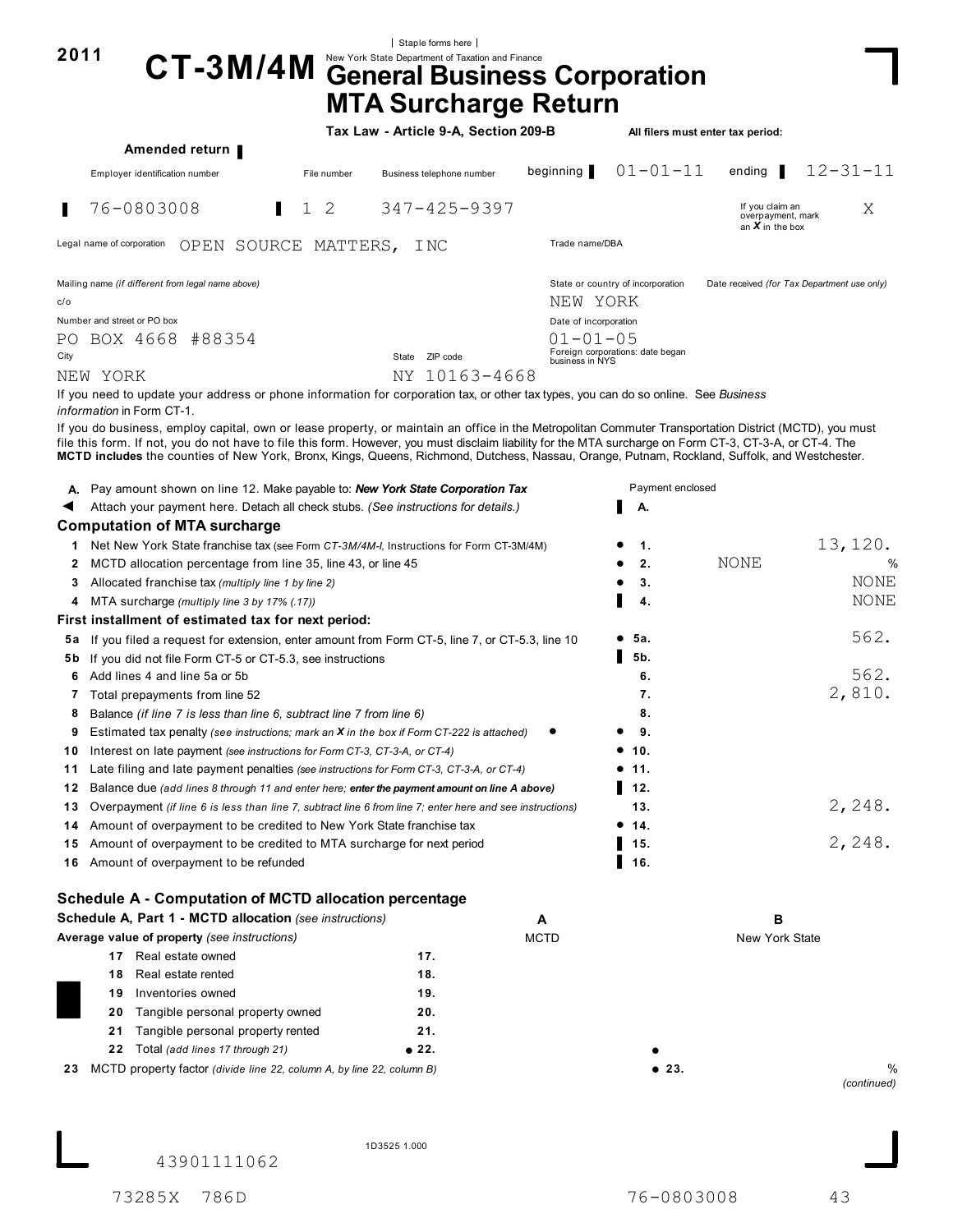## **Page 2**of 2 **CT-3M/4M** (2011)

|                  | Receipts in the regular course of business from:                                                                                                                                               |                                |                |                         |                        |        |
|------------------|------------------------------------------------------------------------------------------------------------------------------------------------------------------------------------------------|--------------------------------|----------------|-------------------------|------------------------|--------|
| 24               | Sales of tangible personal property allocated to the MCTD                                                                                                                                      | 24.                            |                |                         |                        |        |
| 25               | Sales of tangible personal property allocated to New York State                                                                                                                                | 25.                            |                |                         | 331,641.               |        |
| 26               | Services performed                                                                                                                                                                             | 26.                            |                |                         |                        |        |
| 27               | Rentals of property                                                                                                                                                                            | 27.                            |                |                         |                        |        |
| 28               | Royalties                                                                                                                                                                                      | 28.                            |                |                         |                        |        |
| 29               | Other business receipts                                                                                                                                                                        | 29.                            |                |                         |                        |        |
| 30               | Total (add lines 24 through 29)                                                                                                                                                                | •30.                           |                |                         | 331,641.               |        |
| 31               | MCTD receipts factor (divide line 30, column A, by line 30, column B)                                                                                                                          |                                |                | • 31.                   | NONE                   | %      |
| 32               | Payroll - Wages and other compensation of                                                                                                                                                      |                                |                |                         |                        |        |
|                  | employees except general executive officers                                                                                                                                                    | •32.                           |                |                         |                        |        |
| 33               | MCTD payroll factor (divide line 32, column A, by line 32, column B)                                                                                                                           |                                |                | •33.                    |                        | %      |
| 34               | Total MCTD factors (add lines 23, 31, and 33)                                                                                                                                                  |                                |                | 34.                     | NONE                   | %      |
| 35               | MCTD allocation percentage (divide line 34 by three or by the number of factors; enter here and on line 2)                                                                                     |                                |                | • 35.                   | NONE                   | %      |
|                  | Schedule A, Part 2 - Computation of MCTD allocation for                                                                                                                                        |                                | A              |                         | в                      |        |
|                  | aviation corporations (see instructions)                                                                                                                                                       |                                | <b>MCTD</b>    |                         | New York State         |        |
| 36.              | Revenue aircraft arrivals and departures                                                                                                                                                       | •36.                           |                |                         |                        |        |
| 37               | MCTD percentage (divide line 36, column A, by line 36, column B)                                                                                                                               |                                |                | • 37.                   |                        | %      |
| 38               | Revenue tons handled                                                                                                                                                                           | •38.                           |                |                         |                        |        |
| 39               | MCTD percentage (divide line 38, column A, by line 38, column B)                                                                                                                               |                                |                | • 39.                   |                        | $\%$   |
| 40               | Originating revenue                                                                                                                                                                            | •40.                           |                |                         |                        |        |
| 41               | MCTD percentage (divide line 40, column A, by line 40, column B)                                                                                                                               |                                |                | •41.                    |                        | %      |
| 42               | Total (add lines 37, 39, and 41)                                                                                                                                                               |                                |                | 42.                     |                        | %      |
| 43               | MCTD allocation percentage (divide line 42 by three; enter here and on line 2)                                                                                                                 |                                |                | • 43.                   |                        | %      |
|                  | Schedule A, Part 3 - Computation of MCTD allocation for<br>trucking and railroad corporations (see instructions)<br>44 Revenue miles                                                           | •44.                           | <b>MCTD</b>    |                         | New York State         |        |
| 45               | MCTD allocation percentage (divide line 44, column A, by line 44, column B; enter here and on line 2)                                                                                          |                                |                |                         | • 45.                  | %      |
|                  |                                                                                                                                                                                                |                                |                |                         |                        |        |
|                  | Composition of prepayments claimed on line 7 (see instructions)                                                                                                                                |                                |                | Date paid               | Amount                 |        |
|                  | 46 Mandatory first installment                                                                                                                                                                 |                                | 46.            |                         |                        | 338.   |
|                  | Second installment from Form CT-400<br>47a                                                                                                                                                     |                                | 47a.           |                         |                        |        |
|                  | 47b Third installment from Form CT-400                                                                                                                                                         |                                | 47b.           |                         |                        |        |
|                  | 47c Fourth installment from Form CT-400                                                                                                                                                        |                                | 47c.           |                         |                        |        |
|                  | 48 Payment with extension request from Form CT-5, line 10, or Form CT-5.3, line 13                                                                                                             |                                | 48.            |                         |                        | 1,669. |
|                  | 49 Overpayment credited from prior years                                                                                                                                                       |                                |                | 49.                     |                        | 803.   |
|                  | 50 Add lines 46 through 49                                                                                                                                                                     |                                |                | ● 50.                   |                        | 2,810. |
| 51               | Overpayment credited from Form CT-                                                                                                                                                             | Period                         |                | - 51.                   |                        |        |
|                  | 52 Total prepayments (add lines 50 and 51; enter here and on line 7)<br>Yes $X$ No<br>Third - party                                                                                            |                                |                | 52.                     |                        | 2,810. |
|                  | designee<br>Designee's name (print)<br>DANIELLE HLATKY                                                                                                                                         |                                |                | Designee's phone number |                        |        |
|                  | (see instructions)<br>Designee's e-mail address                                                                                                                                                |                                |                |                         | <b>PIN</b>             | 3264   |
|                  | Certification: I certify that this document and any attachments are to the best of my knowledge and belief true, correct, and complete.<br><b>Authorized</b> Printed name of authorized person | Signature of authorized person | Official title |                         |                        |        |
| Person           |                                                                                                                                                                                                |                                |                | Phone number            | Date                   |        |
|                  | E-mail add. of auth. person                                                                                                                                                                    |                                |                |                         |                        |        |
| Paid<br>preparer | Firm's name (or yours if self-employed)                                                                                                                                                        |                                |                | Firm's EIN              | Preparer's PTIN or SSN |        |
| use              | PIPIA COHEN HLATKY LLC                                                                                                                                                                         |                                |                | 26-4268100              | P01403210              |        |
| only             | Address<br>Signature of individual preparing this return                                                                                                                                       |                                | City           |                         | ZIP code<br>State      |        |
| (see instr.)     | 195                                                                                                                                                                                            | KOSCIUSZKO ST                  |                | <b>BROOKLYN</b>         | <b>NY</b><br>11216     |        |
|                  | E-mail address of individual preparing this return                                                                                                                                             |                                |                | Preparer's NYTPRIN      | Date                   |        |
|                  |                                                                                                                                                                                                |                                |                | 11419808                |                        |        |
|                  |                                                                                                                                                                                                |                                |                |                         |                        |        |
|                  | 1D3526 1.000                                                                                                                                                                                   |                                |                |                         |                        |        |
|                  | 43902111062                                                                                                                                                                                    |                                |                |                         |                        |        |
|                  |                                                                                                                                                                                                |                                |                |                         |                        |        |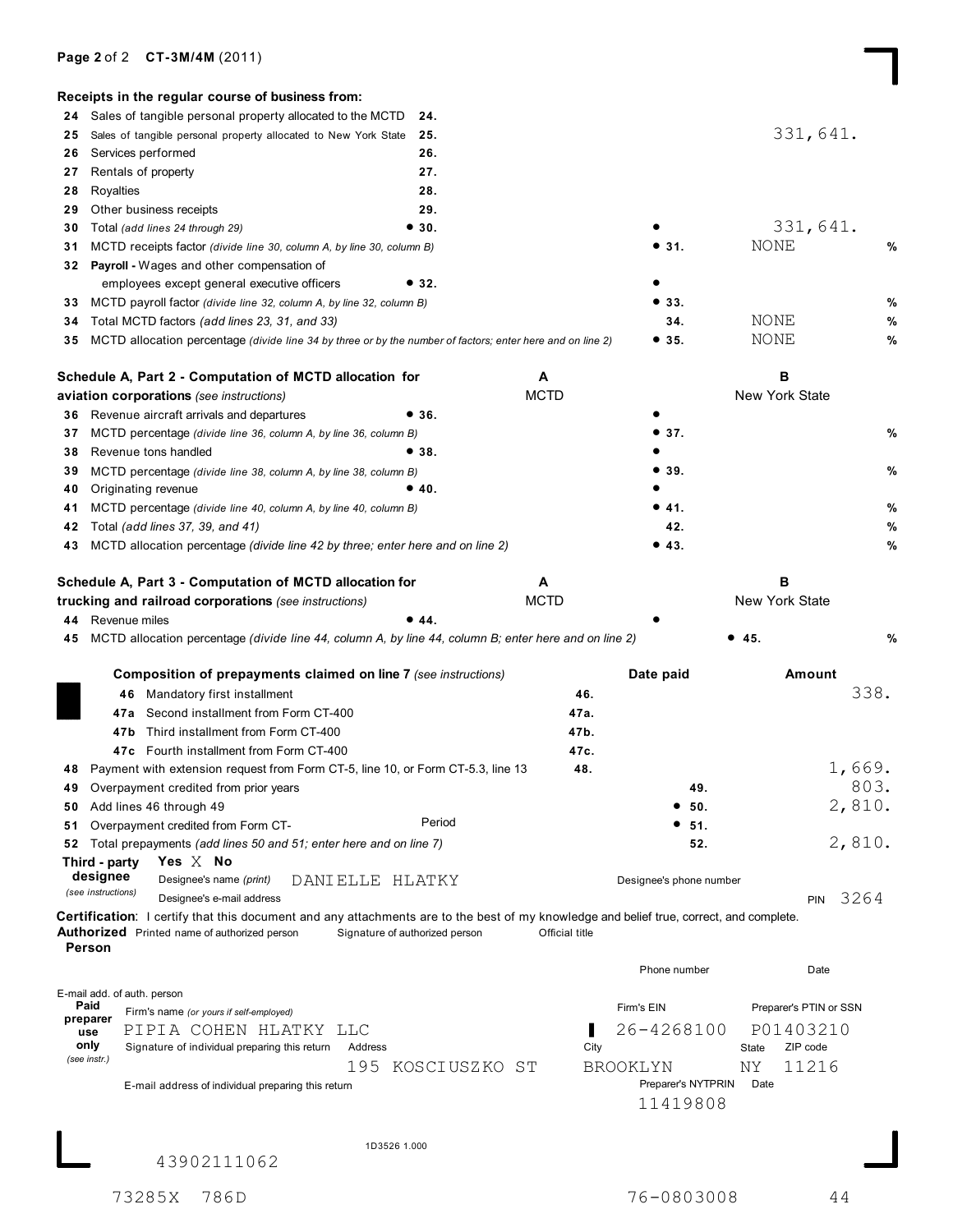|                                        | NYC-3L<br>Finance                                                                                                                                                                                                              |                                      | <b>GENERAL CORPORATION TAX RETURN</b>                              |                                                                        |                           | Check box if you are filing                                                                       |
|----------------------------------------|--------------------------------------------------------------------------------------------------------------------------------------------------------------------------------------------------------------------------------|--------------------------------------|--------------------------------------------------------------------|------------------------------------------------------------------------|---------------------------|---------------------------------------------------------------------------------------------------|
|                                        | For CALENDAR YEAR 2011 or FISCAL YEAR beginning<br>Amended return                                                                                                                                                              |                                      | 2011 and ending                                                    |                                                                        |                           | a 52- 53-week taxable year<br>Special short period return                                         |
|                                        | Check box if a pro-forma federal return is attached                                                                                                                                                                            |                                      | • Final return Check box if the corporation has ceased operations. |                                                                        |                           | (See Instructions)<br>Check box if you claim any 9/11/01-related federal tax benefits (see inst.) |
|                                        | Name                                                                                                                                                                                                                           |                                      |                                                                    |                                                                        | Taxpayer's Email Address: |                                                                                                   |
|                                        | OPEN SOURCE MATTERS, INC                                                                                                                                                                                                       |                                      |                                                                    |                                                                        |                           |                                                                                                   |
|                                        | In Care Of                                                                                                                                                                                                                     |                                      |                                                                    |                                                                        |                           |                                                                                                   |
|                                        |                                                                                                                                                                                                                                |                                      |                                                                    |                                                                        |                           | <b>EMPLOYER IDENTIFICATION NUMBER</b>                                                             |
|                                        | Address (number and street)                                                                                                                                                                                                    |                                      |                                                                    |                                                                        |                           |                                                                                                   |
|                                        | PO BOX 4668 #88354<br>City and State                                                                                                                                                                                           |                                      | Zip Code                                                           |                                                                        | 76-0803008                |                                                                                                   |
|                                        |                                                                                                                                                                                                                                |                                      | 10163-4668                                                         |                                                                        |                           | BUSINESS CODE NUMBER AS PER FEDERAL RETURN                                                        |
|                                        | NEW YORK, NY<br><b>Business Telephone Number</b>                                                                                                                                                                               |                                      | Date business began in NYC                                         |                                                                        |                           |                                                                                                   |
|                                        | 347-425-9397                                                                                                                                                                                                                   |                                      | $01 - 01 - 05$                                                     |                                                                        | 511130                    |                                                                                                   |
|                                        | SCHEDULE A Computation of Tax - BEGIN WITH SCHEDULE B ON PAGE 2. COMPLETE ALL OTHER SCHEDULES. TRANSFER APPLICABLE AMOUNTS TO SCHEDULE A.                                                                                      |                                      |                                                                    |                                                                        |                           |                                                                                                   |
|                                        | A. Payment   Pay amount shown on line 21 - Make check payable to: NYC Department of Finance                                                                                                                                    |                                      |                                                                    |                                                                        |                           | Payment Enclosed.                                                                                 |
|                                        | 1. Allocated net income (from Schedule B, line 27) $\bullet$ 1.                                                                                                                                                                |                                      | <b>NONE</b>                                                        | $x.0885$ $\bullet$ 1.                                                  |                           | <b>NONE</b>                                                                                       |
|                                        | 2a. Allocated capital (from Schedule E, line 14) 2a.                                                                                                                                                                           |                                      | <b>NONE</b>                                                        | $x.0015$ $\bullet$ 2a.                                                 |                           | <b>NONE</b>                                                                                       |
|                                        | 2b. Total allocated capital - Cooperative Housing Corps. <sup>2b.</sup>                                                                                                                                                        |                                      |                                                                    | $x.0004$ 2b.                                                           |                           |                                                                                                   |
| 2c. Cooperatives - enter: <b>CEORO</b> |                                                                                                                                                                                                                                | $\bullet$ BLOCK                      | $\bullet$ LOT                                                      |                                                                        |                           |                                                                                                   |
|                                        | Alternative tax (see instructions) (see page 6 for worksheet) enter-independent contained to the set of the set of the set of the set of the set of the set of the set of the set of the set of the set of the set of the set  |                                      |                                                                    | 3.                                                                     |                           | <b>NONE</b>                                                                                       |
|                                        | Minimum tax (see instructions) - NYC Gross Receipts: $\bullet$                                                                                                                                                                 |                                      | NONE                                                               | $\mathbf{r} = \mathbf{r} + \mathbf{r} + \mathbf{r} + \mathbf{r}$<br>4. |                           | 25.                                                                                               |
|                                        | Allocated subsidiary capital (see instructions) $\bullet$ 5.                                                                                                                                                                   |                                      |                                                                    | $x.00075 = 0$<br>5.                                                    |                           |                                                                                                   |
|                                        |                                                                                                                                                                                                                                |                                      |                                                                    | 6.                                                                     |                           | 25.                                                                                               |
|                                        |                                                                                                                                                                                                                                |                                      |                                                                    | 7.                                                                     |                           |                                                                                                   |
|                                        |                                                                                                                                                                                                                                |                                      |                                                                    | 8a.                                                                    |                           |                                                                                                   |
|                                        |                                                                                                                                                                                                                                |                                      |                                                                    |                                                                        |                           |                                                                                                   |
|                                        | 9a. Real Estate Tax Escalation and Employment Opportunity Relocation Cost or Industrial Business Zone Credits (attach Form NYC-9.6) . 9 9a.                                                                                    |                                      |                                                                    |                                                                        |                           |                                                                                                   |
|                                        |                                                                                                                                                                                                                                |                                      |                                                                    |                                                                        |                           |                                                                                                   |
|                                        |                                                                                                                                                                                                                                |                                      |                                                                    |                                                                        |                           | 25.                                                                                               |
|                                        | 11. First installment of estimated tax for period following that covered by this return:                                                                                                                                       |                                      |                                                                    |                                                                        |                           |                                                                                                   |
|                                        | (a) If application for extension has been filed, enter amount from line 2 of Form NYC-EXT $\ldots$ ,                                                                                                                           |                                      |                                                                    | 11a.                                                                   |                           |                                                                                                   |
|                                        | <b>(b)</b> If application for extension has not been filed and line 10 exceeds \$1,000, enter 25% of line 10                                                                                                                   |                                      |                                                                    |                                                                        |                           |                                                                                                   |
|                                        | Sales tax addback per Admin. Code § 11-604.12(c) and 11-604.17a(c) (see instructions).                                                                                                                                         |                                      |                                                                    | 12.                                                                    |                           |                                                                                                   |
|                                        |                                                                                                                                                                                                                                |                                      |                                                                    | 13.                                                                    |                           | 25.                                                                                               |
|                                        |                                                                                                                                                                                                                                |                                      |                                                                    | 14.                                                                    |                           | 17,000.                                                                                           |
|                                        |                                                                                                                                                                                                                                |                                      |                                                                    | 15.                                                                    |                           |                                                                                                   |
|                                        |                                                                                                                                                                                                                                |                                      |                                                                    | • 16.                                                                  |                           | 16,975.                                                                                           |
|                                        | Interest (see instructions) expansion of the set of the set of the set of the set of the set of the set of the                                                                                                                 |                                      | •17a.                                                              |                                                                        |                           |                                                                                                   |
|                                        | Additional charges (see instructions) extending the state of the state of the state of the state of the state of the state of the state of the state of the state of the state of the state of the state of the state of the s |                                      | •17b.                                                              |                                                                        |                           |                                                                                                   |
|                                        | Penalty for underpayment of estimated tax (attach Form NYC-222) ● 17c.                                                                                                                                                         |                                      |                                                                    |                                                                        |                           |                                                                                                   |
|                                        |                                                                                                                                                                                                                                |                                      |                                                                    | 18.                                                                    |                           | 16,975.                                                                                           |
|                                        | Amount of line 19 to be: (a) Refunded - $\frac{X}{X}$ Direct deposit - fill out line 20c OR __ Paper check $\bullet$ 20a.                                                                                                      |                                      |                                                                    | -19.                                                                   |                           | 16,975.                                                                                           |
|                                        | (b) Credited to 2012 estimated tax                                                                                                                                                                                             |                                      |                                                                    | 20 <sub>b</sub>                                                        |                           |                                                                                                   |
| 021000089<br>Routing<br>Number         | Account 9973388778                                                                                                                                                                                                             |                                      | ACCOUNT TYPE<br>X<br>Checking _<br><b>Savings</b>                  |                                                                        |                           |                                                                                                   |
|                                        | TOTAL REMITTANCE DUE (see instructions) Enter payment amount on line A above                                                                                                                                                   |                                      |                                                                    | 21.                                                                    |                           |                                                                                                   |
|                                        |                                                                                                                                                                                                                                |                                      |                                                                    | • 21a.                                                                 |                           | <b>NONE</b><br>%                                                                                  |
|                                        | NYC rent from Sch. G, part 1 or NYC rent deducted on federal return -THIS LINE MUST BE COMPLETED (see instr.). ● 22.                                                                                                           |                                      |                                                                    |                                                                        |                           |                                                                                                   |
| Federal<br>return filed:               | $\bullet$ $\frac{X}{X}$ 1120 $\bullet$ 11200 $\bullet$ 1120s $\bullet$ 1120F $\bullet$ 1120F                                                                                                                                   | $1120 -$<br>$\bullet$<br><b>REIT</b> | 24. Gross receipts or sales from federal return<br>1120H           | • 24.                                                                  |                           | 331,641.                                                                                          |
|                                        | EIN of Parent Corporation ● 25.                                                                                                                                                                                                |                                      | 26. Total assets from federal return                               | • 26.                                                                  |                           | 263, 223.                                                                                         |
|                                        | EIN of Common Parent Corporation @ 27.                                                                                                                                                                                         |                                      | 28. Compensation of stockholders (from Sched. F, line 1)           | $\bullet$ 28.                                                          |                           |                                                                                                   |
|                                        |                                                                                                                                                                                                                                |                                      |                                                                    |                                                                        |                           | NONE<br>%                                                                                         |
|                                        |                                                                                                                                                                                                                                |                                      | CERTIFICATION OF AN ELECTED OFFICER OF THE CORPORATION             |                                                                        |                           | Firm's Email Address:                                                                             |
|                                        | Thereby certify that this return, including any accompanying rider, is, to the best of my knowledge and belief, true, correct and complete. I authorize the Dept. of Finance to discuss this return with the preparer listed b |                                      |                                                                    |                                                                        |                           |                                                                                                   |
|                                        |                                                                                                                                                                                                                                |                                      | Date                                                               |                                                                        |                           |                                                                                                   |
| Signature of officer                   | Title                                                                                                                                                                                                                          |                                      |                                                                    |                                                                        |                           |                                                                                                   |
| PREPARER'S Preparer's<br>signature     | Preparer's<br>printed name                                                                                                                                                                                                     |                                      | Check if self- $\sqrt{X}$<br>Date<br>employed                      |                                                                        |                           | Preparer's Social Security Number or PTIN                                                         |
|                                        | PIPIA COHEN HLATKY LLC<br>195 KOSCIUSZKO ST                                                                                                                                                                                    | BROOKLYN,                            | ΝY                                                                 | 11216                                                                  | P01403210                 | Firm's Employer Identification Number                                                             |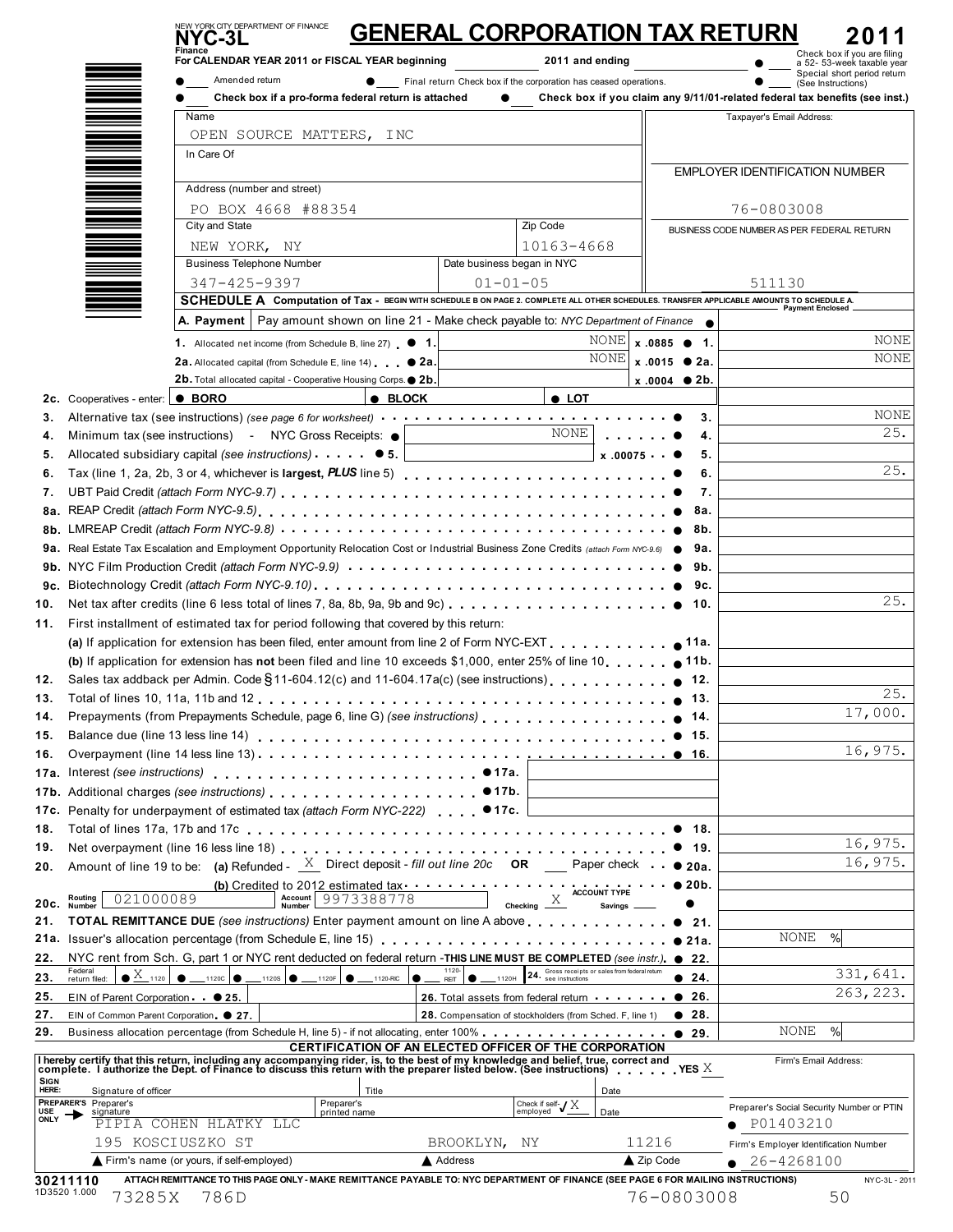| Federal taxable income before net operating loss deduction and special deductions (see instructions)<br>• 1.<br>Interest on federal, state, municipal and other obligations not included in line 1 above (see instructions)<br>•2.<br>2.<br>Deductions directly attributable to subsidiary capital (attach list) (see instructions)<br>•3.<br>З.<br>Deductions indirectly attributable to subsidiary capital <i>(attach list) (see instructions)</i><br>•4.<br>4.<br>5b. NYC General Corporation Tax deducted on federal return (see instructions)<br>•5b.<br>New York City adjustments relating to (see instructions):<br>6.<br>(a) Sales and compensating use tax credit $\ldots \ldots \ldots \ldots \ldots \ldots \ldots \ldots \ldots \ldots \ldots$<br>(b) Employment opportunity relocation costs credit and IBZ credit<br>• 6b.<br>• 6c.<br>Additions:<br>7.<br>8.<br>Dividends from subsidiary capital <i>(itemize on rider)</i> (see <i>instr.</i> ) 9a.<br>9a.<br>Interest from subsidiary capital <i>(itemize on rider)</i> (see <i>instructions</i> ) $\bullet$ <b>.</b> $\bullet$ <b>9b</b> .<br>9b.<br>Gains from subsidiary capital enterprised in the case of the second state of the second state of the second state of the second state of the second state of the second state of the second state of the second state of the s<br>9с.<br>11. New York City net operating loss deduction (attach Form NYC-NOLD) (see instructions) • 11.<br>12. Gain on sale of certain property acquired prior to 1/1/66 (see instructions) 12.<br>13. NYC and NYS tax refunds included in Sch. B, line 8 (see instructions) 13.<br>14. Sales tax refunds or credits from vendors or New York State.<br>Also include on page 1, Sch. A, line 12 (see instr.) 14.<br>15. Wages and salaries subject to federal jobs credit (attach federal<br>$\bullet$ 15.<br>16. Depreciation and/or adjustment calculated under pre-ACRS or pre - 9/11/01<br>rules (attach Form NYC-399 and/or NYC-399Z) (see instr.)<br>•16.<br>17. Deductions:<br>(b) Other (see instructions) (attach rider) entitled as a set of the set of the set of the set of the set of the set of the set of the set of the set of the set of the set of the set of the set of the set of the set of the<br>18.<br>19. Entire net income (line 8 less line 18) (see instructions)<br>•19. | 146,031.<br>17,967.<br>6,144.<br>170, 142. |
|-------------------------------------------------------------------------------------------------------------------------------------------------------------------------------------------------------------------------------------------------------------------------------------------------------------------------------------------------------------------------------------------------------------------------------------------------------------------------------------------------------------------------------------------------------------------------------------------------------------------------------------------------------------------------------------------------------------------------------------------------------------------------------------------------------------------------------------------------------------------------------------------------------------------------------------------------------------------------------------------------------------------------------------------------------------------------------------------------------------------------------------------------------------------------------------------------------------------------------------------------------------------------------------------------------------------------------------------------------------------------------------------------------------------------------------------------------------------------------------------------------------------------------------------------------------------------------------------------------------------------------------------------------------------------------------------------------------------------------------------------------------------------------------------------------------------------------------------------------------------------------------------------------------------------------------------------------------------------------------------------------------------------------------------------------------------------------------------------------------------------------------------------------------------------------------------------------------------------------------------------------------------------------------------------------------------------------------------------------------|--------------------------------------------|
|                                                                                                                                                                                                                                                                                                                                                                                                                                                                                                                                                                                                                                                                                                                                                                                                                                                                                                                                                                                                                                                                                                                                                                                                                                                                                                                                                                                                                                                                                                                                                                                                                                                                                                                                                                                                                                                                                                                                                                                                                                                                                                                                                                                                                                                                                                                                                             |                                            |
|                                                                                                                                                                                                                                                                                                                                                                                                                                                                                                                                                                                                                                                                                                                                                                                                                                                                                                                                                                                                                                                                                                                                                                                                                                                                                                                                                                                                                                                                                                                                                                                                                                                                                                                                                                                                                                                                                                                                                                                                                                                                                                                                                                                                                                                                                                                                                             |                                            |
|                                                                                                                                                                                                                                                                                                                                                                                                                                                                                                                                                                                                                                                                                                                                                                                                                                                                                                                                                                                                                                                                                                                                                                                                                                                                                                                                                                                                                                                                                                                                                                                                                                                                                                                                                                                                                                                                                                                                                                                                                                                                                                                                                                                                                                                                                                                                                             |                                            |
|                                                                                                                                                                                                                                                                                                                                                                                                                                                                                                                                                                                                                                                                                                                                                                                                                                                                                                                                                                                                                                                                                                                                                                                                                                                                                                                                                                                                                                                                                                                                                                                                                                                                                                                                                                                                                                                                                                                                                                                                                                                                                                                                                                                                                                                                                                                                                             |                                            |
|                                                                                                                                                                                                                                                                                                                                                                                                                                                                                                                                                                                                                                                                                                                                                                                                                                                                                                                                                                                                                                                                                                                                                                                                                                                                                                                                                                                                                                                                                                                                                                                                                                                                                                                                                                                                                                                                                                                                                                                                                                                                                                                                                                                                                                                                                                                                                             |                                            |
|                                                                                                                                                                                                                                                                                                                                                                                                                                                                                                                                                                                                                                                                                                                                                                                                                                                                                                                                                                                                                                                                                                                                                                                                                                                                                                                                                                                                                                                                                                                                                                                                                                                                                                                                                                                                                                                                                                                                                                                                                                                                                                                                                                                                                                                                                                                                                             |                                            |
|                                                                                                                                                                                                                                                                                                                                                                                                                                                                                                                                                                                                                                                                                                                                                                                                                                                                                                                                                                                                                                                                                                                                                                                                                                                                                                                                                                                                                                                                                                                                                                                                                                                                                                                                                                                                                                                                                                                                                                                                                                                                                                                                                                                                                                                                                                                                                             |                                            |
|                                                                                                                                                                                                                                                                                                                                                                                                                                                                                                                                                                                                                                                                                                                                                                                                                                                                                                                                                                                                                                                                                                                                                                                                                                                                                                                                                                                                                                                                                                                                                                                                                                                                                                                                                                                                                                                                                                                                                                                                                                                                                                                                                                                                                                                                                                                                                             |                                            |
|                                                                                                                                                                                                                                                                                                                                                                                                                                                                                                                                                                                                                                                                                                                                                                                                                                                                                                                                                                                                                                                                                                                                                                                                                                                                                                                                                                                                                                                                                                                                                                                                                                                                                                                                                                                                                                                                                                                                                                                                                                                                                                                                                                                                                                                                                                                                                             |                                            |
|                                                                                                                                                                                                                                                                                                                                                                                                                                                                                                                                                                                                                                                                                                                                                                                                                                                                                                                                                                                                                                                                                                                                                                                                                                                                                                                                                                                                                                                                                                                                                                                                                                                                                                                                                                                                                                                                                                                                                                                                                                                                                                                                                                                                                                                                                                                                                             |                                            |
|                                                                                                                                                                                                                                                                                                                                                                                                                                                                                                                                                                                                                                                                                                                                                                                                                                                                                                                                                                                                                                                                                                                                                                                                                                                                                                                                                                                                                                                                                                                                                                                                                                                                                                                                                                                                                                                                                                                                                                                                                                                                                                                                                                                                                                                                                                                                                             |                                            |
|                                                                                                                                                                                                                                                                                                                                                                                                                                                                                                                                                                                                                                                                                                                                                                                                                                                                                                                                                                                                                                                                                                                                                                                                                                                                                                                                                                                                                                                                                                                                                                                                                                                                                                                                                                                                                                                                                                                                                                                                                                                                                                                                                                                                                                                                                                                                                             |                                            |
|                                                                                                                                                                                                                                                                                                                                                                                                                                                                                                                                                                                                                                                                                                                                                                                                                                                                                                                                                                                                                                                                                                                                                                                                                                                                                                                                                                                                                                                                                                                                                                                                                                                                                                                                                                                                                                                                                                                                                                                                                                                                                                                                                                                                                                                                                                                                                             |                                            |
|                                                                                                                                                                                                                                                                                                                                                                                                                                                                                                                                                                                                                                                                                                                                                                                                                                                                                                                                                                                                                                                                                                                                                                                                                                                                                                                                                                                                                                                                                                                                                                                                                                                                                                                                                                                                                                                                                                                                                                                                                                                                                                                                                                                                                                                                                                                                                             |                                            |
|                                                                                                                                                                                                                                                                                                                                                                                                                                                                                                                                                                                                                                                                                                                                                                                                                                                                                                                                                                                                                                                                                                                                                                                                                                                                                                                                                                                                                                                                                                                                                                                                                                                                                                                                                                                                                                                                                                                                                                                                                                                                                                                                                                                                                                                                                                                                                             |                                            |
|                                                                                                                                                                                                                                                                                                                                                                                                                                                                                                                                                                                                                                                                                                                                                                                                                                                                                                                                                                                                                                                                                                                                                                                                                                                                                                                                                                                                                                                                                                                                                                                                                                                                                                                                                                                                                                                                                                                                                                                                                                                                                                                                                                                                                                                                                                                                                             |                                            |
|                                                                                                                                                                                                                                                                                                                                                                                                                                                                                                                                                                                                                                                                                                                                                                                                                                                                                                                                                                                                                                                                                                                                                                                                                                                                                                                                                                                                                                                                                                                                                                                                                                                                                                                                                                                                                                                                                                                                                                                                                                                                                                                                                                                                                                                                                                                                                             |                                            |
|                                                                                                                                                                                                                                                                                                                                                                                                                                                                                                                                                                                                                                                                                                                                                                                                                                                                                                                                                                                                                                                                                                                                                                                                                                                                                                                                                                                                                                                                                                                                                                                                                                                                                                                                                                                                                                                                                                                                                                                                                                                                                                                                                                                                                                                                                                                                                             |                                            |
|                                                                                                                                                                                                                                                                                                                                                                                                                                                                                                                                                                                                                                                                                                                                                                                                                                                                                                                                                                                                                                                                                                                                                                                                                                                                                                                                                                                                                                                                                                                                                                                                                                                                                                                                                                                                                                                                                                                                                                                                                                                                                                                                                                                                                                                                                                                                                             |                                            |
|                                                                                                                                                                                                                                                                                                                                                                                                                                                                                                                                                                                                                                                                                                                                                                                                                                                                                                                                                                                                                                                                                                                                                                                                                                                                                                                                                                                                                                                                                                                                                                                                                                                                                                                                                                                                                                                                                                                                                                                                                                                                                                                                                                                                                                                                                                                                                             |                                            |
|                                                                                                                                                                                                                                                                                                                                                                                                                                                                                                                                                                                                                                                                                                                                                                                                                                                                                                                                                                                                                                                                                                                                                                                                                                                                                                                                                                                                                                                                                                                                                                                                                                                                                                                                                                                                                                                                                                                                                                                                                                                                                                                                                                                                                                                                                                                                                             |                                            |
|                                                                                                                                                                                                                                                                                                                                                                                                                                                                                                                                                                                                                                                                                                                                                                                                                                                                                                                                                                                                                                                                                                                                                                                                                                                                                                                                                                                                                                                                                                                                                                                                                                                                                                                                                                                                                                                                                                                                                                                                                                                                                                                                                                                                                                                                                                                                                             |                                            |
|                                                                                                                                                                                                                                                                                                                                                                                                                                                                                                                                                                                                                                                                                                                                                                                                                                                                                                                                                                                                                                                                                                                                                                                                                                                                                                                                                                                                                                                                                                                                                                                                                                                                                                                                                                                                                                                                                                                                                                                                                                                                                                                                                                                                                                                                                                                                                             |                                            |
|                                                                                                                                                                                                                                                                                                                                                                                                                                                                                                                                                                                                                                                                                                                                                                                                                                                                                                                                                                                                                                                                                                                                                                                                                                                                                                                                                                                                                                                                                                                                                                                                                                                                                                                                                                                                                                                                                                                                                                                                                                                                                                                                                                                                                                                                                                                                                             | <b>S CORPORATIONS</b>                      |
|                                                                                                                                                                                                                                                                                                                                                                                                                                                                                                                                                                                                                                                                                                                                                                                                                                                                                                                                                                                                                                                                                                                                                                                                                                                                                                                                                                                                                                                                                                                                                                                                                                                                                                                                                                                                                                                                                                                                                                                                                                                                                                                                                                                                                                                                                                                                                             | see instructions<br>for line 1             |
|                                                                                                                                                                                                                                                                                                                                                                                                                                                                                                                                                                                                                                                                                                                                                                                                                                                                                                                                                                                                                                                                                                                                                                                                                                                                                                                                                                                                                                                                                                                                                                                                                                                                                                                                                                                                                                                                                                                                                                                                                                                                                                                                                                                                                                                                                                                                                             |                                            |
|                                                                                                                                                                                                                                                                                                                                                                                                                                                                                                                                                                                                                                                                                                                                                                                                                                                                                                                                                                                                                                                                                                                                                                                                                                                                                                                                                                                                                                                                                                                                                                                                                                                                                                                                                                                                                                                                                                                                                                                                                                                                                                                                                                                                                                                                                                                                                             |                                            |
|                                                                                                                                                                                                                                                                                                                                                                                                                                                                                                                                                                                                                                                                                                                                                                                                                                                                                                                                                                                                                                                                                                                                                                                                                                                                                                                                                                                                                                                                                                                                                                                                                                                                                                                                                                                                                                                                                                                                                                                                                                                                                                                                                                                                                                                                                                                                                             |                                            |
|                                                                                                                                                                                                                                                                                                                                                                                                                                                                                                                                                                                                                                                                                                                                                                                                                                                                                                                                                                                                                                                                                                                                                                                                                                                                                                                                                                                                                                                                                                                                                                                                                                                                                                                                                                                                                                                                                                                                                                                                                                                                                                                                                                                                                                                                                                                                                             |                                            |
|                                                                                                                                                                                                                                                                                                                                                                                                                                                                                                                                                                                                                                                                                                                                                                                                                                                                                                                                                                                                                                                                                                                                                                                                                                                                                                                                                                                                                                                                                                                                                                                                                                                                                                                                                                                                                                                                                                                                                                                                                                                                                                                                                                                                                                                                                                                                                             |                                            |
|                                                                                                                                                                                                                                                                                                                                                                                                                                                                                                                                                                                                                                                                                                                                                                                                                                                                                                                                                                                                                                                                                                                                                                                                                                                                                                                                                                                                                                                                                                                                                                                                                                                                                                                                                                                                                                                                                                                                                                                                                                                                                                                                                                                                                                                                                                                                                             |                                            |
|                                                                                                                                                                                                                                                                                                                                                                                                                                                                                                                                                                                                                                                                                                                                                                                                                                                                                                                                                                                                                                                                                                                                                                                                                                                                                                                                                                                                                                                                                                                                                                                                                                                                                                                                                                                                                                                                                                                                                                                                                                                                                                                                                                                                                                                                                                                                                             |                                            |
|                                                                                                                                                                                                                                                                                                                                                                                                                                                                                                                                                                                                                                                                                                                                                                                                                                                                                                                                                                                                                                                                                                                                                                                                                                                                                                                                                                                                                                                                                                                                                                                                                                                                                                                                                                                                                                                                                                                                                                                                                                                                                                                                                                                                                                                                                                                                                             |                                            |
|                                                                                                                                                                                                                                                                                                                                                                                                                                                                                                                                                                                                                                                                                                                                                                                                                                                                                                                                                                                                                                                                                                                                                                                                                                                                                                                                                                                                                                                                                                                                                                                                                                                                                                                                                                                                                                                                                                                                                                                                                                                                                                                                                                                                                                                                                                                                                             | 170, 142.                                  |
| 20. If the amount in line 19 is not correct, enter correct amount here and explain on rider (see instr.)<br>●20.                                                                                                                                                                                                                                                                                                                                                                                                                                                                                                                                                                                                                                                                                                                                                                                                                                                                                                                                                                                                                                                                                                                                                                                                                                                                                                                                                                                                                                                                                                                                                                                                                                                                                                                                                                                                                                                                                                                                                                                                                                                                                                                                                                                                                                            |                                            |
| 21. Investment income - (complete lines a through h below) (see instructions)                                                                                                                                                                                                                                                                                                                                                                                                                                                                                                                                                                                                                                                                                                                                                                                                                                                                                                                                                                                                                                                                                                                                                                                                                                                                                                                                                                                                                                                                                                                                                                                                                                                                                                                                                                                                                                                                                                                                                                                                                                                                                                                                                                                                                                                                               |                                            |
| (a) Dividends from nonsubsidiary stocks held for investment (see instructions)<br>and the structions)<br>121a.                                                                                                                                                                                                                                                                                                                                                                                                                                                                                                                                                                                                                                                                                                                                                                                                                                                                                                                                                                                                                                                                                                                                                                                                                                                                                                                                                                                                                                                                                                                                                                                                                                                                                                                                                                                                                                                                                                                                                                                                                                                                                                                                                                                                                                              |                                            |
|                                                                                                                                                                                                                                                                                                                                                                                                                                                                                                                                                                                                                                                                                                                                                                                                                                                                                                                                                                                                                                                                                                                                                                                                                                                                                                                                                                                                                                                                                                                                                                                                                                                                                                                                                                                                                                                                                                                                                                                                                                                                                                                                                                                                                                                                                                                                                             |                                            |
| (c) Net capital gain (loss) from sales or exchanges of nonsubsidiary securities held for investment                                                                                                                                                                                                                                                                                                                                                                                                                                                                                                                                                                                                                                                                                                                                                                                                                                                                                                                                                                                                                                                                                                                                                                                                                                                                                                                                                                                                                                                                                                                                                                                                                                                                                                                                                                                                                                                                                                                                                                                                                                                                                                                                                                                                                                                         |                                            |
|                                                                                                                                                                                                                                                                                                                                                                                                                                                                                                                                                                                                                                                                                                                                                                                                                                                                                                                                                                                                                                                                                                                                                                                                                                                                                                                                                                                                                                                                                                                                                                                                                                                                                                                                                                                                                                                                                                                                                                                                                                                                                                                                                                                                                                                                                                                                                             |                                            |
| (d)                                                                                                                                                                                                                                                                                                                                                                                                                                                                                                                                                                                                                                                                                                                                                                                                                                                                                                                                                                                                                                                                                                                                                                                                                                                                                                                                                                                                                                                                                                                                                                                                                                                                                                                                                                                                                                                                                                                                                                                                                                                                                                                                                                                                                                                                                                                                                         |                                            |
| Add lines 21a through 21d inclusive entering to the set of the set of the set of the set of the set of the set of the set of the set of the set of the set of the set of the set of the set of the set of the set of the set o<br>(e)                                                                                                                                                                                                                                                                                                                                                                                                                                                                                                                                                                                                                                                                                                                                                                                                                                                                                                                                                                                                                                                                                                                                                                                                                                                                                                                                                                                                                                                                                                                                                                                                                                                                                                                                                                                                                                                                                                                                                                                                                                                                                                                       |                                            |
| Deductions directly or indirectly attributable to investment income (attach list) (see instructions) •21f.<br>(f)                                                                                                                                                                                                                                                                                                                                                                                                                                                                                                                                                                                                                                                                                                                                                                                                                                                                                                                                                                                                                                                                                                                                                                                                                                                                                                                                                                                                                                                                                                                                                                                                                                                                                                                                                                                                                                                                                                                                                                                                                                                                                                                                                                                                                                           |                                            |
| (g)                                                                                                                                                                                                                                                                                                                                                                                                                                                                                                                                                                                                                                                                                                                                                                                                                                                                                                                                                                                                                                                                                                                                                                                                                                                                                                                                                                                                                                                                                                                                                                                                                                                                                                                                                                                                                                                                                                                                                                                                                                                                                                                                                                                                                                                                                                                                                         |                                            |
| Interest on bank accounts included in income reported on line 21d $\cdot$ • 21h.<br>(h)                                                                                                                                                                                                                                                                                                                                                                                                                                                                                                                                                                                                                                                                                                                                                                                                                                                                                                                                                                                                                                                                                                                                                                                                                                                                                                                                                                                                                                                                                                                                                                                                                                                                                                                                                                                                                                                                                                                                                                                                                                                                                                                                                                                                                                                                     |                                            |
| 22. New York City net operating loss deduction apportioned to investment income (attach rider)(see instr.) ●22.                                                                                                                                                                                                                                                                                                                                                                                                                                                                                                                                                                                                                                                                                                                                                                                                                                                                                                                                                                                                                                                                                                                                                                                                                                                                                                                                                                                                                                                                                                                                                                                                                                                                                                                                                                                                                                                                                                                                                                                                                                                                                                                                                                                                                                             |                                            |
|                                                                                                                                                                                                                                                                                                                                                                                                                                                                                                                                                                                                                                                                                                                                                                                                                                                                                                                                                                                                                                                                                                                                                                                                                                                                                                                                                                                                                                                                                                                                                                                                                                                                                                                                                                                                                                                                                                                                                                                                                                                                                                                                                                                                                                                                                                                                                             |                                            |
|                                                                                                                                                                                                                                                                                                                                                                                                                                                                                                                                                                                                                                                                                                                                                                                                                                                                                                                                                                                                                                                                                                                                                                                                                                                                                                                                                                                                                                                                                                                                                                                                                                                                                                                                                                                                                                                                                                                                                                                                                                                                                                                                                                                                                                                                                                                                                             |                                            |
|                                                                                                                                                                                                                                                                                                                                                                                                                                                                                                                                                                                                                                                                                                                                                                                                                                                                                                                                                                                                                                                                                                                                                                                                                                                                                                                                                                                                                                                                                                                                                                                                                                                                                                                                                                                                                                                                                                                                                                                                                                                                                                                                                                                                                                                                                                                                                             |                                            |
| 25. Allocated investment income (line 23b multiplied by: _______________________ % - Schedule D, line 2) (see instr.) 25.                                                                                                                                                                                                                                                                                                                                                                                                                                                                                                                                                                                                                                                                                                                                                                                                                                                                                                                                                                                                                                                                                                                                                                                                                                                                                                                                                                                                                                                                                                                                                                                                                                                                                                                                                                                                                                                                                                                                                                                                                                                                                                                                                                                                                                   | 170, 142.                                  |
| 26. Allocated business income (line 24 multiplied by: $\frac{NONE}{s}$ % - Schedule H, line 5) 26.                                                                                                                                                                                                                                                                                                                                                                                                                                                                                                                                                                                                                                                                                                                                                                                                                                                                                                                                                                                                                                                                                                                                                                                                                                                                                                                                                                                                                                                                                                                                                                                                                                                                                                                                                                                                                                                                                                                                                                                                                                                                                                                                                                                                                                                          | NONE                                       |
| N MINIMUNISTIKA KUNINGRAFI KUNINGRAFI KUNINGRAFI KUNINGRAFI KUNINGRAFI KUNINGRAFI KUNINGRAFI KUNINGRAFI KUNING<br>27. Total allocated net income (line 25 plus line 26 (enter at Schedule A, line 1)). 27.                                                                                                                                                                                                                                                                                                                                                                                                                                                                                                                                                                                                                                                                                                                                                                                                                                                                                                                                                                                                                                                                                                                                                                                                                                                                                                                                                                                                                                                                                                                                                                                                                                                                                                                                                                                                                                                                                                                                                                                                                                                                                                                                                  | NONE                                       |
|                                                                                                                                                                                                                                                                                                                                                                                                                                                                                                                                                                                                                                                                                                                                                                                                                                                                                                                                                                                                                                                                                                                                                                                                                                                                                                                                                                                                                                                                                                                                                                                                                                                                                                                                                                                                                                                                                                                                                                                                                                                                                                                                                                                                                                                                                                                                                             | NONE                                       |
|                                                                                                                                                                                                                                                                                                                                                                                                                                                                                                                                                                                                                                                                                                                                                                                                                                                                                                                                                                                                                                                                                                                                                                                                                                                                                                                                                                                                                                                                                                                                                                                                                                                                                                                                                                                                                                                                                                                                                                                                                                                                                                                                                                                                                                                                                                                                                             |                                            |
|                                                                                                                                                                                                                                                                                                                                                                                                                                                                                                                                                                                                                                                                                                                                                                                                                                                                                                                                                                                                                                                                                                                                                                                                                                                                                                                                                                                                                                                                                                                                                                                                                                                                                                                                                                                                                                                                                                                                                                                                                                                                                                                                                                                                                                                                                                                                                             |                                            |

**Form NYC-3L - 2011 NAME: EIN: Page 2** OPEN SOURCE MATTERS, INC 76-0803008

#### **30221110 ATTACH ALL PAGES OF FEDERAL RETURN**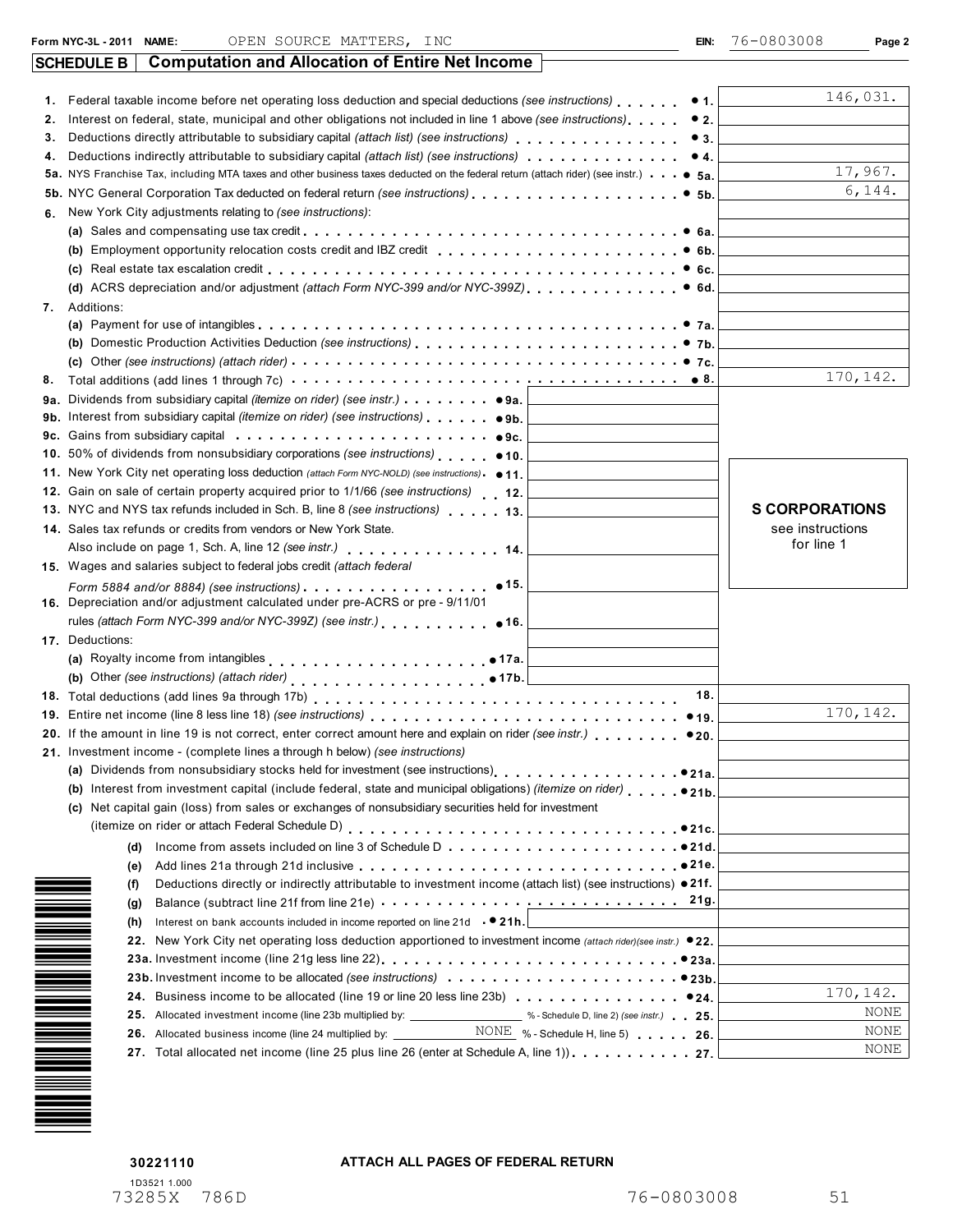| <b>SCHEDULE C</b>                          | <b>Subsidiary Capital and Allocation</b>                      |                |             |                                                  |                              |                          |                                           |
|--------------------------------------------|---------------------------------------------------------------|----------------|-------------|--------------------------------------------------|------------------------------|--------------------------|-------------------------------------------|
|                                            | А                                                             | в              | $\bullet$ C | $\bullet$ D                                      | $\bullet$ E                  | F                        | G                                         |
|                                            | DESCRIPTION OF SUBSIDIARY CAPITAL                             | % of Voting    | Average     | Liabilities Directly or                          | Net Average Value            | Issuer's                 | Value Allocated                           |
| LIST EACH ITEM<br>(USE RIDER IF NECESSARY) | EMPLOYER IDENTIFICATION<br><b>NUMBER</b>                      | Stock<br>Owned | Value       | Indirectly Attributable<br>to Subsidiary Capital | (column C minus<br>column D) | Allocation<br>Percentage | to NYC<br>(column $E \times$ column $F$ ) |
|                                            |                                                               |                |             |                                                  |                              | $\%$                     |                                           |
|                                            |                                                               |                |             |                                                  |                              |                          |                                           |
|                                            |                                                               |                |             |                                                  |                              |                          |                                           |
|                                            |                                                               |                |             |                                                  |                              |                          |                                           |
| 1.                                         | Total Cols C, D and E (including items on rider) $\bullet$ 1. |                |             |                                                  |                              |                          |                                           |
|                                            |                                                               |                |             |                                                  |                              |                          |                                           |

#### **SCHEDULE D Investment Capital and Allocation**

| <b>SCHEDULE D</b>                                                                                                                         |               | <b>Investment Capital and Allocation</b> |                         |                           |            |                            |              |
|-------------------------------------------------------------------------------------------------------------------------------------------|---------------|------------------------------------------|-------------------------|---------------------------|------------|----------------------------|--------------|
| A                                                                                                                                         | в             | $\bullet$ C                              | $\bullet$ D             | $\bullet$ E               |            | $\bullet$ G                | $\bullet$ H  |
| <b>DESCRIPTION OF INVESTMENT</b>                                                                                                          | No. of Shares | Average                                  | Liabilities Directly or | Net Average Value         | Issuer's   | Value Allocated            | Gross Income |
| LIST EACH STOCK AND SECURITY                                                                                                              | or Amount of  | Value                                    | Indirectly Attributable | (column C minus column D) | Allocation | to NYC                     | from         |
| (USE RIDER IF NECESSARY)                                                                                                                  | Securities    |                                          | to Investment Capital   |                           | Percentage | (column $E$ x column $F$ ) | Investment   |
|                                                                                                                                           |               |                                          |                         |                           | 0/2        |                            |              |
|                                                                                                                                           |               |                                          |                         |                           |            |                            |              |
|                                                                                                                                           |               |                                          |                         |                           |            |                            |              |
|                                                                                                                                           |               |                                          |                         |                           |            |                            |              |
| 1. Totals (including items on rider) <sup>1</sup> .                                                                                       |               |                                          |                         |                           |            |                            |              |
| 2. Investment allocation percentage (line 1G divided by line 1E rounded to the nearest one hundredth of a percentage point). $\bullet$ 2. |               |                                          |                         |                           | $\%$       |                            |              |
| 3. Cash - you must include it on this line.) $\bullet$ 3.                                                                                 |               |                                          |                         |                           |            |                            |              |
| 4. Investment capital (total of lines 1E and 3E - enter on Schedule E, line 10) $\cdots$ $\bullet$ 4.                                     |               |                                          |                         |                           |            |                            |              |
|                                                                                                                                           |               |                                          |                         |                           |            |                            |              |

### **SCHEDULE E Computation and Allocation of Capital**

Basis used to determine average value in column C. *Check one. (Attach detailed schedule.)*

| Χ<br>- Semi-annually<br>- Quarterly<br>- Annually |
|---------------------------------------------------|
|---------------------------------------------------|

| - Monthly                                            | - Weekly                                                           | - Daily                                | <b>COLUMN A</b><br><b>Beginning of Year</b>                                                                         | <b>COLUMN B</b><br><b>End of Year</b> |                | <b>COLUMN C</b><br><b>Average Value</b> |
|------------------------------------------------------|--------------------------------------------------------------------|----------------------------------------|---------------------------------------------------------------------------------------------------------------------|---------------------------------------|----------------|-----------------------------------------|
|                                                      | 1. Total assets from federal return                                |                                        | 112, 422.                                                                                                           | 263, 223.                             | •1.            | 187,823.                                |
|                                                      |                                                                    |                                        |                                                                                                                     |                                       | $\bullet$ 2    |                                         |
|                                                      |                                                                    |                                        |                                                                                                                     |                                       | 3.             | 187,823.                                |
|                                                      | 4. Real property and marketable<br>securities at fair market value |                                        |                                                                                                                     |                                       | $^{\bullet 4}$ |                                         |
|                                                      | <b>5.</b> Adjusted total assets                                    | $(\text{add lines } 3 \text{ and } 4)$ |                                                                                                                     |                                       | •5.            | 187,823.                                |
|                                                      | 6. Total liabilities (see instructions)                            |                                        | 17,470.                                                                                                             | 31,871.                               | ∣●6.           | 24,671.                                 |
|                                                      |                                                                    |                                        |                                                                                                                     |                                       |                | 163, 152.                               |
|                                                      |                                                                    |                                        |                                                                                                                     |                                       |                |                                         |
|                                                      |                                                                    |                                        |                                                                                                                     |                                       |                | 163, 152.                               |
|                                                      |                                                                    |                                        |                                                                                                                     |                                       |                |                                         |
|                                                      |                                                                    |                                        |                                                                                                                     |                                       |                | 163, 152.                               |
|                                                      |                                                                    |                                        |                                                                                                                     |                                       |                |                                         |
|                                                      |                                                                    |                                        | 13. Allocated business capital (line 11 x NONE % from Schedule H, line 5) 13.                                       |                                       |                | <b>NONE</b>                             |
|                                                      |                                                                    |                                        | 14. Total allocated business and investment capital (line 12 plus line 13) (enter at Schedule A, line 2a or 2b) 14. |                                       |                | <b>NONE</b>                             |
|                                                      |                                                                    |                                        | 15. Issuer's allocation percentage (sum of Sch. E, line 14 and Sch. C, col. G, line $2 \div$ Sch. E, line 7         |                                       |                |                                         |
|                                                      |                                                                    |                                        | rounded to the nearest one hundredth of a percentage point) (enter on page 1 - see instructions) 15.                |                                       |                | NONE<br>%                               |
| N HI MANIJI NA MANGA PANAMANG PANAMANG PANAMANG PANG |                                                                    |                                        |                                                                                                                     |                                       |                |                                         |

#### **SCHEDULE F Certain Stockholders**

Include all stockholders owning in excess of **5%** of taxpayer's issued capital stock who received any compensation, including commissions.

| Name and Address - Give actual residence. (Attach rider if necessary)                | Social Security Number | <b>Official Title</b> | Salary & All Other Compensation<br>Received from Corporation<br>(If none, enter "0") |
|--------------------------------------------------------------------------------------|------------------------|-----------------------|--------------------------------------------------------------------------------------|
|                                                                                      |                        |                       |                                                                                      |
|                                                                                      |                        |                       |                                                                                      |
|                                                                                      |                        |                       |                                                                                      |
|                                                                                      |                        |                       |                                                                                      |
| 1. Total, including any amount on rider. (Enter on Schedule A, line 28)<br>,,,,,,,,, |                        |                       |                                                                                      |

**30231110**<br>1D3522 2.000

**ATTACH ALL PAGES OF FEDERAL RETURN**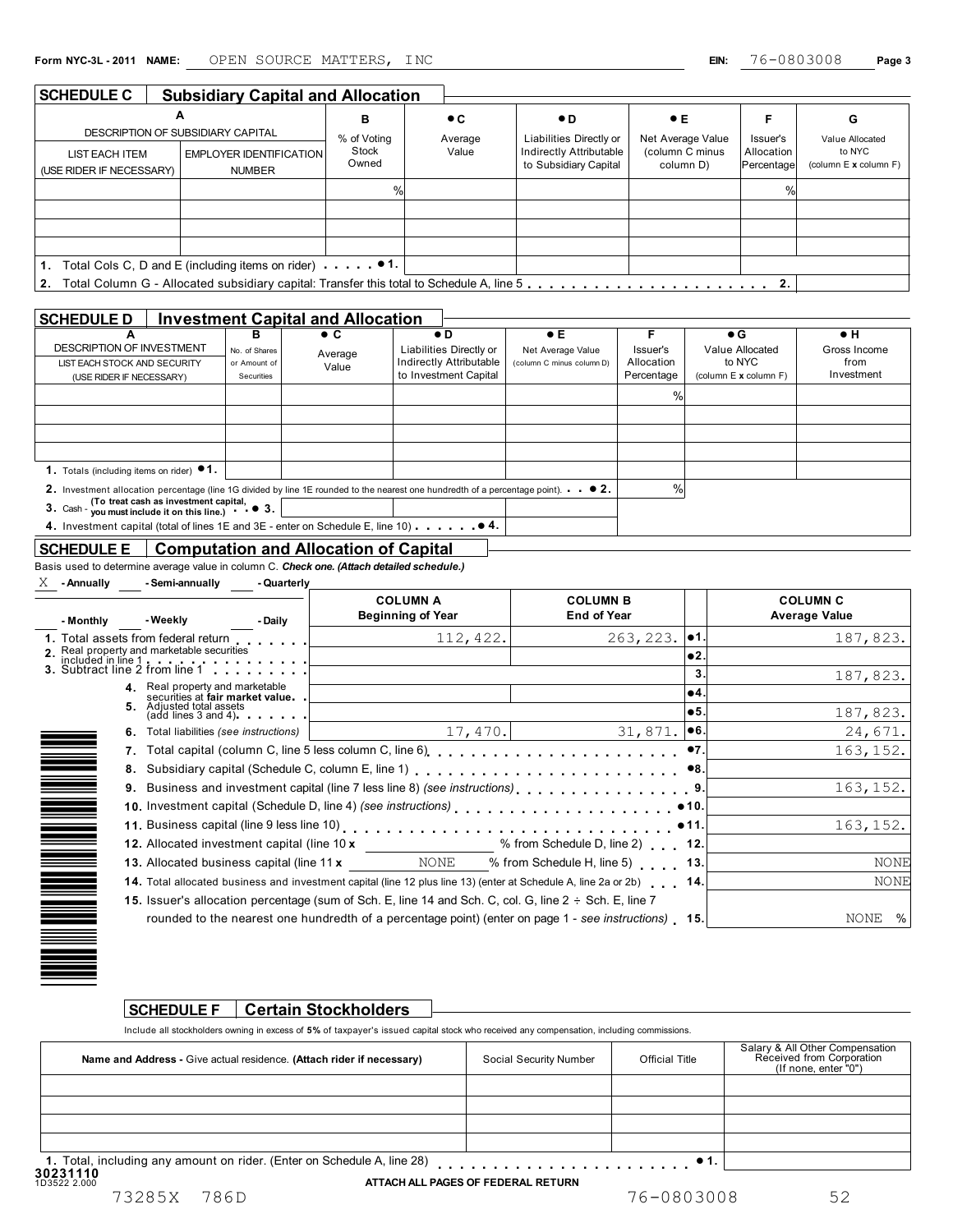**SCHEDULE G Complete this schedule if business is carried on both inside and outside NYC**

Part 1 - List location of, and rent paid or payable, if any, for each place of business INSIDE New York City, nature of activities at each location (manufacturing, sales office, executive office, public warehouse, contractor, converter, etc.), and number of employees, their wages, salaries and duties at each location.

|                                  | <b>Complete Address</b> |           | Rent | Nature of Activities | No. of Employees | Wages, Salaries, Etc.                                                                                                                                                                        | Duties |
|----------------------------------|-------------------------|-----------|------|----------------------|------------------|----------------------------------------------------------------------------------------------------------------------------------------------------------------------------------------------|--------|
| NUMBER AND STREET                |                         |           |      |                      |                  |                                                                                                                                                                                              |        |
| <b>CITY</b>                      | <b>STATE</b>            | <b>ZP</b> |      |                      |                  |                                                                                                                                                                                              |        |
| NUMBER AND STREET                |                         |           |      |                      |                  |                                                                                                                                                                                              |        |
| <b>CITY</b>                      | <b>STATE</b>            | 7IP       |      |                      |                  |                                                                                                                                                                                              |        |
| NUMBER AND STREET                |                         |           |      |                      |                  |                                                                                                                                                                                              |        |
| CITY                             | <b>STATE</b>            | ZP        |      |                      |                  |                                                                                                                                                                                              |        |
| NUMBER AND STREET                |                         |           |      |                      |                  |                                                                                                                                                                                              |        |
| <b>CITY</b>                      | <b>STATE</b>            | ZIP       |      |                      |                  |                                                                                                                                                                                              |        |
| Total $\ldots$ $\ldots$ $\ldots$ |                         |           |      |                      |                  |                                                                                                                                                                                              |        |
|                                  |                         |           |      |                      |                  | Part 2 - List location of, and rent paid or payable, if any, for each place of business OUTSIDE New York City, nature of activities at each location (manufacturing, sales office, executive |        |

office, public warehouse, contractor, converter, etc.), and number of employees, their wages, salaries and duties at each location.

| Complete Address                     |              | Rent | Nature of Activities | No. of Employees | Wages, Salaries, Etc. | Duties |  |
|--------------------------------------|--------------|------|----------------------|------------------|-----------------------|--------|--|
| NUMBER AND STREET                    |              |      |                      |                  |                       |        |  |
| <b>CITY</b>                          | <b>STATE</b> | ZIP  |                      |                  |                       |        |  |
| NUMBER AND STREET                    |              |      |                      |                  |                       |        |  |
| CITY                                 | <b>STATE</b> | ZIP  |                      |                  |                       |        |  |
| NUMBER AND STREET                    |              |      |                      |                  |                       |        |  |
| <b>CITY</b>                          | <b>STATE</b> | ZIP  |                      |                  |                       |        |  |
| NUMBER AND STREET                    |              |      |                      |                  |                       |        |  |
| CITY                                 | STATE        | ZIP  |                      |                  |                       |        |  |
| Total $\ldots$ $\blacktriangleright$ |              |      |                      |                  |                       |        |  |

|                                                                                                                                                                                                                                                                                                                 |                                 |                | $X$ No                       |
|-----------------------------------------------------------------------------------------------------------------------------------------------------------------------------------------------------------------------------------------------------------------------------------------------------------------|---------------------------------|----------------|------------------------------|
|                                                                                                                                                                                                                                                                                                                 | <b>COLUMN A - NEW YORK CITY</b> |                | <b>COLUMN B - EVERYWHERE</b> |
|                                                                                                                                                                                                                                                                                                                 |                                 | 1а.            |                              |
| 1b. Real estate rented - multiply by 8 (see instr.) (attach rider) 1b.                                                                                                                                                                                                                                          |                                 | 1 <sub>b</sub> |                              |
|                                                                                                                                                                                                                                                                                                                 |                                 | 1c.            |                              |
| 1d. Tangible personal property owned (see instructions) 1d.                                                                                                                                                                                                                                                     |                                 | 1d.            |                              |
| 1e. Tangible personal property rented - multiply by 8 (see instr.) 1e.                                                                                                                                                                                                                                          |                                 | 1e.            |                              |
|                                                                                                                                                                                                                                                                                                                 |                                 | 1f.            |                              |
|                                                                                                                                                                                                                                                                                                                 |                                 |                | $\%$                         |
|                                                                                                                                                                                                                                                                                                                 |                                 |                |                              |
| Receipts in the regular course of business from:                                                                                                                                                                                                                                                                |                                 |                |                              |
| 2a. Sales of tangible personal property where shipments                                                                                                                                                                                                                                                         |                                 |                |                              |
|                                                                                                                                                                                                                                                                                                                 | NONE                            |                |                              |
| 2b. All sales of tangible personal property entitled and sales of tangible personal property                                                                                                                                                                                                                    |                                 | 2b.            | 331,641.                     |
| 2c. Services performed entertainment in the services of the services performed                                                                                                                                                                                                                                  |                                 | 2c.            |                              |
| Rentals of property entering and a set of property and a set of the set of the set of the set of the set of the set of the set of the set of the set of the set of the set of the set of the set of the set of the set of the<br>2d.                                                                            |                                 | 2d.            |                              |
| 2e.                                                                                                                                                                                                                                                                                                             |                                 | 2e.            |                              |
| 2f.<br>Other business receipts experience of the contract of the contract of the contract of the contract of the contract of the contract of the contract of the contract of the contract of the contract of the contract of the cont                                                                           |                                 | 2f.            |                              |
|                                                                                                                                                                                                                                                                                                                 | NONE 2g.                        |                | 331,641.                     |
|                                                                                                                                                                                                                                                                                                                 |                                 |                | NONE %                       |
| 2i.                                                                                                                                                                                                                                                                                                             |                                 |                | NONE                         |
| 3a. Wages, salaries and other compensation of employees,                                                                                                                                                                                                                                                        |                                 |                |                              |
| except general executive officers (see instructions) <b>1999</b> and <b>1999</b> and <b>1999</b> and <b>1999</b> and <b>1999</b> and <b>1999</b> and <b>1999</b> and <b>1999</b> and <b>1999</b> and <b>1999</b> and <b>1999</b> and <b>1999</b> and <b>1999</b> and <b>1999</b> and <b>1999</b> and <b>199</b> |                                 | 13а.           |                              |
|                                                                                                                                                                                                                                                                                                                 |                                 |                | $\%$                         |
|                                                                                                                                                                                                                                                                                                                 |                                 |                |                              |
| <b>Weighted Factor Allocation</b>                                                                                                                                                                                                                                                                               |                                 |                |                              |
| in de la composición de la composición de la composición de la composición de la composición de la composició<br>En la composición de la composición de la composición de la composición de la composición de la composición de                                                                                 |                                 |                | NONE                         |
| 4b. Divide line 4a by 100 if no factors are missing. If a factor is missing, divide line 4a by the<br>total of the weights of the factors present. Enter as percentage. Round to the nearest                                                                                                                    |                                 |                |                              |
|                                                                                                                                                                                                                                                                                                                 |                                 |                | NONE %                       |
| <b>Business Allocation Percentage</b>                                                                                                                                                                                                                                                                           |                                 |                |                              |
| Enter percentage from line 4b. (If using Schedule I, enter percentage from part 1,<br>5.                                                                                                                                                                                                                        |                                 |                |                              |
| line 8 or part 2, line 2). See instructions $\ldots$ , $\ldots$ , $\ldots$ , $\ldots$ , $\ldots$ , $\ldots$ , $\ldots$ , $\bullet$ 5.                                                                                                                                                                           |                                 |                | NONE %                       |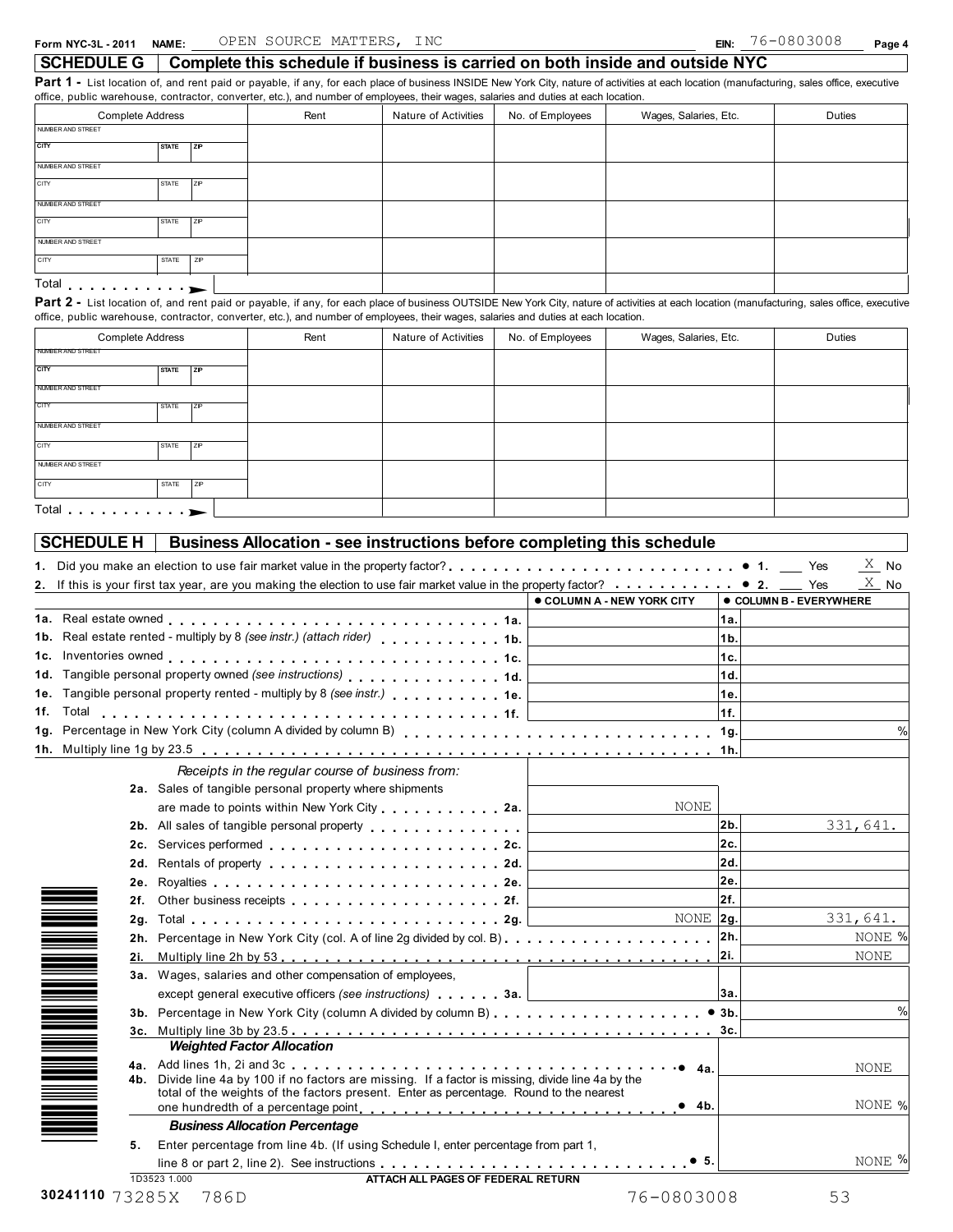## **SCHEDULE I** Business Allocation for Aviation Corporations and Corporations Operating Vessels

|  |  |  |  | <b>Part 1</b> Business allocation for aviation corporations |  |
|--|--|--|--|-------------------------------------------------------------|--|
|--|--|--|--|-------------------------------------------------------------|--|

|                                        |                                                                                                                                                                                                                                | <b>AVERAGE FOR THE YEAR</b>                                |                                   |                              |                                                 |
|----------------------------------------|--------------------------------------------------------------------------------------------------------------------------------------------------------------------------------------------------------------------------------|------------------------------------------------------------|-----------------------------------|------------------------------|-------------------------------------------------|
|                                        |                                                                                                                                                                                                                                | <b>COLUMN A - NEW YORK CITY</b>                            |                                   | <b>COLUMN B - EVERYWHERE</b> |                                                 |
|                                        | 1. Aircraft arrivals and departures entitled and the set of the set of the set of the set of the set of the set of the set of the set of the set of the set of the set of the set of the set of the set of the set of the set  |                                                            |                                   |                              |                                                 |
|                                        | 2. New York City percentage (column A divided by column B) 2.                                                                                                                                                                  |                                                            |                                   |                              | $\%$                                            |
|                                        |                                                                                                                                                                                                                                |                                                            |                                   |                              |                                                 |
|                                        | New York City percentage (column A divided by column B) 4.                                                                                                                                                                     |                                                            |                                   |                              | $\%$                                            |
|                                        | 5. Originating revenue entitled and and all contracts of the set of the set of the set of the set of the set of the set of the set of the set of the set of the set of the set of the set of the set of the set of the set of  |                                                            |                                   |                              |                                                 |
|                                        | 6. New York City percentage (column A divided by column B) 6.                                                                                                                                                                  |                                                            |                                   |                              | $\%$                                            |
|                                        |                                                                                                                                                                                                                                |                                                            |                                   |                              | $\%$                                            |
|                                        | 8. Allocation percentage (line 7 divided by three rounded to the nearest one hundredth of a percentage point) (enter on Schedule H, line 5) 8.                                                                                 |                                                            |                                   |                              | %                                               |
|                                        | <b>Part 2</b> Business allocation for corporations operating vessels in foreign commerce                                                                                                                                       |                                                            |                                   |                              |                                                 |
|                                        |                                                                                                                                                                                                                                | <b>NEW YORK CITY</b><br><b>COLUMNA-</b>                    |                                   | <b>COLUMN B - EVERYWHERE</b> |                                                 |
|                                        |                                                                                                                                                                                                                                | <b>TERRITORIAL WATERS</b>                                  |                                   |                              |                                                 |
|                                        | 1. Aggregate number of working days entitled as a series of the series of the series of the series of the series of the series of the series of the series of the series of the series of the series of the series of the seri |                                                            |                                   |                              |                                                 |
|                                        | 2. Allocation percentage (column A divided by column B rounded to the nearest one hundredth of a percentage point) (enter on Schedule H, line 5) 2.                                                                            |                                                            |                                   |                              | $\%$                                            |
| <b>SCHEDULE J</b>                      | The following information must be entered for this return to be complete. (REFER TO INSTRUCTIONS BEFORE COMPLETING THIS SECTION.)                                                                                              |                                                            |                                   |                              |                                                 |
|                                        |                                                                                                                                                                                                                                |                                                            |                                   |                              |                                                 |
|                                        |                                                                                                                                                                                                                                |                                                            |                                   |                              |                                                 |
|                                        | <b>1b.</b> Other significant business activities (attach schedule, see instructions)                                                                                                                                           |                                                            |                                   |                              |                                                 |
|                                        | 1c. Trade name of reporting corporation, if different from name entered on page 1                                                                                                                                              |                                                            |                                   |                              |                                                 |
|                                        | $\bullet$ 2. Is this corporation included in a consolidated federal return? $\ldots \ldots \ldots \ldots \ldots \ldots \ldots \ldots \ldots \ldots \ldots$                                                                     |                                                            |                                   | <b>YES</b>                   | X NO                                            |
|                                        | If "YES", give parent's name $\bullet$                                                                                                                                                                                         |                                                            |                                   |                              |                                                 |
|                                        | • 3. Is this corporation included in a New York City Combined General Corporation Tax Return?                                                                                                                                  |                                                            |                                   | <b>YES</b>                   | X NO                                            |
| If "YES", give parent's name $\bullet$ |                                                                                                                                                                                                                                | $\bullet$ ein                                              |                                   |                              |                                                 |
|                                        | • 4. Is this corporation a member of a controlled group of corporations as defined in IRC section 1563,                                                                                                                        |                                                            |                                   |                              |                                                 |
|                                        |                                                                                                                                                                                                                                |                                                            |                                   |                              | X NO                                            |
|                                        | If "YES", give common parent corporation's name, if any                                                                                                                                                                        | <b>EIN</b>                                                 |                                   |                              |                                                 |
|                                        | • 5. Has the Internal Revenue Service or the New York State Department of Taxation and Finance                                                                                                                                 |                                                            | enter here and on page 1, line 27 |                              |                                                 |
|                                        | corrected any taxable income or other tax base reported in a prior year, or are you currently under audit?<br>YES                                                                                                              |                                                            |                                   |                              | $\bullet$ X NO                                  |
|                                        | If "YES", by whom? . Internal Revenue Service                                                                                                                                                                                  |                                                            |                                   | $\bullet$ End.:              |                                                 |
|                                        |                                                                                                                                                                                                                                |                                                            |                                   |                              | <b>MMDDYY</b>                                   |
|                                        |                                                                                                                                                                                                                                |                                                            |                                   |                              |                                                 |
|                                        |                                                                                                                                                                                                                                | State period(s): $\bullet$ Beg.: $\frac{1}{\text{MMDDYY}}$ |                                   |                              |                                                 |
|                                        |                                                                                                                                                                                                                                |                                                            |                                   |                              |                                                 |
| 7.                                     | Did this corporation make any payments treated as interest in the computation of entire net income to shareholders                                                                                                             |                                                            |                                   |                              |                                                 |
|                                        | owning directly or indirectly, individually or in the aggregate, more than 50% of the corporation's issued and                                                                                                                 |                                                            |                                   |                              |                                                 |
|                                        | outstanding capital stock? If "YES", complete the following (if more than one, attach separate sheet) entitled the S                                                                                                           |                                                            |                                   |                              | X NO                                            |
|                                        | Shareholder's name:                                                                                                                                                                                                            | SSN/EIN:                                                   |                                   |                              |                                                 |
|                                        | Interest paid to Shareholder:<br>Total Indebtedness to shareholder described above:                                                                                                                                            |                                                            | Total interest paid:              |                              |                                                 |
| 8.                                     |                                                                                                                                                                                                                                |                                                            |                                   |                              |                                                 |
|                                        | If "YES", attach schedule listing name(s) and Employer Identification Number(s).                                                                                                                                               |                                                            |                                   | <b>YES</b>                   |                                                 |
| 9.                                     | At any time during the taxable year, did the corporation have an interest in real property (including a leasehold interest)                                                                                                    |                                                            |                                   |                              |                                                 |
|                                        |                                                                                                                                                                                                                                |                                                            |                                   |                              |                                                 |
| 10.                                    |                                                                                                                                                                                                                                |                                                            |                                   | <b>YES</b>                   |                                                 |
|                                        | a) If "YES" to 9, attach a schedule of such property, indicating the nature of the interest and including the street                                                                                                           |                                                            |                                   |                              |                                                 |
|                                        | address, borough, block and lot number.                                                                                                                                                                                        |                                                            |                                   |                              |                                                 |
|                                        |                                                                                                                                                                                                                                |                                                            |                                   |                              |                                                 |
|                                        | b) Was any NYC real property (including a leasehold interest) or controlling interest in an entity owning NYC real                                                                                                             |                                                            |                                   |                              |                                                 |
|                                        | property acquired or transferred with or without consideration? [1, 1, 1, 1, 1, 1, 1, 1, 1, 1, 1, 1, 0]                                                                                                                        |                                                            |                                   | <b>YES</b>                   |                                                 |
|                                        | c) Was there a partial or complete liquidation of the corporation? $\ldots$ , $\ldots$ , $\ldots$ , $\ldots$ , $\ldots$ , $\ldots$ , $\ddot{\bullet}$                                                                          |                                                            |                                   | <b>YES</b>                   |                                                 |
|                                        | d) Was 50% or more of the corporation's ownership transferred during the tax year, over a three-year period or according to a plan?                                                                                            |                                                            |                                   | <b>YES</b>                   |                                                 |
| 11.                                    |                                                                                                                                                                                                                                |                                                            |                                   | <b>YES</b>                   |                                                 |
| 12.                                    | If "NO" to 11, explain:                                                                                                                                                                                                        |                                                            |                                   |                              |                                                 |
| 13.                                    |                                                                                                                                                                                                                                |                                                            |                                   | <b>YES</b>                   |                                                 |
|                                        | If "YES": Attach a schedule showing the name, address and EIN, if any, of each QSSS and indicate whether                                                                                                                       |                                                            |                                   |                              |                                                 |
|                                        | the QSSS filed or was required to file a City business income tax return. (see instructions)                                                                                                                                   |                                                            |                                   |                              |                                                 |
| 14.                                    | If a federal return was filed on Form 1120S, enter the number of Fed K1 returns attached:                                                                                                                                      |                                                            |                                   |                              |                                                 |
| 15.                                    |                                                                                                                                                                                                                                |                                                            |                                   | <b>YES</b>                   | X NO<br>X NO<br>NO.<br>NO.<br>NO.<br>NO<br>X NO |
|                                        | Is this taxpayer subject to the Commercial Rent Tax?<br>and Tax Pinceron Albert Production Albert Tax Pinceron Albert Payer Albert Payer Albert Payer Albert Payer Alb                                                         |                                                            |                                   |                              |                                                 |
| 30251110<br>16.<br>1D3553 1.000        |                                                                                                                                                                                                                                |                                                            |                                   | <b>YES</b>                   | NO.<br><b>NO</b>                                |
| 73285X                                 | 786D                                                                                                                                                                                                                           |                                                            | 76-0803008                        |                              | 54                                              |